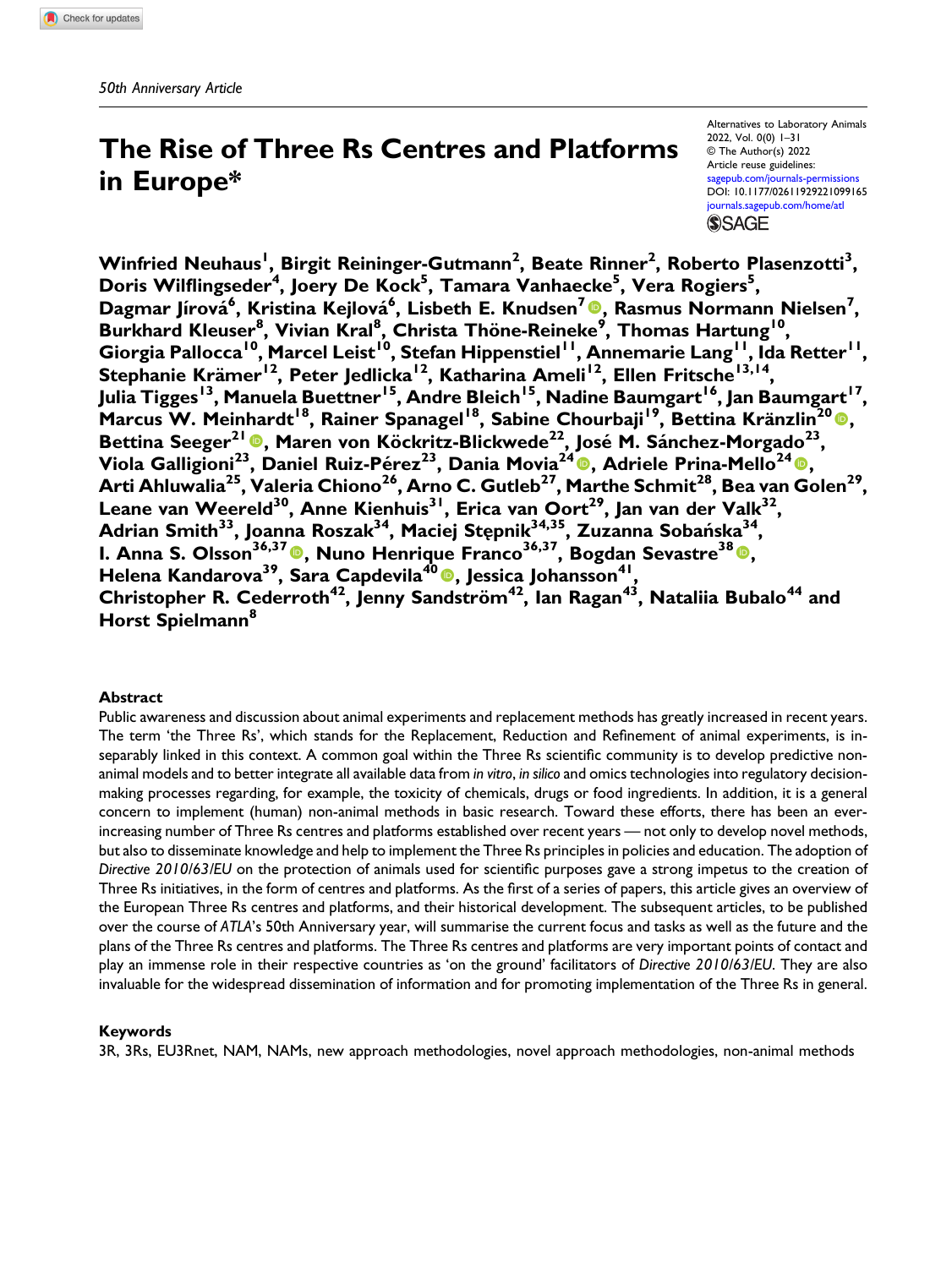# Introduction

There have been a number of influential milestones in the development of the Three Rs field. After the exposure of major cases of animal abuse in post-war animal facilities, it became clear that improvements and standardisation in animal husbandry and hygiene were necessary, and also that the animal welfare aspects of experimental procedures should be given much closer attention. This was especially in light of the fact that a much greater future need for laboratory animal use was envisioned. The development of

- <sup>1</sup> EUSAAT and Austrian Institute of Technology (AIT) GmbH, Competence Unit Molecular Diagnostics, Centre for Health and Bioresources, Vienna, Austria
- $^{\rm 2}$ Biomedical Research, Medical University Graz, Austria
- $^3$ Department of Biomedical Research, Medical University of Vienna, Austria <sup>4</sup>Institute of Hygiene and Medical Microbiology, Medical University of Innsbruck, Austria
- <sup>5</sup>Vrije Universiteit Brussel (VUB), Innovation Centre-3R Alternatives (IC-3Rs), Dept. In Vitro Toxicology and Dermato-Cosmetology (IVTD), Brussels, Belgium
- <sup>6</sup>Centre of Toxicology and Health Safety, National Institute of Public Health, Prague, Czech Republic
- <sup>7</sup>Danmarks 3R-Center, Glostrup, Denmark
- <sup>8</sup>Freie Universität Berlin, Institute of Pharmacy, Pharmacology and Toxicology, Berlin, Germany
- <sup>9</sup> Freie Universität Berlin, Department of Veterinary Medicine, Institute of Animal
- Welfare, Animal Behaviour and Laboratory Animal Science, Berlin, Germany <sup>10</sup>Center for Alternatives to Animal Testing (CAAT) Europe, University of Konstanz, Germany
- <sup>11</sup> Charité–Universitätsmedizin Berlin, Corporate Member of Freie Universität Berlin, Humboldt-Universität zu Berlin, Charité3<sup>R</sup>, Berlin, Germany
- $123R$  Centre JLU Giessen, Interdisciplinary Centre for 3Rs in Animal Research (ICAR3R), Giessen, Germany
- <sup>13</sup>IUF-Leibniz Research Institute for Environmental Medicine, Düsseldorf, Germany
- <sup>14</sup>Medical Faculty, Heinrich-Heine-University, Düsseldorf, Germany <sup>15</sup>Institute for Laboratory Animal Science, Hannover Medical School, Hannover, Germany
- <sup>16</sup>TARC force 3R, Translational Animal Research Center, University Medical Centre, Johannes Gutenberg-University Mainz, Germany
- <sup>17</sup>Translational Animal Research Center, University Medical Centre, Johannes Gutenberg-University Mainz, Germany<br><sup>18</sup>Institute of Psychopharmacology, Central Institute of Mental Health,
- Medical Faculty Mannheim, University of Heidelberg, Heidelberg, Germany
- <sup>19</sup>Interfaculty Biomedical Research Facility (IBF), University Heidelberg, Heidelberg, Germany
- <sup>20</sup>Medical Research Centre, Universitätsmedizin Mannheim, Medical Faculty Mannheim, University of Heidelberg, Mannheim, Germany <sup>21</sup>University of Veterinary Medicine Hannover, Institute for Food Quality and Food Safety, Research Group Food Toxicology and Alternatives/ Complementary Methods to Animal Experiments, Hannover, Germany <sup>22</sup>University of Veterinary Medicine Hannover, Department of
- Biochemistry & Research Centre for Emerging Infections and Zoonoses, Hannover, Germany
- <sup>23</sup> Comparative Medicine Unit, Trinity College Dublin, College Green, Dublin, Ireland
- 24Laboratory for Biological Characterisation of Advanced Materials (LBCAM), Trinity Translational Medicine Institute (TTMI), School of Medicine, Trinity College Dublin, College Green, Dublin, Ireland

the Three Rs field was very closely linked to the use of animal experiments in toxicology and drug development, and scandals (e.g. Elixir Sulfanilamide and thalidomide) raised awareness of the need for more thorough and rationale-based preclinical research. In addition to the further development and refinement of animal experiments, questions on how these experiments could be carried out ethically were also raised. This led to work commissioned by UFAW (the Universities Federation for Animal Welfare) in the UK, in which close co-operation between laboratory animal scientists, laboratory managers, animal breeders and

- <sup>25</sup>Department of Information Engineering, Universita' di Pisa and Centro 3R, Interuniversity Centre for the Promotion of 3Rs Principles in Teaching and Research, Italy
- <sup>26</sup>Department of Mechanical and Aerospace Engineering, Politecnico di Torino, Torino and Centro 3R, and Interuniversity Center for the
- Promotion of 3Rs Principles in Teaching and Research, Italy <sup>27</sup>Luxembourg Institute of Science and Technology (LIST), Belvaux,
- Luxembourg
- <sup>28</sup>University of Luxembourg, Esch-sur-Alzette, Luxembourg <sup>29</sup>Ministry of Agriculture, Nature and Food Quality, The Hague, The **Netherlands**
- <sup>30</sup>Netherlands National Committee for the protection of animals used for
- scientific purposes (NCad), The Hague, The Netherlands<br><sup>31</sup>National Institute for Public Health and the Environment–RIVM, BA Bilthoven, The Netherlands
- 323Rs-Centre, Department of Population Health Sciences, Faculty of Veterinary Medicine, Utrecht University, Utrecht, The Netherlands
- 33Norecopa % Norwegian Veterinary Institute, Ås, Norway <sup>34</sup>The National Centre for Alternative Methods to Toxicity Assessment,
- Nofer Institute of Occupational Medicine, Łódź, Poland<br><sup>35</sup>QSAR Lab Ltd, Gdańsk, Poland<br><sup>36</sup>IBMC–Instituto de Biologia Molecular e Celular, Universidade do Porto,
- 
- Porto, Portugal
- 37i3S-Instituto de Investigação e Inovação em Saúde, Universidade do Porto, Porto, Portugal
- <sup>8</sup>Romanian Center for Alternative Test Methods (ROCAM) hosted by the University of Agricultural Sciences and Veterinary Medicine in Cluj-Napoca, Romania
- <sup>39</sup>Slovak National Platform for 3Rs-SNP3Rs, Bratislava, Slovakia; and Department of Tissue Cultures and Biochemical Engineering, Institute of Experimental Pharmacology and Toxicology, Centre of Experimental Medicine SAS, Slovak Academy of Sciences, Bratislava, Slovakia <sup>40</sup>Comparative Medicine and Bioimage Centre of Catalonia (CMCiB),
- Germans Trias i Pujol Research Institute (IGTP), Badalona, Spain <sup>41</sup>Swedish 3Rs Center, Swedish Board of Agriculture, Jönköping, Sweden
- 42Swiss 3RCC, Bern, Switzerland
- <sup>43</sup>National Centre for the 3Rs (NC3Rs), London, United Kingdom 44The National University of Food Technologies, Department of Fats, Perfumery and Cosmetic Products Technology, Kyiv, Ukraine
- \*All authors listed contributed equally to this publication. The Appendix lists the acronyms and abbreviations used throughout the article.
- Corresponding author: Winfried Neuhaus, EUSAAT & AIT Austrian Institute of Technology GmbH, Centre for Health and Bioresources, Competence Unit Molecular Diagnostics, Giefinggasse 4, 1210 Vienna, Austria.
- Email: [president@eusaat.eu](mailto:president@eusaat.eu); [winfried.neuhaus@ait.ac.at](mailto:winfried.neuhaus@ait.ac.at)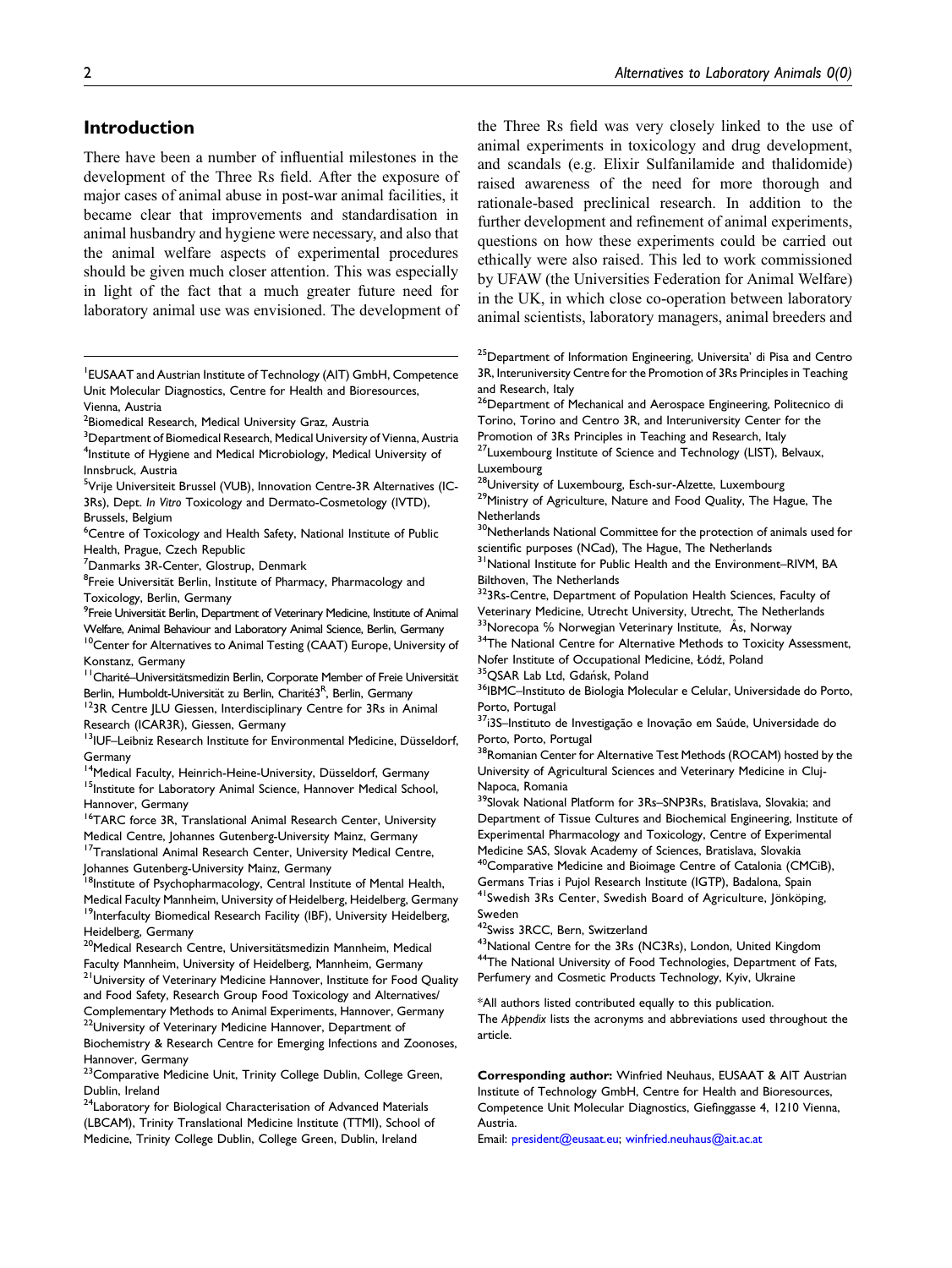scientists resulted in the so-called 'L.A.B. Surveys' of 1952 onwards. The ground-breaking book by William Russell and Rex Burch, The Principles of Humane Experimental  $Technique<sup>1</sup>$  $Technique<sup>1</sup>$  $Technique<sup>1</sup>$  (http://altweb.jhsph.edu/pubs/books/humane [exp/het-toc](http://altweb.jhsph.edu/pubs/books/humane_exp/het-toc)), was published in 1959 and was based on this UFAW initiative. The Three Rs concept was first described in this book, and as such it is now considered to be the first standard work in the field. Other milestones in the Three Rs field include:

- the 1964 Declaration of Helsinki of the World Medical Association on Research Involving Human Subjects ("Biomedical research involving human subjects must conform to generally accepted scientific principles; it should be based on adequate laboratory and animal experimentation and a comprehensive knowledge of the scientific literature."); $^2$  $^2$
- a symposium organised by UFAW in 1969 and the resulting book The Use of Animals in Toxicological Studies;<sup>[3,](#page-26-2)[4](#page-26-3)</sup>
- the founding of FRAME (the Fund for the Replacement of Animals in Medical Experiments) in the UK, by Dorothy Hegarty in 1969; and
- the publication, in 1978, of D.H. Smyth's Alter-natives to Animal Experiments,<sup>[5](#page-26-4)</sup> which has many practical and constructive suggestions.

Later key developments were the foundation of ZEBET (Zentralstelle zur Erfassung und Bewertung von Ersatz- und Ergänzungsmethoden zum Tierversuch) in Germany in 1989, as the first governmental institution with the mandate to reduce animal experiments on a scientific basis, and the foundation of ECVAM (European Centre for the Validation of Alternative Methods) at the EU Research Centre in Ispra, Italy [\(https://ec.europa.eu/jrc/en/eurl/ecvam](https://ec.europa.eu/jrc/en/eurl/ecvam)) in 1993. In the international context, the foundation of Johns Hopkins Center for Alternatives to Animal Testing (CAAT; <https://caat.jhsph.edu>) in 1981, and ICCVAM (Interagency Coordinating Committee on the Validation of Alternative Methods) by the US federal authorities in 1997, were also important steps.

Many laboratory animal facilities worldwide contributed to the development of the Three Rs from the 1960s onwards, without necessarily calling themselves 'Three Rs centres'. Increasing violence against animal research in the 1990s stimulated the formation of ecopa (European Consensus-Platform for Alternatives). This was formally agreed during the Third World Congress on Alternatives and Animal Use in the Life Sciences, in Bologna, Italy, in 1999. Members of ecopa were, and still are, national consensus platforms that meet the criterion of representation of all four main stakeholder parties (government, industry, academia and animal welfare organisations) in their governing body. Moving forward into the new era of the 21st century, notable relevant milestones in EU legislation included:

- in 2002, the 7th Amendment of the EU Cosmetics Directive  $76/768/EEC$  $76/768/EEC$  $76/768/EEC$ , which introduced marketing bans for cosmetic products and their ingredients when tested on animals, and was later converted into Regulation (EC) No. 1223/2009 on cosmetics  $products;$
- the EU legislation on REACH (Registration, Evaluation, Authorisation and Restriction of Chemicals (EC 1907/2006)<sup>[8](#page-26-7)</sup>,
- Directive  $2010/63/EU$  on the protection of animals used for scientific purposes; $9$  and
- the communication from the European Commission to the European Parliament and the Council on the animal testing and marketing ban and on the state of play in relation to alternative methods in the field of cosmetics with a final deadline of 11 March  $2013$ ,  $10$ which was based on the EU Cosmetics Regulation (EC) 1223/2009. [11](#page-26-10)

Under REACH, companies bear the burden of proof regarding the safety of their products and, to comply with this regulation, they must identify and manage the risks associated with the substances that they manufacture and place on the market in the EU. They must demonstrate to the European Chemicals Agency (ECHA) how the substance can be used safely and must provide users with information on risk management measures. This led to tension between the legal requirement for animal experiments to test the toxicological properties of chemicals and the demands of upholding the Three Rs principles. The EU Directive 2010/ 63 was the first time that the Three Rs were specifically mentioned in EU legislation (although the Council of Europe Convention ETS 123 of 1986, which came into effect on 1 January 1991, mentions the same principles, but not so explicitly), and thus many European countries began to implement the Three Rs in their national legislation.<sup>[12](#page-27-0)</sup> While REACH states in Article 1 "The purpose of this Regulation is to ensure a high level of protection of human health and the environment, including the promotion of alternative methods for assessment of hazards of substances…", in effect, the legislation represents the most extensive animal testing programme of all time.<sup>[13](#page-27-1)</sup> In contrast to REACH, the ban on cosmetics in 2013 was hailed as a major success in the Three Rs field, though this was put into question very recently.[14](#page-27-2)

With the publication and implementation of EU Directive 2010/63, there was an increase in the establishment of national and international Three Rs initiatives, which often led to the formation of Three Rs centres and platforms. Many countries did not have national consensus platforms that satisfied ecopa's requirements of quadripartite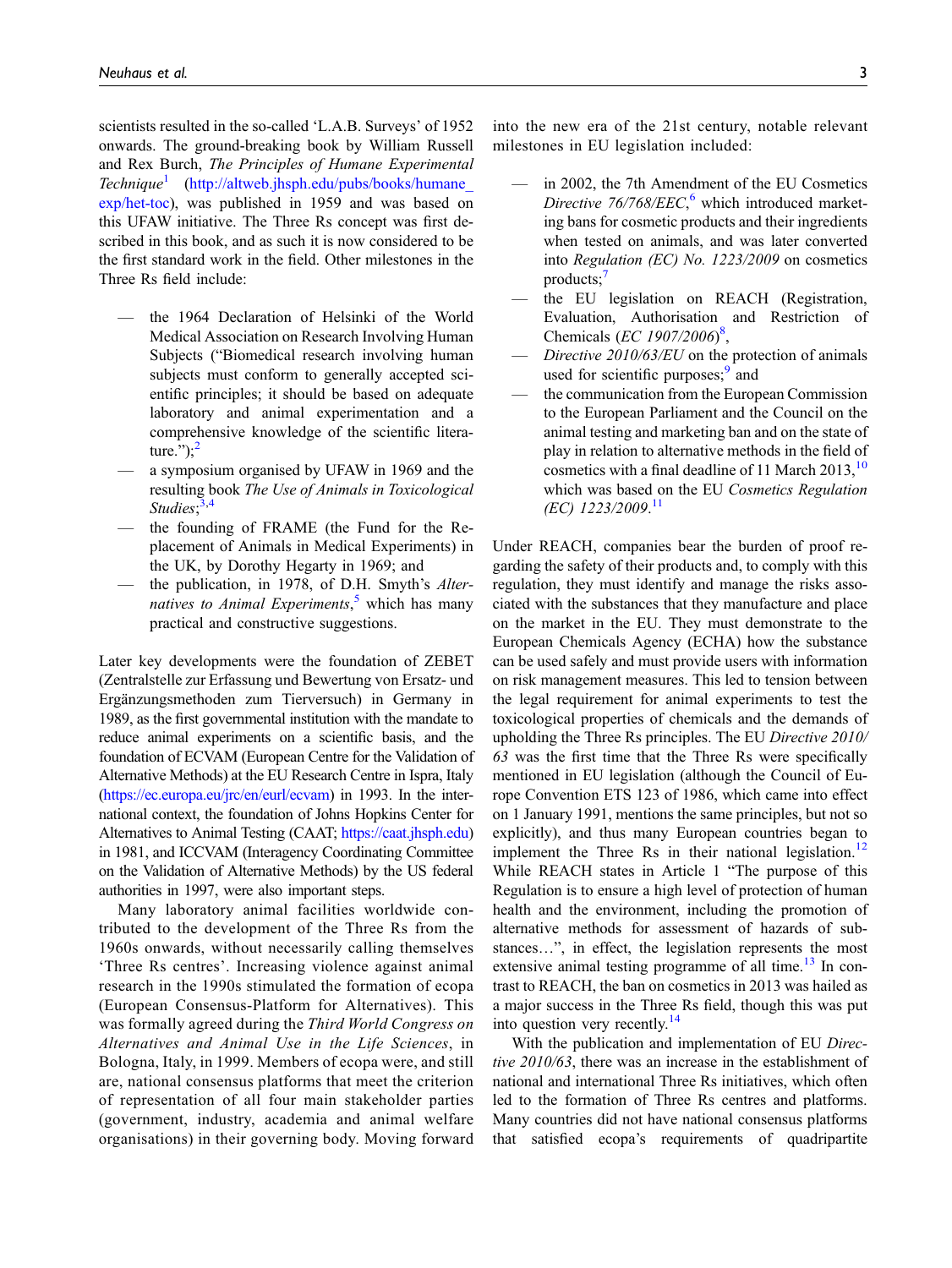<span id="page-3-0"></span>Table 1. A list of participating Three Rs institutions.

|                                                                                                                  |                    | Type of                      |                                                                         |
|------------------------------------------------------------------------------------------------------------------|--------------------|------------------------------|-------------------------------------------------------------------------|
| Name of the institution                                                                                          | Country            | institution                  | Website address                                                         |
| RepRefRed Society                                                                                                | Austria            | Society                      | https://www.reprefred.eu/EN                                             |
| Innovation Centre-3Rs (IC-3Rs)                                                                                   | Belgium            | Centre                       | https://www.ic-3rs.org/                                                 |
| 3Rs Centre Czech Republic                                                                                        | Czech<br>Republic  | Centre                       | https://www.szu.cz/                                                     |
| The Danish 3R-Center                                                                                             | Denmark            | Centre                       | https://en.3rcenter.dk/                                                 |
| BB3R–Freie Universität Berlin                                                                                    | Germany            | Platform                     | https://www.bb3r.de/                                                    |
| <b>CAAT Europe</b>                                                                                               | Germany            | Centre                       | https://www.biologie.uni-konstanz.de/<br>leist/caat-europe/             |
| Charité 3 <sup>R</sup>                                                                                           | Germany            | Centre                       | https://charite3r.charite.de/en/                                        |
| ICAR3R-3R Centre JLU Giessen                                                                                     | Germany            | Centre                       | https://www.uni-giessen.de/fbz/zentren/<br>icar3r                       |
| Leibniz Alternatives at IUF Research Institute for<br><b>Environmental Medicine</b>                              | Germany            | Platform                     | https://en.leibniz-alternatives.de/                                     |
| R2N                                                                                                              | Germany            | Three Rs<br>network          | https://r2n.eu/home-2/                                                  |
| TARCforce3R                                                                                                      | Germany            | Centre                       | https://www.unimedizin-mainz.de/tarc-<br>force-3r/                      |
| 3R Centre Rhine Neckar                                                                                           | Germany            | Centre                       | https://en.3r-rn.de/                                                    |
| <b>VZET Hannover</b>                                                                                             | Germany            | Three Rs<br>network          | https://www.tiho-hannover.de/vzet                                       |
| Trinity College London                                                                                           | Ireland            | Centre                       | https://www.tcd.ie/comparativemedicine/                                 |
| Centro 3R                                                                                                        | Italy              | Inter-university<br>platform | https://www.centro3r.it/                                                |
| Luxembourg 3Rs Platform                                                                                          | Luxembourg         | Platform                     | https://wwwen.uni.lu/<br>https://www.list.lu/                           |
| Ncad                                                                                                             | <b>Netherlands</b> | National<br>committee        | https://english.ncadierproevenbeleid.nl/                                |
| 3Rs-Centre of the Utrecht University and University<br><b>Medical Centre Utrecht</b>                             | <b>Netherlands</b> | Centre                       | https://www.uu.nl/en/organisation/3rs-<br>centre/                       |
| Norecopa                                                                                                         | Norway             | Platform                     | https://norecopa.no/                                                    |
| National Centre for Alternative Methods to Toxicity<br>Assessment (CMA)                                          | Poland             | Centre                       | https://twinalt.com/partners-lodz/                                      |
| i3S                                                                                                              | Portugal           | Centre                       | https://www.i3s.up.pt/                                                  |
| ROCAM                                                                                                            | Romania            | Centre                       | http://rocam.usamvcluj.ro/                                              |
| Slovak National Platform for 3Rs(SNP3Rs)                                                                         | Slovak<br>Republic | Platform                     | https://www.snp3rs.com/                                                 |
| CMCiB-IGTP-Comparative Medicine and Bioimage<br>Centre of Catalonia, Germans Trias i Pujol Research<br>Institute | Spain              | Centre                       | https://www.cmcib.cat/                                                  |
| Swedish 3Rs Center                                                                                               | Sweden             | Centre                       | https://jordbruksverket.se/languages/<br>english/the-swedish-3rs-center |
| 3RCC                                                                                                             | Switzerland        | Centre                       | https://swiss3rcc.org/                                                  |
| National Centre for the 3Rs(NC3Rs)                                                                               | <b>UK</b>          | Centre                       | https://www.nc3rs.org.uk/                                               |
| The Ukrainian 3Rs Centre                                                                                         | Ukraine            | Centre                       | https://nuft.edu.ua/en/nnixt/ktzpkp/                                    |

representation in their governing body, even though they did have active Three Rs centres. Thus, alternative attempts were made to network the Three Rs centres and platforms at the European level. Important networking events were organised by the initiative of EURL ECVAM in 2015 and  $2016.<sup>15</sup>$  $2016.<sup>15</sup>$  $2016.<sup>15</sup>$ 

As a result of the formation of an ever-increasing number of Three Rs centres and platforms, numerous networking meetings were organised after the ones in 2015 and 2016. The next one was held during the EUSAAT conference in Linz, Austria, in autumn 2018 (hosted by Prof. Monika Schäfer-Korting, of Freie Universität Berlin (FU Berlin)),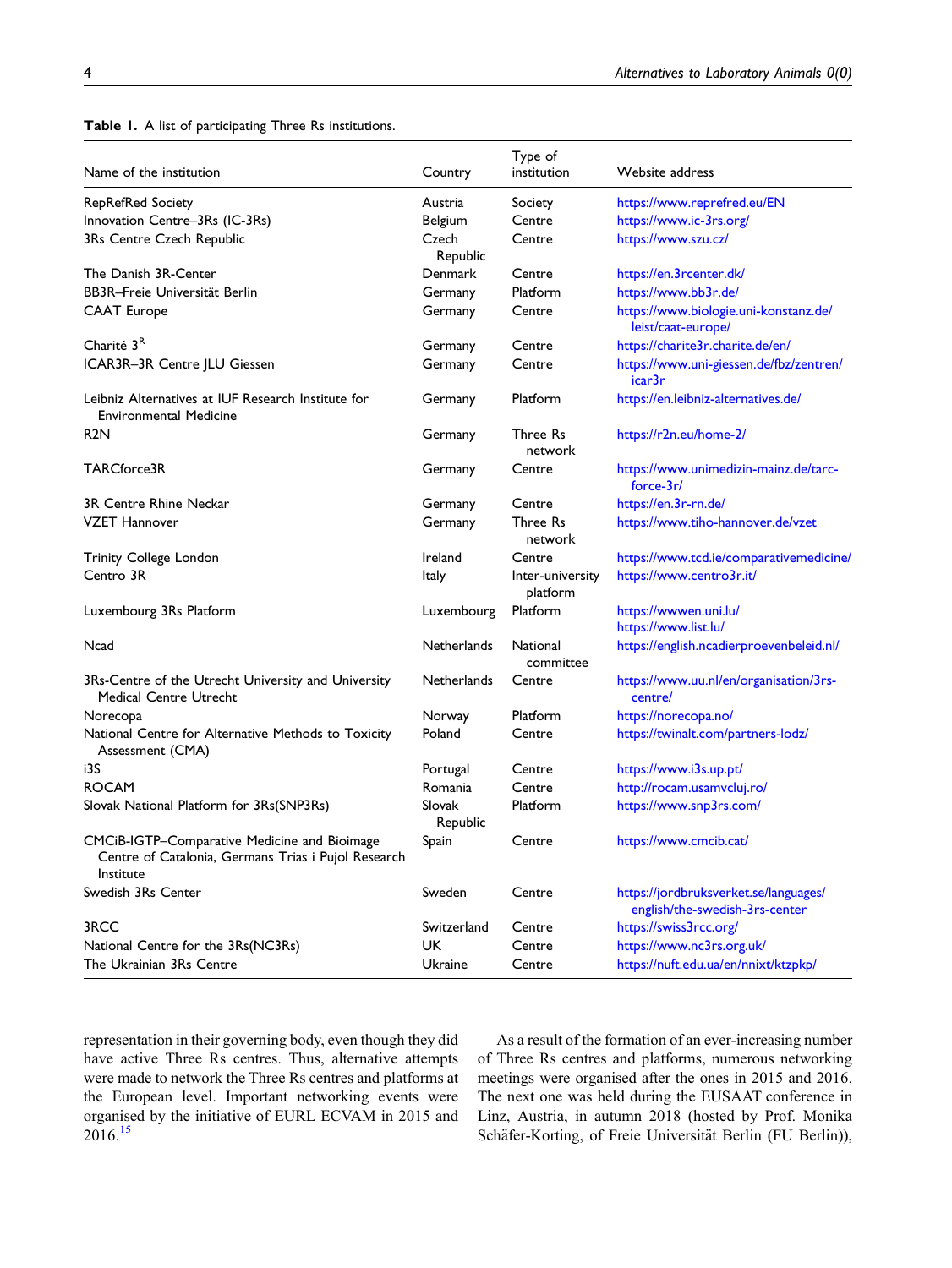| Country            | Institution                                                                | Page     |
|--------------------|----------------------------------------------------------------------------|----------|
| Austria            | <b>RepRefRed Society</b>                                                   | X        |
| Belgium            | $IC-3Rs$                                                                   | X        |
| Czech Republic     | 3Rs Centre Czech Republic                                                  | X        |
| <b>Denmark</b>     | Danish 3R-Center                                                           | X        |
| Germany            | BB3R                                                                       | X        |
|                    | CAAT-Europe                                                                | X        |
|                    | Charité 3 <sup>R</sup>                                                     | X        |
|                    | ICAR3R (Interdisciplinary Centre for 3Rs in Animal Research)               | X        |
|                    | Leibniz Alternatives                                                       | X        |
|                    | R <sub>2N</sub>                                                            | X        |
|                    | <b>TARCforce 3R</b><br>3R-Centre Rhine-Neckar                              | X<br>X   |
|                    | <b>VZET</b>                                                                | $\times$ |
|                    |                                                                            |          |
| Ireland            | <b>Trinity College Dublin</b>                                              | X        |
| Italy              | Centro 3R                                                                  | X        |
| Luxembourg         | Luxembourg 3Rs Platform                                                    | X        |
| <b>Netherlands</b> | <b>NCad</b>                                                                | х        |
|                    | 3Rs-Centre of the Utrecht University and University Medical Centre Utrecht | X        |
| Norway             | Norecopa                                                                   | X        |
| Poland             | <b>CMA</b>                                                                 | X        |
| Portugal           | i3S                                                                        | X        |
| Romania            | <b>ROCAM</b>                                                               | X        |
| Slovak Republic    | SNP3R                                                                      | X        |
| Spain              | <b>CMC<sub>i</sub>B</b>                                                    | X        |
| Sweden             | Swedish 3Rs Center                                                         | X        |
| Switzerland        | 3RCC                                                                       | X        |
| United Kingdom     | NC3R <sub>s</sub>                                                          | X        |
| Ukraine            | Ukrainian 3Rs Centre                                                       | x        |

<span id="page-4-0"></span>Table 2. An index of the countries featured in this article.



<span id="page-4-1"></span>Figure 1. The cumulative increase in the number of Three Rs centres and platforms in Europe over recent years.

and another in June 2019 at the FELASA conference, where, in addition to more than 20 Three Rs centres and platforms, there was again an important exchange of information with representatives from EURL ECVAM. From these discussions, five important areas for further development of Three Rs initiatives and topics were identified, namely: Dissemination, Education, Implementation, Scientific Quality/Translatability and Ethics, and corresponding working groups were set up to cover each of these five areas. In addition, the name of the network was defined and was called 'EU3Rnet' (European Network of 3R Centres). A consensus statement from EU3Rnet, signed by 25 members, was published recently<sup>[16](#page-27-4)</sup> and many joint activities, such as the co-authorship of articles and grant proposals, are in progress.

For this series of ATLA articles, 26 Three Rs institutions contributed information — introducing themselves, describing their history, detailing their financial and organisational structure, and highlighting some of their key initiative-leading members, past and present. They have provided insights into their current work, Three Rs priorities and their plans for the future. In view of the wide diversity of such organisations, each centre was allowed to contribute to this overview in its own way, with minimal editorial control exerted over the length and content of the individual contributions. These various centres and platforms can serve as useful role models to other countries, by giving examples of how to organise and establish a Three Rs centre or platform, as well as offering guidance on dealing with a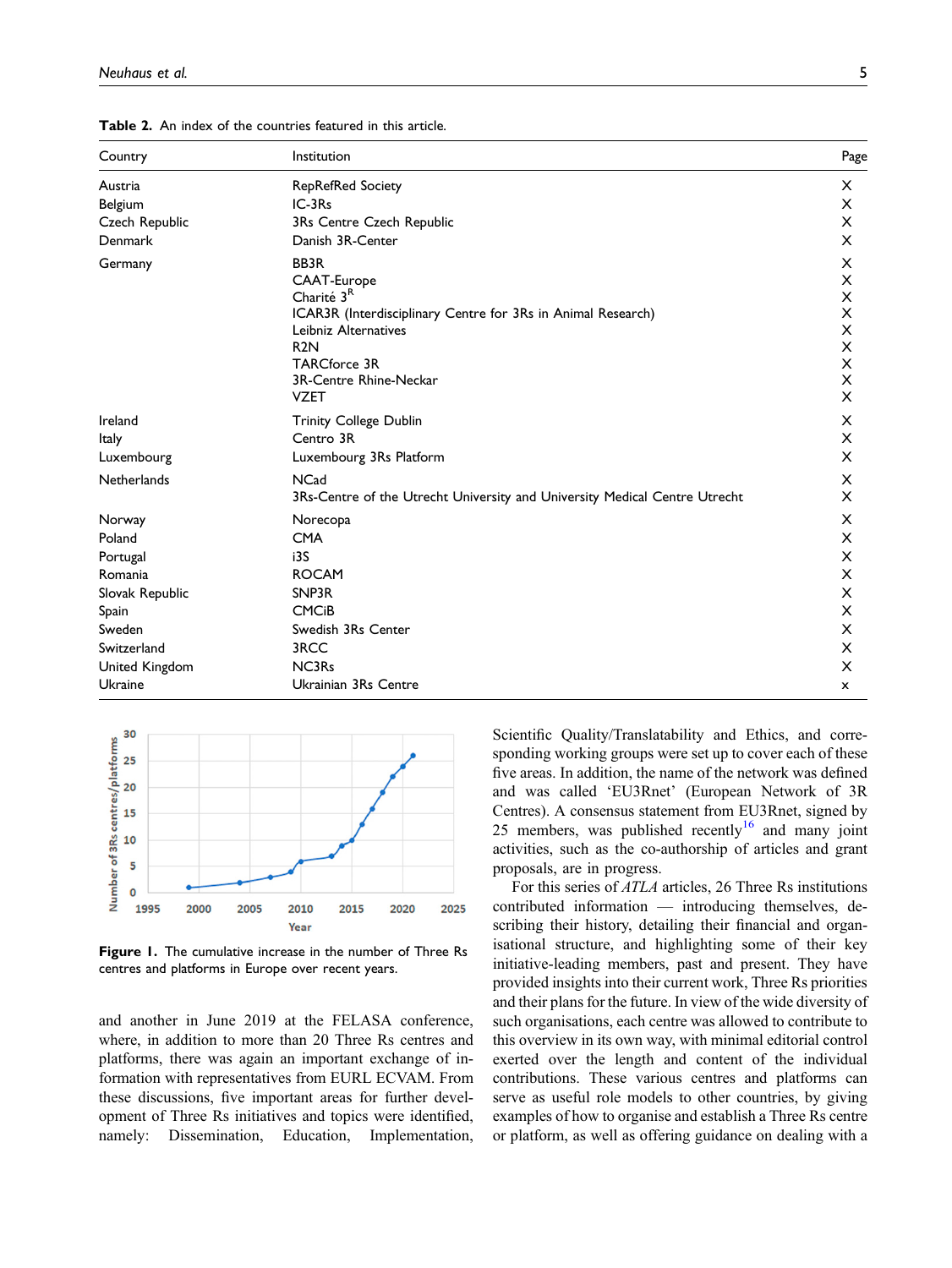range of impediments that might be encountered. The participating Three Rs institutions, including their websites for contact details, are listed in [Table 1](#page-3-0).

Since the Three Rs field and the establishment of Three Rs centres and platforms is very dynamic, we do not claim to present here an exhaustive overview, rather we have attempted to provide a representative snapshot of the current situation. For example, a French Three Rs centre was expected to be inaugurated in 2021 and will hopefully join EU3Rnet soon after its establishment. However, this new centre has not been considered in this article. With regard to the newly-formed EU3Rnet, Norecopa has produced an interactive map of European centres and other global Three Rs networks,  $17,18$  $17,18$  with links to the descriptions of each centre, which could also be a valuable resource for interested readers. As the reader will recognise, the diversity of Three Rs centres and platforms is extensive, and there is no real standard definition of a 'Three Rs centre' — for example, over 30 relevant groups currently participate in EU3Rnet.

This first article of the series looks at the different history of the Three Rs in the individual countries (as indexed in [Table 2](#page-4-0)) and focuses on specific centres and platforms. This is important to better understand the circumstances of how and why certain Three Rs centres and platforms developed. Clear evidence of the rapid rise in Three Rs centres and platforms in Europe can be found by looking at the cumulative numbers established over time, as shown in [Figure 1.](#page-4-1) Looking at the founding dates of the 26 institutions participating in this article, it is evident that there was a significant increase in the number of centres and platforms after the adoption of Directive 2010/63/EU and its transposition into national law (on 1 January 2013). In fact, it was precisely in 2013 that the rapid increase in the number of Three Rs centres and platforms began in Europe generally.

At this point, we would like to refer to an excellent book in which the reader can find a wealth of detail about the development of the Three Rs field: The History of Alternative Test Methods in Toxicology, was collated by Michael Balls, Robert Combes and Andrew Worth as editors, in 2018.[19](#page-27-7) This current article does not claim to go into the historical background of individual countries and regions in as much detail as the book, but rather aims to provide a brief outline and highlight the specific characteristics and milestones of their Three Rs centres and platforms.

# Historical development of Three Rs centres and platforms in Europe

#### Austria

The Aktiver Arbeitskreis gegen Tierversuche (Working Group Against Animal Experiments) was founded in 1985. After lengthy discussions, the Arbeitskreis für die Förderung von tierversuchsfreier Forschung (AFTF) (Working Group for the Promotion of Animal-Free Research) developed from the original group in 1988. The AFTF pursued the concept of the Three Rs and was no longer, like its predecessor, an anti-animal experimentation association. After the AFTF (Working Group for the Promotion of Animal-Free Research) had reached its limits, the Zentrum für Ersatz- und Ergänzungsmethoden zu Tierversuchen (ZET) (Centre for Replacement and Complementary Methods to Animal Experiments) was founded in 1996. This new centre, with a more professional structure, took over the previous tasks of the AFTF on the one hand and, on the other hand, expanded its area of responsibility to include its own research activities. ZET was meant to be a national reference centre for Austria. $2<sup>0</sup>$  At the same time, in the late 1980s and early 1990s, stronger efforts to develop the field of alternative methods in middle Europe resulted in the foundation of MEGAT (Middle European Society for Alternatives to Animal Experiments) in 1993, with members from Germany, Switzerland and Austria. MEGAT aimed to promote dialogue between animal welfare organisations, academia, industry and the government and/or regulators. In 1994, MEGAT organised the first congress on the Three Rs in Linz, Austria. During these times, commitment in Linz from individuals such as Harald Schöffl and the Schöffl family, as well as from animal welfare groups, politicians and the State Government of Upper Austria, in conjunction with the driving forces of key people like Horst Spielmann, Wolfgang Tritthart (from Graz), Franz Gruber, Walter Pfaller, Harald Appl, and ZET itself, were indispensable for the success of the Three Rs conferences held in Linz. In addition, the important role of Dr Wolf Frühauf (Department Head of the Ministry for Research and Education) must be greatly acknowledged, as he was responsible for the implementation of the Austrian animal welfare legislation and the EU Directive 86/609.

For activities relevant to the development of the Three Rs field and MEGAT, Fonds für versuchstierfreie Forschung (FFvFF), ALTEX, the 3R-Foundation with Interpharma (a drug company based in Basel), and the Döerenkamp-Zbinden Foundation with Franz Gruber, were all key players from Switzerland. In Germany, major roles were played by ZEBET at the BGA, BgVVand BfR in Berlin (see the Germany section for full details), the foundation of SET (in 1986), the Academy for Animal Protection (Akademie für Tierschutz), the University of Konstanz and Thomas Hartung. In subsequent years, colleagues from other countries such as the Netherlands or the Czech Republic joined MEGAT, which led to the idea of renaming it as the European Society for Alternatives to Animal Testing (EUSAAT). This process was finalised in 2008 and EU-SAAT has been active in the field since then.

EUSAAT actively promotes the protection of experimental animals according to the Three Rs principles proposed by William Russell and Rex Burch in 1959, in their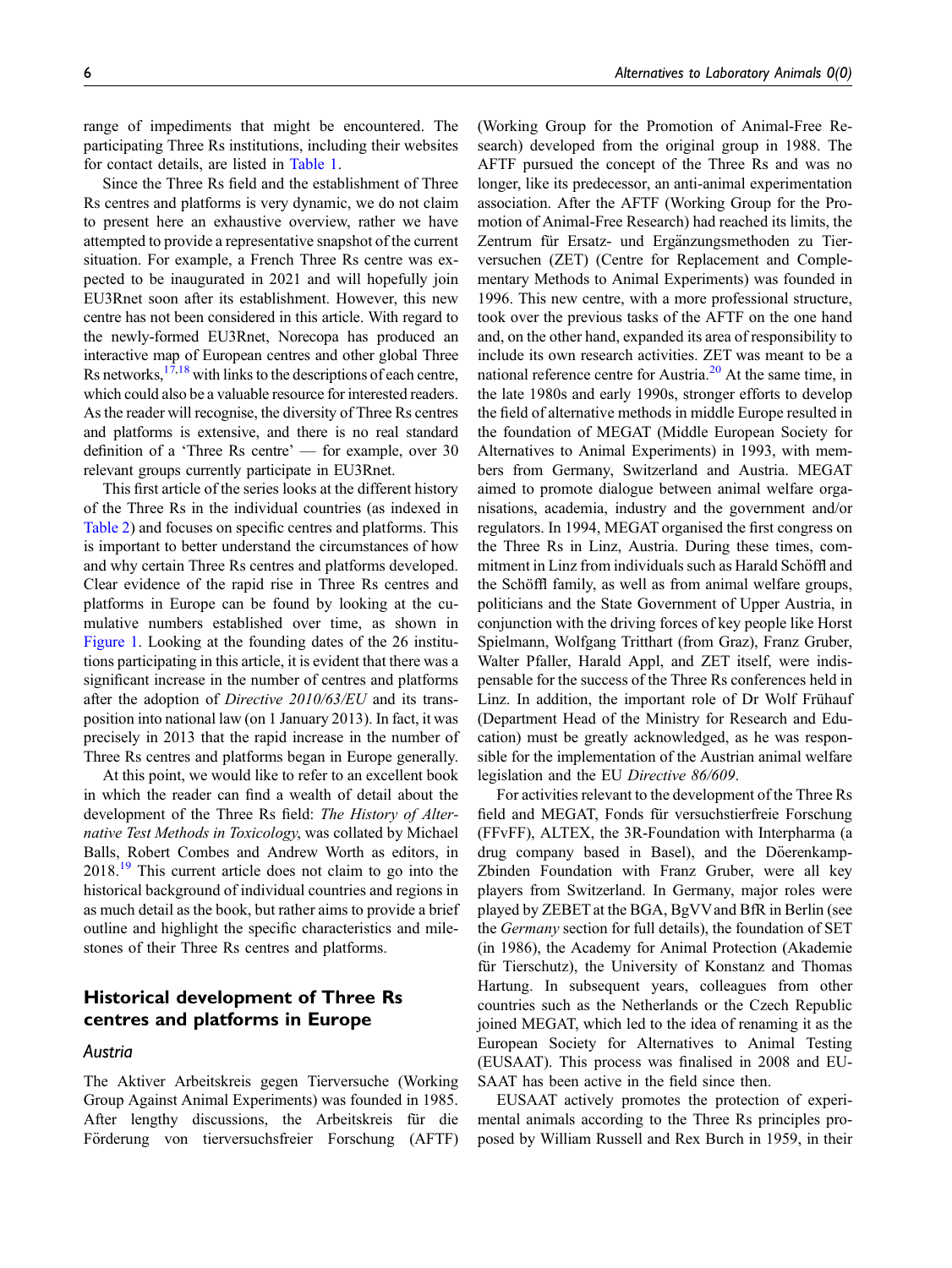ground-breaking book The Principles of Humane Experi-mental Technique.<sup>[1](#page-26-0)</sup> It serves as a European Three Rs platform, offering expertise and networking opportunities (at national, European and international level), and supporting educational programmes in close co-operation with NGOs, regulators, research institutions and industry to improve and implement humane experimental techniques, as well as advanced in silico and in vitro methods. EUSAAT focuses its activities on all areas of the life sciences that rely on the use of experimental animals, including pharmaceutical research, cosmetics industry, chemicals industry, regulatory testing, as well as basic science. To achieve these goals, EUSAAT hosts the European Three Rs congress at the University of Linz (Austria), which initially, in 1991, was organised by local animal welfare groups, and then was organised under the patronage of MEGAT and, since 2008, of EUSAAT. Currently, there are three Three Rs organisations active in Austria: the RepRefRed Society, together with the MUI animalFree Research Cluster in Innsbruck, and EUSAAT.

The RepRefRed Society: The RepRefRed Society (Gesellschaft zur Förderung von Alternativen Biomodellen) was founded on 18 January 2016 by the researchers Birgit Reininger-Gutmann and Beate Rinner from the Medical University of Graz. With the support of Doris Wilflingseder from the Medical University of Innsbruck and Roberto Plasenzotti from the Medical University of Vienna, the society aims to promote implementation of the Three Rs. In order to achieve this, the association focuses on the active exchange of information among researchers through topical meetings and events. The increased transparency of protocols should lead to refinement (improvement of animal welfare), as well as *reduction* (reduction in the number of animals used in experiments). The network should also help to strengthen the replacement of animal experiments in scientific research. The RepRefRed Society is currently promoting the Three Rs, on a national and international basis, by connecting with other like-minded centres or organisations. Additionally, the society is currently building the Austrian 3Rs Center, which should function as a mainly national contact for the research community and for the public on issues surrounding the Three Rs.

#### Belgium

The Belgian situation is challenging, as there are three regions (Flanders, Brussels and Wallonia) which are governed by different political parties. Significant efforts have been made to create a Belgian National 3Rs Centre, but these have failed because of differences in regional administration procedures. In most of the universities in Belgium, the topic of the Three Rs is covered, but in a nonuniform manner that lacks a joined-up approach. Thus, currently there is only one Three Rs centre — the Innovation Centre 3Rs (IC-3Rs), located at the Vrije Universiteit Brussel (VUB) — which is trying to unite all Three Rs efforts in Belgium. Activities associated with the development and promotion of alternative methods and Three Rs platforms date back to the late 1980s and early 1990s. At that time, under the auspices of HRH Prince Laurent of Belgium (of the Group for the Reflection on the Quality of Life and the Environment), attempts were made to promote the Three Rs. This challenge was later taken on by Prof. Vera Rogiers at the VUB and Prof. Marcel Roberfroid at the Université Catholique de Louvain. In the mid-1980s, the European Research Group for Alternatives in Toxicity Testing (ERGATT) was founded, and Prince Laurent became its president in 1997. Prince Laurent had already taken over the patronage of a platform with the aim of validating and promoting alternative methods, which finally led in 1999 to the foundation of the Belgian Platform for Alternative Methods (BPAM), whose presidency Prince Laurent also accepted. BPAM was managed by Vera Rogiers and Sonja Beken, and brought together representatives from government, academia, industry and animal welfare; it was primarily concerned with the dissemination of the Three Rs through the publication of newsletters and books. Relatively soon after its creation, BPAM became part of the Prince Laurent Foundation and was actively involved in organising meetings and raising awareness of the importance of introducing novel in vitro and in silico technologies into science, regulatory audits and training. At the Third World Congress on Alternatives and Animal Use in the Life Sciences in Bologna in 1999, Vera Rogiers and the BPAM played a decisive role in the founding of ecopa, whose membership structure was similar to that of BPAM. The national platforms aiming to be members of ecopa had to include members from government, academia, industry and animal welfare organisations, in order to cover all relevant stakeholders in the field. Vera Rogiers was the chair-person of ecopa for 10 years and worked closely together with Jose´ Castell (Co-chair) of the University of Valencia (Spain) and Bernward Garthoff (Secretary) of Bayer/Crop Protection (Germany) during this period. Member platforms from several countries (Norway, Sweden, Hungary and Poland) joined ecopa under the Belgian umbrella. Ecopa organised two symposia per year and supported several European research projects.

IC-3Rs: With the implementation of Directive 2010/63/EU in the national legislation of Belgium, the three regions (Flanders, Brussels and Wallonia) each became responsible for implementation of the Three Rs (6th state reform, 1 July 2014). To fulfil this mandate in Flanders, the project Re-Place was initiated, coordinated by Birgit Mertens (Sciensano) and Vera Rogiers (VUB). The Brussels-Capital region has joined the project, but the Walloon region has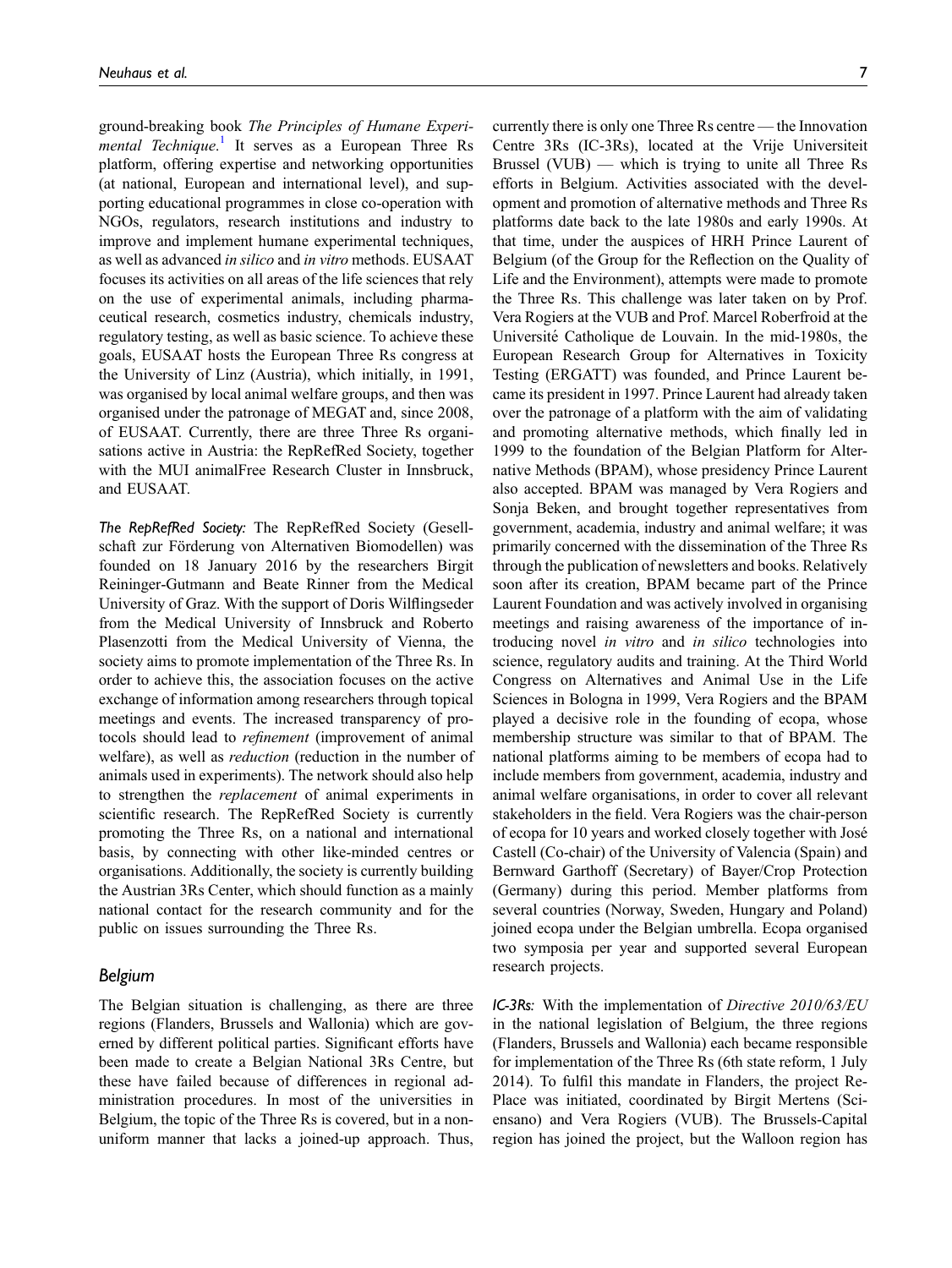not done so as yet, although significant efforts have been undertaken to facilitate its inclusion. The Re-Place project had a special focus on New Approach Methodologies (NAMs), aiming to highlight and provide information on the existing expertise on NAMs in Belgium. In parallel with these developments, the Innovation Centre 3Rs (IC-3Rs) was launched on 25 September 2017 at the Brussels Health Campus, as part of the In Vitro Toxicology and Dermato-Cosmetology (IVTD) research group, chaired by Vera Rogiers. The IC-3Rs aims to be active specifically at the regional level, in terms of the dissemination, education and promotion of Three Rs alternative methods that are appli-

An integral part of the dissemination activities of the IC-3Rs is the organisation of their yearly Symposium on Alternative Methods. A notable highlight was that, in conjunction with the Symposium organisation in 2017/2018, Maurice Whelan (current head of EURL ECVAM) and Vera Rogiers both received the Francqui Chair in Belgium, at the VUB and the University of Antwerp, respectively. In this regard, they both gave a series of lectures covering the development and active use of alternative methods in toxicology, and in basic and applied research. Recently, philanthropist Mireille Aerens bequeathed her assets to the VUB, to support the IC-3Rs and IVTD. This will enable the IC-3Rs to work sustainably and expand its research and its website, as well as further develop its organisational structure by establishing a Steering Committee.

cable to human-specific cutting-edge research.

# Czech Republic

The concept of the Three Rs was introduced in the Czech Republic after the Velvet Revolution in 1989, when contact among scientists involved in animal research and their counterparts around the world intensified. Collaborations were established with renowned scientists working on the development of alternative methods, namely: Horst Spielmann (ZEBET, Germany), Michael Balls (FRAME, UK), Thomas Hartung (JRC-EC, ECVAM, Italy) and Björn Ekwall (Scandinavian Society for Cell Toxicology, Sweden). In 2001, an international symposium on the promotion of the Three Rs concept in Slovakia, Slovenia and the Czech Republic took place in Prague. The meeting was organised by the Charles University Faculty of Medicine in Hradec Králové, the National Institute of Public Health (Prague) and the Central Commission for Animal Welfare (Prague), as a result of an ECVAM initiative to promote the Three Rs in countries of Central and Eastern Europe. Motivated by the proposal for the creation of national consensus platforms for alternatives, which was presented at the 3rd World Congress on Alternatives in Bologna (1999), a Three Rs Czech Consensus Platform for Alternatives (Czecopa) was founded in 2001. It was registered in the Czech Republic and established as a member of ecopa in 2003 by Dr Dagmar

Jírová of the National Institute of Public Health in Prague. The platform comprised stakeholders from all four parties (NGO, academia, government and industry) on the basis of consensus and became a communication centre for the Czech Republic, ensuring scientific co-operation, education and the broad dissemination of public information.

Members of Czecopa presented potential replacements for animal tests at various national and international conferences and workshops, focusing on the progress, development and legal acceptance of alternative methods in the early 2000s, especially in the area of cosmetic products and their ingredients following the 7th amendment to the Cosmetics Directive in 2003 and Regulation (EC) No. 1223/ 2009 on cosmetic products. The dissemination of information was enhanced by the participation of Czech experts in the ECVAM Scientific Advisory Committee (ESAC), and close co-operation between the Central Commission for Animal Welfare at the Ministry of Agriculture, the Czech Laboratory Animal Science Association CLASA (a member of FELASA), researchers, veterinarians, technicians and other experts from the field of animal experimentation. Czecopa members and associated scientists have since been closely involved with ECVAM, EUSAAT, ESTIV, SCCT and the OECD as experts or co-organisers of workshops and conferences. Following the adoption of Directive 2010/63/ EU on the protection of animals used for scientific purposes, which was implemented into Czech national law (Act 246/ 1992 Coll. as an amendment in 2012), the Three Rs became an integral part of animal science in the Czech Republic. Since 2012, each project involving the use of experimental animals has been evaluated by independent authorities, which do not approve any projects that do not take into account all the Three Rs principles. The evaluation focuses not only on the replacement of animal methods with in vitro procedures, but also on the use of any new scientific experimental techniques, connected with reduction or refinement, as they emerge. The international contacts made by Miroslav Červinka (Charles University Faculty of Medicine in Hradec Králové) and Dagmar Jírová (National Institute of Public Health in Prague) in the 1980s were crucial to the recognition of the Three Rs in Czechoslovakia. As a result of the increasing involvement of Czech scientists in the development and application of alternative methods, the 9th World Congress on Alternatives and Animal Use in the Life Sciences took place in Prague, in August 2014. Czecopa members were nominated to join the organising committee and the Congress Co-chairs were Dagmar Jirová and Horst Spielmann.

3Rs Centre Czech Republic: This centre was created in 2019 at the National Institute of Public Health in Prague, from the original Three Rs Czech Consensus Platform for Alternatives (Czecopa), following a meeting of Three Rs platforms and centres at the EUSAAT Conference on Alternatives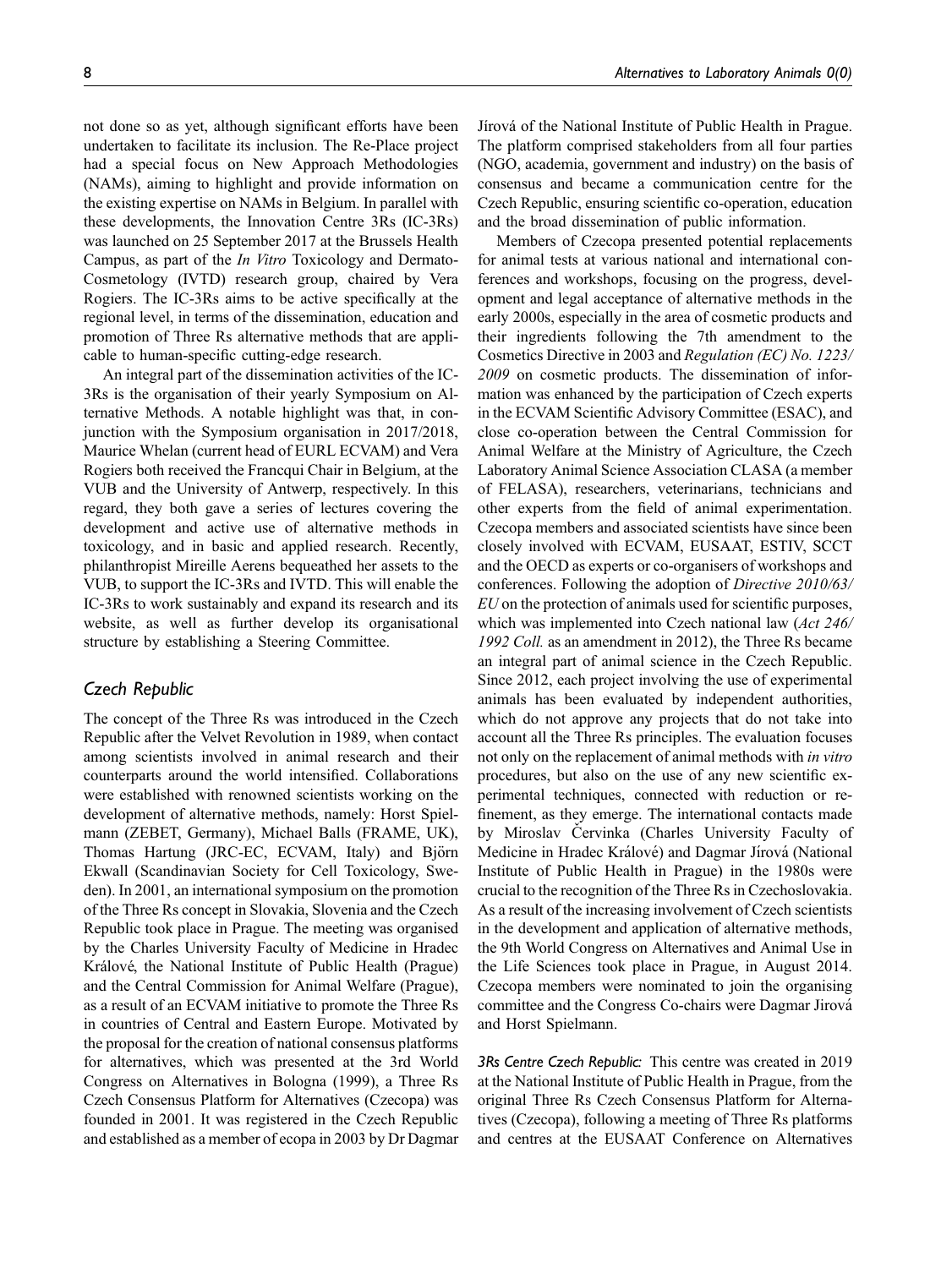2018 in Linz, Austria. The National Institute of Public Health in Prague was appointed by the Ministry of Agriculture as a contact point to provide advice on the regulatory relevance and suitability of alternative approaches proposed for validation (i.e. PARERE), and the NRL for Experimental Immunotoxicology was nominated and approved as a qualified laboratory for validation studies, and thus joined the European Union Network of Laboratories for the Validation of Alternative Methods (EU NETVAL) at EURL ECVAM. Members of the 3Rs Centre and CLASA (Czech Laboratory Animal Science Association) were involved in the scientific and organising committees of the 14th FE-LASA Congress, which was held in Prague in June 2019.

#### **Denmark**

Denmark is strong in pharma and, consequently, experimental animals have been used routinely for preclinical studies. Replacement has not been prominent, and it was initially considered to be mostly relevant in universities; however, it was later taken up by the pharmaceutical industry and gained ground in research, education and testing. The Danish 3R-Center has granted projects including, and focusing on, replacement, which must be considered a step forward.

Danish 3R-Center: As early as 2005, the Danish government decided to establish the Danish Consensus Platform for Alternatives to Animal Experiments (DACOPA), under the European network ecopa (European Consensus-Platform for Alternatives). The purpose of DACOPA was to bring together representatives of animal protection organisations, private–public research and authorities, to seek consensus on animal testing issues with a particular view to promoting the Three Rs. DACOPA consisted of a chairperson and two representatives of each of the four groups (governmental, science, industry and animal welfare), which provided an opportunity to share lessons learnt and discuss how to promote the Three Rs in Denmark and abroad in the best possible way. However, DACOPA was challenged by a lack of funding for launching research projects and secretarial assistance to help them to perform the various tasks that they wished to undertake. This was not satisfactory for the groups of stakeholders, which was expressed in a stakeholder analysis carried out in 2011–2012 among all interested parties in the field of laboratory animals. Almost unanimously, the feedback was that Denmark should either setup a Three Rs centre inspired by the British NC3Rs and the German ZEBET, or allocate sufficient funding to DA-COPA. Following negotiations between the Ministry of Food, the pharmaceutical industry and a number of animal welfare organisations, in the spring of 2013 it was agreed to establish the Danish 3R-Center with a scientific board, its own budget, research project funding and a secretariat. The world's first governmental centre for alternative methods was ZEBET (Zentralstelle zur Erfassung und Bewertung von Ersatz- und Ergänzungsmethoden zum Tierversuch; in English: Central Office for the Registration and Evaluation of Alternative and Complementary Methods to Animal Experiments) at the German Federal Institute for Risk Assessment (BfR) in Berlin. It was founded in 1989, led by Horst Spielmann until 2007, and commissioned by the Federal Government to limit the use of animals for scientific purposes to the indispensable minimum and to develop alternatives to animal experiments. Since 1994, it has been advised in this task by a commission consisting of representatives from science and industry, animal welfare organisations and national state authorities. ZEBET developed alternative methods, promoted research and advised authorities on questions of scientific animal welfare on a national and international level. At this time, the European Pharmacopoeia also specified a gradual withdrawal away from the use of animals for regulatory testing purposes. Thus, it became permissible to conduct drug testing by using Three Rs alternative methods instead of using the animal tests mentioned in the pharmacopoeia, as long as it could be demonstrated beyond doubt that the quality specifications for the product were met. For instance, vaccine testing in animals should generally be carried out with as few animals as possible, avoiding pain and suffering. As early as 1997, it was pointed out that the pharmacopoeia regulations for vaccines and sera offered many starting points for introducing improvements in terms of the Three Rs. In the meantime, numerous animal experiments have been replaced by alternative methods, or improved according to the Three Rs principles. The Paul Ehrlich Institute has been working continuously on the development and implementation of Three Rs alternative methods for the quality control of biomedical medicinal products.<sup>[21](#page-27-9)</sup> Another important influence at the time was from the field of laboratory animal science — for example, the ideas of Prof. Arnold Spiegel and Prof. Klaus Gärtner.<sup>[22](#page-27-10)</sup> Activities focused on developing knowledge and expertise, as well as enhancing standardisation (animals, facilities) and implementing regulation. The establishment of centralised animal facilities was a step toward better care for the animals. This all reflected an increased responsibility toward the Three Rs. Within the last 10–20 years, the field has become more diverse. Groups with no history in animal research (e.g. ELSI researchers; ELSI = ethical, legal and social implications), as well as groups with extensive previous biomedical activities, have become active in the Three Rs field. This opened the field considerably. In 2010, the Center for Alternatives to Animal Testing in Europe (CAAT-EU), located at the University of Konstanz, was founded.[23](#page-27-11) CAAT-EU coordinates the transatlantic activities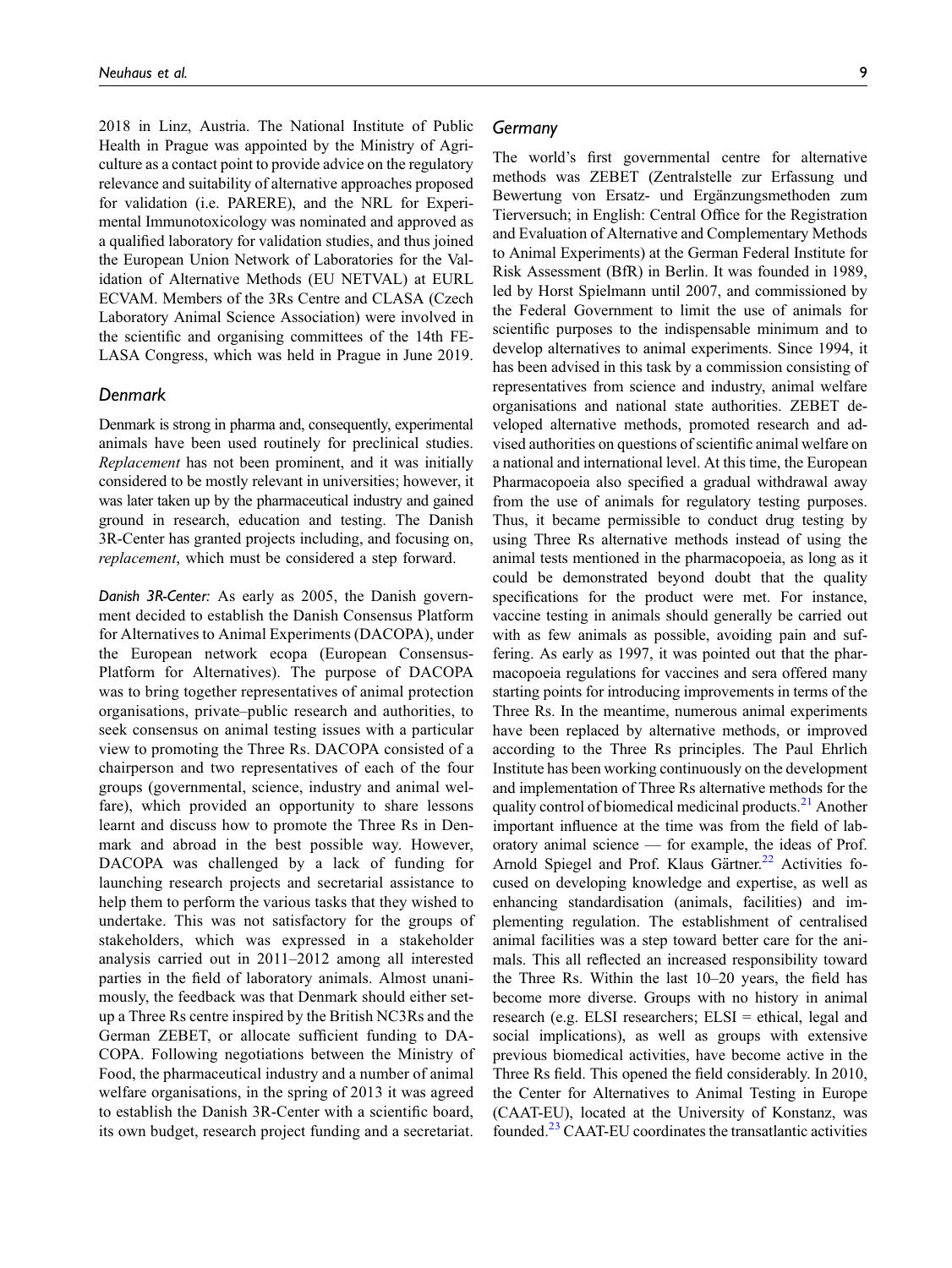to promote the development of new and improved methods in toxicology together with CAAT at Johns Hopkins University, Baltimore, USA.

Initiated through EU Directive 2010/63/EU on the protection of animals used for scientific purposes, the Three Rs principles have found their way into the German legislation with the amendments of the Animal Protection Act and the Animal Protection Act for Test Animals in 2013. Since then, every scientist conducting animal experiments and applying for approval from the competent authorities must adhere to the Three Rs and answer the following questions as part of the approval process:

- Are there alternative methods or strategies for the research question to avoid the use of animals?
- Is the number of animals that are planned to use reduced to an absolute minimum? and
- Is suffering of animals kept to the very lowest possible level?

This legislative activity led to the opening of the German Centre for the Protection of Laboratory Animals (Bf3R), at the German Federal Institute for Risk Assessment (BfR), in 2015. Also in 2015, ZEBET was incorporated into the Bf3R.

From both a national and an international perspective, Berlin has an unusually rich research landscape in the field of the Three Rs. Three Berlin-based institutions have set themselves the goal of undertaking Three Rs research and training.

- First, the BfR performs the role of the main German centre for the protection of laboratory animals via the work of the Bf3R, and coordinates all associated activities nationwide.
- Second, an important starting point was the acquisition of the BMBF-funded Berlin-Brandenburg Research Platform (BB3R), under the leadership of FU Berlin. The current spokesperson is Prof. Burkhard Kleuser, who succeeded Prof. Monika Schäfer-Korting in this role in 2020. Several partner institutions collaborate within the BB3R, to strengthen undergraduate and postgraduate education in the area and to perform Three Rs research. Furthermore, FU Berlin is home to the Institute for Animal Protection, Animal Behaviour and Laboratory Animal Science.
- Third, Charité-Universitätsmedizin Berlin established Charité  $3<sup>R</sup>$ , which is a faculty-overarching structure to foster the implementation of the Three Rs in the institution.

The establishment of BB3R in 2014 was a milestone, not only for the Three Rs in Berlin, but also for Germany as a whole. This is where Berlin-based systematic research in

this area began and where excellent young scientists are trained to a high level in alternative methods and animalfriendly working techniques at the integrated BB3R graduate college. This development is partly due to years of earlier work by a group of pharmacologists at the FU Berlin, headed by Prof. Monika Schäfer-Korting. This group assumed responsibility for issues surrounding reduction and replacement in several BMBF and EUfunded consortia, including industrial partners, for around 20 years. The development and validation of alternative test methods for the safety testing of chemicals in contact with human skin, and subsequent collaboration with industry and ZEBET, enabled the validation of many in vitro methods, e.g. for testing skin penetration and genotoxicity.

In 2018, Charité  $3<sup>R</sup>$  was founded at the Charité–Universitätsmedizin Berlin, with the overarching goal of improving biomedical research in order to accelerate translation toward improved patient therapy and care. $^{24}$  $^{24}$  $^{24}$  In addition to its activities in Three Rs education, Charité  $3<sup>R</sup>$ specifically pursues efforts aimed at engaging the scientific community within the Charité–Universitätsmedizin Berlin and Berlin as a whole, as well as reaching out to policymakers and the general public.

Clearly highlighting the importance of the Three Rs concept in laboratory animal science in Germany, a number of additional Three Rs initiatives were established throughout Germany in this same time-frame. These include:

- 'Replace and Reduce from Lower Saxony' (R2N), which was created in Hannover in 2017, with the support of the Lower Saxony Ministry of Science and Culture (MWK), to promote the development of alternative methods and thus to replace as many in vivo experiments as possible and so reduce the numbers of laboratory animals used.
- ICAR3R (Interdisciplinary Centre for 3Rs in Animal Research) at the Justus Liebig University, in Giessen, which was established in 2018 to address replacement, refinement and improvement of the Three Rs. The ICAR3R not only develops its own new approaches, but also advises and promotes networks between the different scientific disciplines involved in research within the Central Hessen area, in order to expedite its goals.

In the context of the importance of the Three Rs in Germany, a very broad picture has emerged of the numerous institutes, centres, platforms, scientific working groups and individuals that have been working in this area over recent years. The '3R network' in Baden-Wuerttemberg [\(https://mwk.baden-wuerttemberg.de/de/](https://mwk.baden-wuerttemberg.de/de/forschung/forschungsfoerderung/3r-netzwerk-bw/) [forschung/forschungsfoerderung/3r-netzwerk-bw/\)](https://mwk.baden-wuerttemberg.de/de/forschung/forschungsfoerderung/3r-netzwerk-bw/) is worth specific mention. Its members include: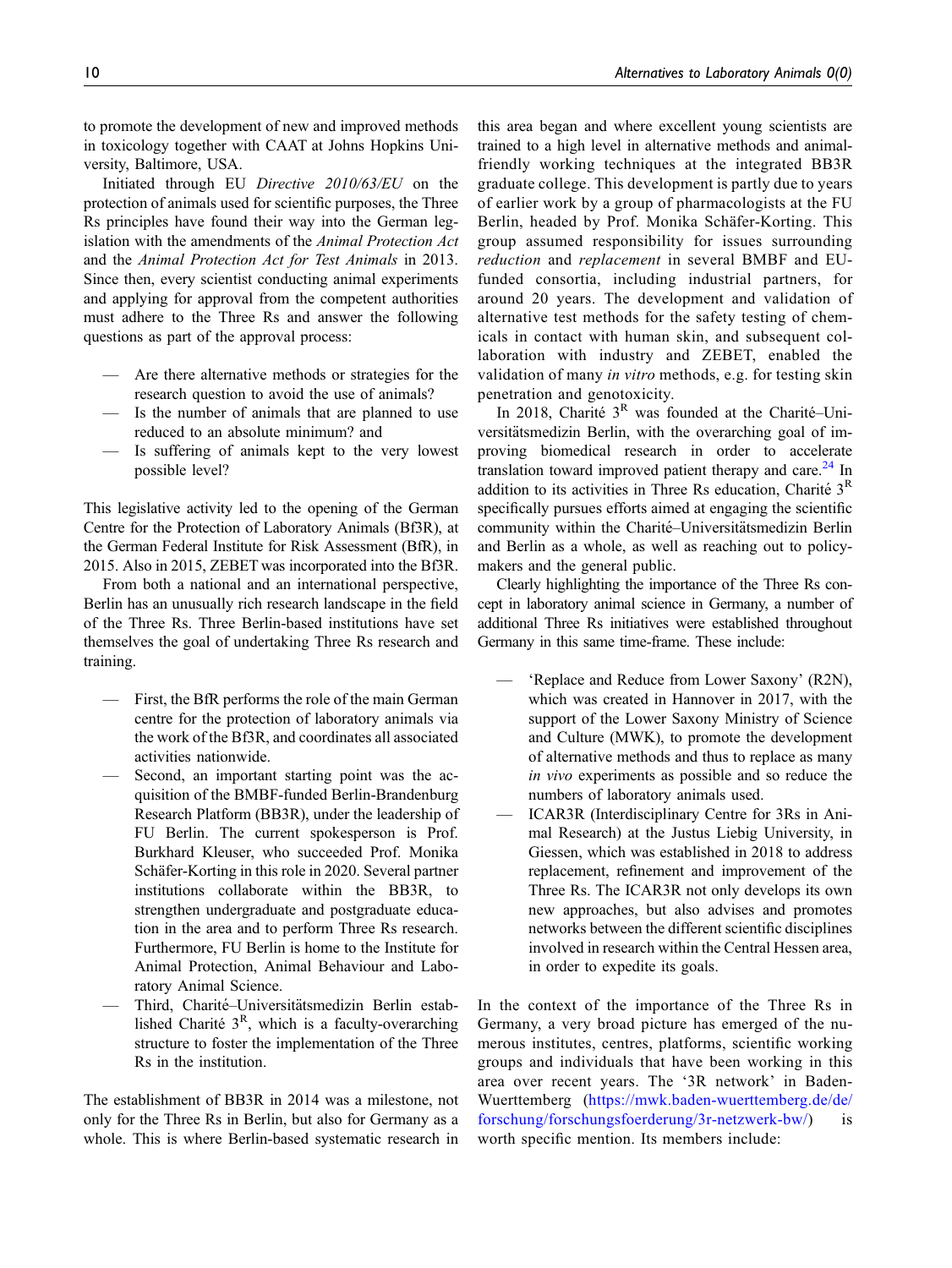- the 3R-Center for *In Vitro* Models, at the University of Tübingen (Prof. Dr Peter Loskill);
- the 3R-Center Rhein-Neckar, at CIMH Mannheim (Dr Marcus Meinhardt);
- the Interdisciplinary Centre for Gut Health Research, at the University of Heidelberg (Prof. Dr Beate Niesler);
- the 3R-US, at the University of Stuttgart (Prof. Dr Monilola Olayioye);
- Prof. Dr Ralf Watzlawick, at the University of Freiburg (Project on: Improving evidence and predictive value in experimental research);
- Prof. Dr Jan Tuckermann, at the University of Ulm (Project on: Refinement in complex stressful experiments on mice);
- Prof. Dr Karen Bieback, at the University of Heidelberg (Project on: 3Rs in the fields of tumour biology and drug testing);
- the 3R-BioMED Lab, at the University of Reutlingen (Prof. Dr Ralf Kemkemer);
- Leibniz Alternatives, at the Leibniz Research Institute for Environmental Medicine, Düsseldorf (Prof. Ellen Fritsche);
- TARCforce 3R, at the University of Mainz (Dr Nadine Baumgart);
- the Goethe University Frankfurt, with a Three Rsfocused professorship in the field of alternative testing (Prof. Maike Windbergs);
- the German Mouse Clinic, at the Helmholtz Centre Munich;
- the VZET (Virtual Centre for Alternative and Complementary Methods to Animal Testing), at the University of Veterinary Medicine in Hannover; and
- the SET Foundation, situated in Frankfurt/Main.

Below, we present further details on some of these, in particular giving an account of their founding histories.

BB3R: BB3R is the Berlin-Brandenburg research platform with integrated graduate education. It is a collaboration that was established in 2014 by researchers from FU Berlin, the University of Potsdam, Technical University Berlin, Charité–Universitätsmedizin Berlin, Zuse Institute Berlin and the Federal Institute for Risk Assessment (BfR). Many people from the different institutes were involved, but some played a particularly important role, namely: Prof. Monika Schäfer-Korting (FU Berlin); Prof. Johanna Plendl (FU Berlin); Prof. Günther Weindl (FU Berlin, now at the University of Bonn); Prof. Christa Thöne-Reineke (FU Berlin); Prof. Burkhard Kleuser (University of Potsdam); Prof. Axel Pries (Charité–Universitätsmedizin Berlin); Dr Robert Preissner (Charité-Universitätsmedizin Berlin); Prof. Gilbert Schönfelder (BfR); Prof. Andreas Luch (Federal Institute for Risk Assessment); Dr Marcus Weber (Zuse Institut Berlin); and Prof. Roland Lauster (Technische Universität Berlin (TU Berlin)).

Since 2015, working groups at the Robert Koch Institute Berlin (under Dr Michael Beekes) and the Johannes Gutenberg–University of Mainz (under Prof. Jan Baumgart) have been associated with the BB3R, as well as further groups from FU Berlin (Prof. Gerhard Wolber, Dr Marie Weinhard, Prof. Lars Lewejohann and Prof. Wolfgang Bäumer), TU Berlin (Prof. Jens Kurreck) and Charité-Universitätsmedizin Berlin (Prof. Frank Buttgereit and Prof. Stefan Hippenstiel).

The BB3R combines excellent research at the Berlin-Brandenburg site and offers the world's only structured doctoral training according to international standards. BB3R's members are involved in various collaborations, and regularly present their research at national and international congresses. Contributions to the field including scientific papers, master's theses and dissertations — have been recognised with numerous grants and awards. The seminar series Alternatives to Animal Experiments in Research and Teaching, which was organised by the BB3R, was awarded the Prize of the State of Berlin for the Promotion of Alternative and Complementary Methods for Animal Experiments in Education and Teaching in  $2015.<sup>25</sup>$  $2015.<sup>25</sup>$  $2015.<sup>25</sup>$  Details can be found on the BB3R website: [www.bb3r.de](http://www.bb3r.de/). This focus on the Three Rs resulted in the call for four related professorships: C. Thöne-Reineke, a new professorship of animal welfare, animal behaviour and laboratory animal science; S. Amasheh, with a focus on epithelial barriers; L. Lewejohann, adjunct professorship of refinement (with BfR); and Wolfgang Bäumer, as Full Professor of Pharmacology.

The FU Berlin has provided follow-up funding to the BB3R for their research, and has secured its future by appointing the successor of the BB3R spokesperson. After the retirement of Prof. Monika Schäfer-Korting in 2020, her successor Prof. Burkhard Kleuser took over the research in the field of reduction and replacement. As a former Professor in Potsdam, Prof. Kleuser represented the Brandenburg arm of the BB3R, and he has always been very involved in BB3R graduate training. His research focuses on studying the importance of biologically active lipids in stress responses and pathophysiological diseases. With his return to FU Berlin, it is ensured that research and training in the field of the Three Rs will continue there.

FU Berlin: FU Berlin research groups have successfully recruited third-party funds for Three Rs research (e.g. in the Excellence Cluster Science of Intelligence, BMBF funding). Furthermore, at FU Berlin, complex organ models of both normal and diseased states were developed for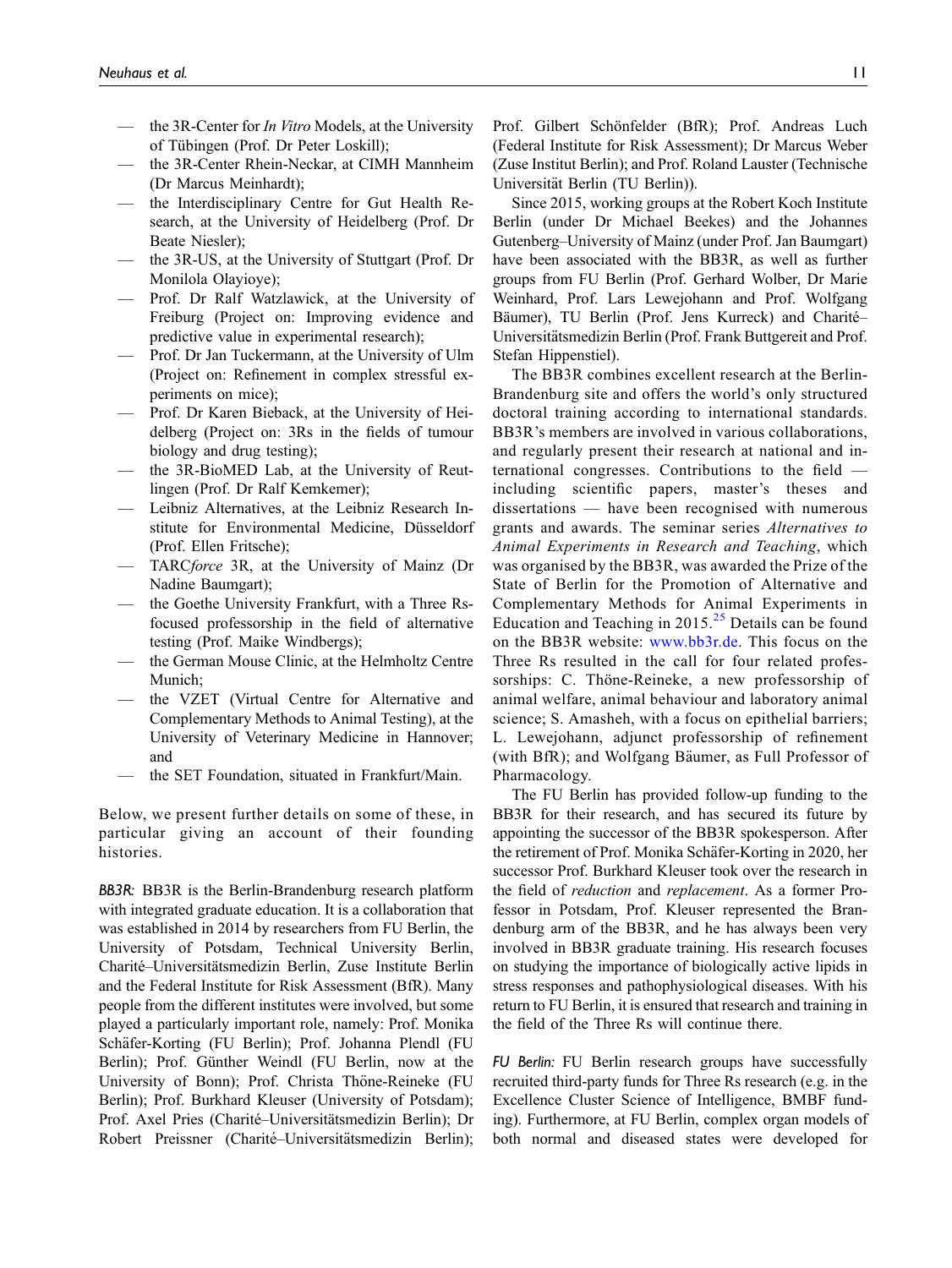different species, including humans. The morphological structural features of the models were mapped and evaluated for their predictivity potential in preclinical pharmacology, with a view to improving the current poor success rates in clinical studies. Moreover, within the framework of the BB3R (see above), precise information on the detailed and correct anatomy of the minipig large animal model — which is urgently needed by experimenters for the purposes of refinement — was developed with the help of computer tomography.

As part of the interdisciplinary, institution-overarching projects funded by Charité  $3<sup>R</sup>$ . FU Berlin researchers are investigating refinement strategies, for example in the project 'Refinement — stress hormones and stress assessment'; in addition, the recently initiated ZIM project 'RefineMon' aims to enhance quality assurance and refinement of animal experiments. It is also noteworthy that FU Berlin has developed innovative products for implementing the Three Rs in teaching, by combining user analysis and cutting-edge techniques. For example, in the Bf3R-funded project 'SimulRATor', an interdisciplinary team of FU Berlin researchers is developing an anatomically correct and cost-effective simulator for use in laboratory animal science courses that is created at the Institute of Veterinary Anatomy by using 3-D printing techniques.

FU Berlin also collaborates with other Three Rs centres in Germany and the EU, such as the 3R Center at the University of Mainz and the newly founded 3R Competence Center at the University of Zurich through FU Berlin-UZH Joint Seed Funding. In addition, there is national and international co-operation with scientists in the field of the Three Rs and animal ethics. For example, the research project Humanely ending the life of animals is a collaborative partnership of scientists from the University of Zürich and FU Berlin, which is funded by the Federal Food Safety and Veterinary Office (FSVO, Switzerland).

CAAT-Europe: The Center for Alternatives to Animal Testing (CAAT) was founded in  $1981<sup>26</sup>$  $1981<sup>26</sup>$  $1981<sup>26</sup>$  CAAT-USA is part of the Johns Hopkins University Bloomberg School of Public Health, Baltimore, now with a European branch (CAAT-Europe), located at the University of Konstanz, Germany since  $2010<sup>23</sup>$  $2010<sup>23</sup>$  $2010<sup>23</sup>$  This transatlantic organisation, with ties to all parts of the world, promotes humane science by supporting the creation, development, validation and use of alternatives to animals in research, product safety testing and education. Internationally, CAAT for many years organised Three Rs centre meetings as satellites to world conferences, and maintained a joint platform on the AltWeb website (now transitioned to [https://caat.jhsph.edu/](https://caat.jhsph.edu/resources/index.html) [resources/index.html\)](https://caat.jhsph.edu/resources/index.html).

CAAT seeks to effect change by working with scientists in industry, government and academia, to find new ways to replace animals with non-animal methods, reduce the

numbers of animals necessary or refine methods to make them less painful or stressful to the animals involved. This is promoted by regular workshops organised by its 'transatlantic think tank for toxicology'  $(t^4)$ . CAAT was initially funded by the US Cosmetic, Toiletries, and Fragrance Association (CTFA) with a \$1 million grant, but has since been supported by more than 50 companies and trade associations from various sectors, as well as philanthropic and public research funding. Over four decades, it expanded to all areas of animal use in industry, regulation and academia. Its work spans from proof-of-principle research into new alternatives funded competitively by various research funding bodies, to translational work of multi-stakeholder consensus processes, education and communication, as well as policy programmes, informing especially the US and EU legislative processes. Current focus areas with dedicated programmes include: microphysiological systems, pathway-based toxicology (the human toxome), good cell culture practice, evidence-based toxicology, green toxicology, refinement, in silico approaches (including readacross) and thresholds of toxicological concern, as well as integrated testing strategies.

CAAT-Europe was founded in 2010 to coordinate transatlantic activities around the development of new and improved methods in toxicology, to be a partner in strategy development, to provide platforms for different stakeholders, to exchange ideas and to support the Three Rs principles of humane science in different ways. $^{23}$  $^{23}$  $^{23}$  Dr Thomas Hartung serves as programme liaison representing Johns Hopkins, and Dr Marcel Leist serves as the University of Konstanz co-director. CAAT-Europe's key areas are consumer protection, human health, new approach methodologies (NAMs), the Three Rs in general, toxicological testing strategies and systems toxicology, information and education on NAM and the Three Rs. $^{27}$  $^{27}$  $^{27}$ 

Charité  $3^R$ : Charité  $3^R$  [\(https://www.charite3r.charite.de](https://www.charite3r.charite.de)) was founded in 2018 as an initiative of Charité-Universitätsmedizin Berlin, with the support of the Berlin Senate. It aims to support the implementation of the Three Rs at Charité–Universitätsmedizin Berlin and to establish Berlin-wide collaboration on the Three Rs. The idea of a Berlin Three Rs centre was put forward by several scientists from various biomedical research institutions in Berlin that were already associated with the BB3R, who initiated a Memorandum for Rethinking Biomedical Research in 2017. The founding of Charité  $3^R$  was substantially driven by Axel R. Pries, dean of Charité–Universitätsmedizin Berlin, and was headed by Stefan Hippenstiel as spokesperson. Charité  $3<sup>R</sup>$  has so far organised two scientific Three Rsrelated symposia — one in 2019 and one in 2021. An important milestone was the recent approval of funding for the Einstein Center 3R [\(https://www.ec3r.org/\)](https://www.ec3r.org/). This centre comprises eight biomedical research institutions from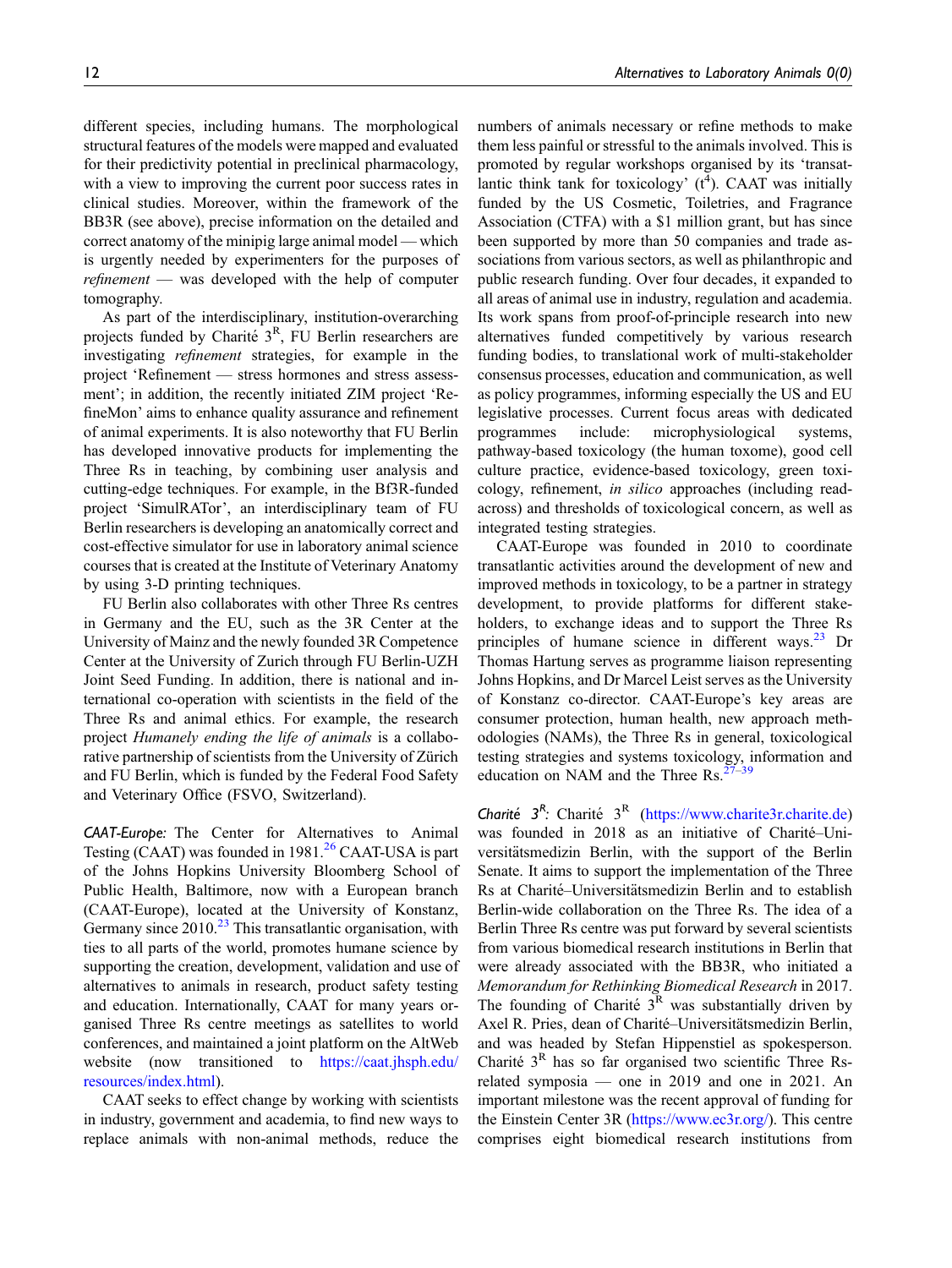Berlin, collaborating in Three Rs communication, education and 3-D tissue culture model development. The centre is currently funded for 3 years, with a  $64.5$  million grant by the Einstein Foundation Berlin. Charité  $3<sup>R</sup>$  closely collaborates with *Der Simulierte Mensch* [\(https://www.si-m.org/\)](https://www.si-m.org/). This emerging research collaboration between Charité-Universitätsmedizin Berlin and Technische Universität Berlin harnesses both biomedical and engineering expertise to create human-based technologies for a new understanding of human health and diseases. In the context of the corona virus pandemic and future pandemic preparedness, Charité  $3^R$  actively contributes to the German network Organo-Strat [\(https://www.netzwerk-universitaetsmedizin.](https://www.netzwerk-universitaetsmedizin.de/projekte/organo-strat) [de/projekte/organo-strat](https://www.netzwerk-universitaetsmedizin.de/projekte/organo-strat)). This collaborative network consists of laboratories with expertise on organ models, virologists, infectiologists and other experts, with the aim of providing a rapid response for the stratification of organ involvement in COVID-19, as well as further infectious diseases of pandemic potential. This collaborative development of human-based models thereby provides an important contribution to the wider recognition of alternative methods.

ICAR3R: The Interdisciplinary Centre for 3Rs in Animal Research (ICAR3R) is located at Justus Liebig University (JLU) Giessen. Before ICAR3R was inaugurated, the Central Hessen Research Campus was founded in 2016 as an association of JLU Giessen, Philipps University Marburg and Technical University of Central Hessen (THM). The stated aim of the above alliance is to establish Central Hessen as a region of top-level research. At its heart is the joint development and expansion of selected research fields, including lung and infection research, psychology and neuroscience, as well as history and regional sciences. Part of the strategy is to strengthen animal welfare at these research sites, and beyond. To achieve their stated aim, the foundation of a centre for Three Rs research was initiated, providing two Three Rs-focused professorships — one in the field of *refinement* (in the Department of Veterinary Medicine at JLU Giessen) and one in the field of replacement (in the Department of Human Medicine at JLU Giessen).

In co-operation with the Philipps-University of Marburg, the THM and the Goethe University in Frankfurt, the ICAR3R aims to promote animal welfare in biomedical research and to develop concepts for the development of alternative research methods and husbandry conditions, in order to contribute to a sustainable reduction of laboratory animals. The interdisciplinary approach of ICAR3R is already reflected in its basic structure, with the centre's management being the responsibility of the two Three Rsfocused professors based in the departments of veterinary medicine and human medicine. Since the establishment of the centre, the Executive Director has been Univ. Prof. Dr med. vet. Stephanie Krämer, who holds the Professorship in Laboratory Animal Science and Animal Protection, in the Faculty of Veterinary Medicine at JLU Giessen. The Deputy Director is Prof. Dr Peter Jedlicka, who holds the Professorship in Computer-based Modelling in the field of Three Rs Animal Protection, in the Faculty of Medicine at JLU Giessen. An important milestone was the kick-off symposium of the ICAR3R, New Directions in Interdisciplinary 3R Research, which took place on 18–19 October 2018 and welcomed almost 140 participants from seven countries. The event focused on the close linkage of the different scientific disciplines that aim to combine excellent research with animal welfare according to the Three Rs principles. The event showed that high-quality research and animal welfare can indeed go hand-in-hand. In October 2020, the centre welcomed almost 600 participants to the ICAR3R Symposium, which was followed by the ceremony for the Ursula M. Händel Animal Welfare Prize (€80,000), awarded by the German Research Foundation (DFG). Computer scientist, biochemist and medical scientist, Prof. Dr Thomas Hartung, from Johns Hopkins University in Baltimore and the University of Konstanz, Germany, as well as biochemist and toxicologist Prof. Dr Marcel Leist, also from the University of Konstanz, were the recipients of the 2020 Prize. By organising workshops on various topics (such as ethics or animal training), the ICR3R has also established itself as an important authority in Three Rs education.

Leibniz Alternatives: The Leibniz Alternatives research platform, at the IUF–Leibniz Research Institute for Environmental Medicine (IUF) in Düsseldorf, Germany, is a public–private partnership that was established in June 2020. It aims to initiate co-operation between industry and academic research to develop and use alternative methods to animal testing. Leibniz Alternatives draws on the IUF's 15 years of experience in the development and application of human-relevant alternative methods. The platform is headed by Prof. Dr med. Ellen Fritsche and operated by Dr Julia Tigges. Ellen Fritsche has been working at the IUF since 2001 and heads the research group on Alternative method development for environmental toxicity testing as a joint appointment with the Heinrich-Heine University in Düsseldorf. In 2018, she received the Ursula M. Händel Animal Welfare Award from the DFG. Her current research focus includes the development, scientific validation and application of 2-D and 3-D human cell-based assays for developmental and adult neurotoxicity, embryotoxicity and endocrine disruption, as well as their use in building adverse outcome pathways (AOPs).

By automating application and evaluation processes, Leibniz Alternatives makes sure that test methods are stable and reproducible for application within regulatory frame-works.<sup>[40](#page-27-17)</sup> Under the umbrella of Leibniz Alternatives, several third party projects are currently in progress, among them: CERST-NRW (Center for Alternatives to Animal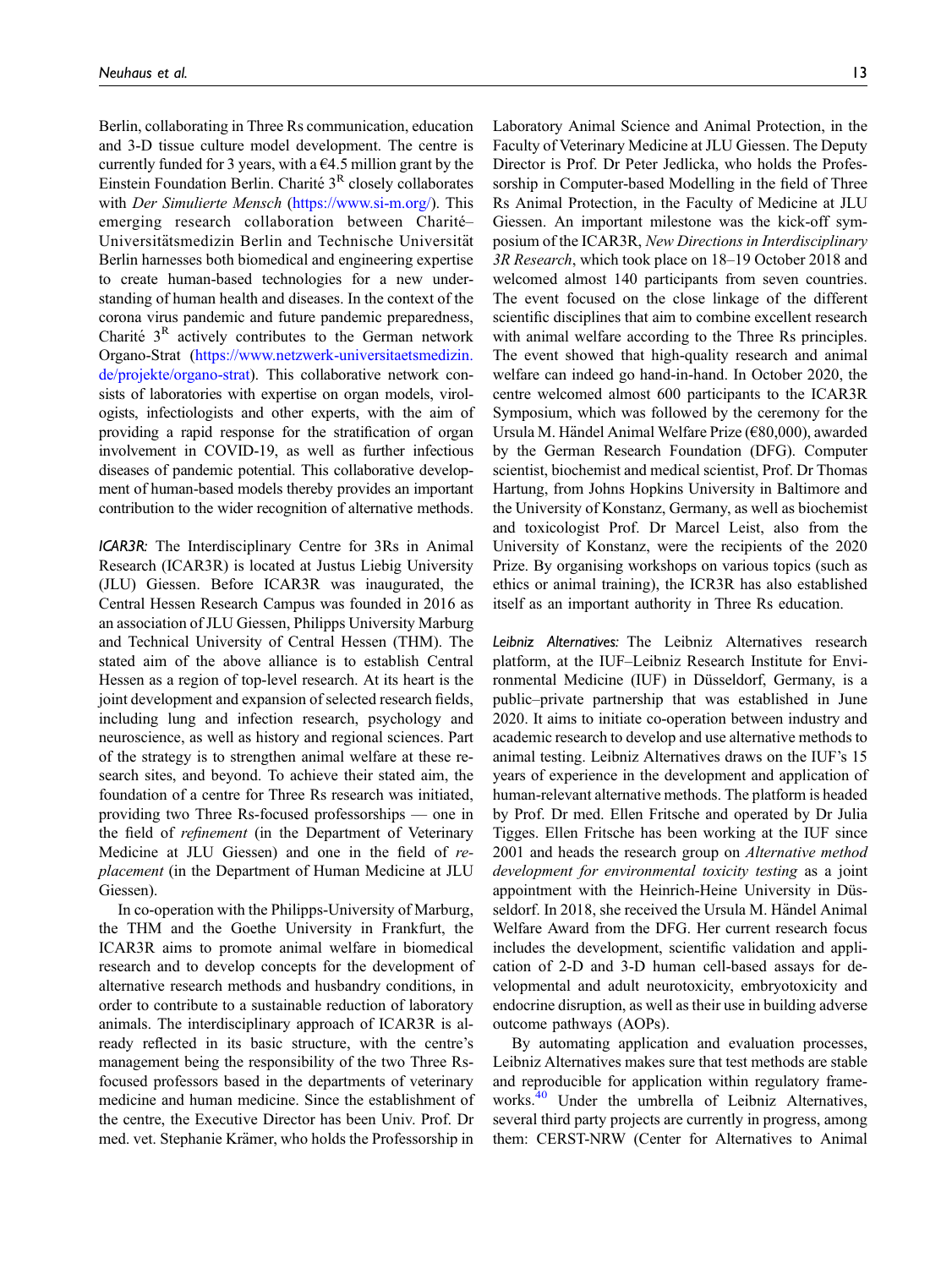Testing, funded by the Ministry for Culture and Science of the State of North-Rhine Westphalia, Germany); ENDpoiNTs and ONTOX projects (H2020); From (Screen) Hit to DNT Toxicant (DK-EPA); the screening of compounds in the developmental neurotoxicity in vitro battery (US National Toxicology Program); a project in the DFG Research Training Group 2578 dealing with the impact of genotoxins on the differentiation efficacy of murine and human stem and progenitor cells and functional competence of differentiated progeny derived therefrom; and a Cefic-LRI funded project aiming to fill the gaps of the current in vitro battery for developmental neurotoxicity (Cefic-LRI). Ellen Fritsche will also be involved in the Partnership for the Assessment of Risk from Chemicals (PARC, H2020) project. In view of this level of ongoing activity, it is clear that the reputation of the IUF in the Three Rs field was a key driving force behind the foundation of Leibniz Alternatives.

R2N: In order to expand the development of valid research models for science, and to meet the socio-political demand for the reduction and replacement of animal experiments, R2N was formed in 2017 as a research-driven Three Rs network in Lower Saxony (especially in the researchintensive region of Hanover-Göttingen-Braunschweig). Funded by the Lower Saxony Ministry of Science and Culture, its aim is to facilitate the development and systematic establishment of alternative methods in basic research. The collaborative partners have expertise in the fields of stem cell research, organoid technology, disease modelling, hypoxia, infection research and gene therapy. Prior to the establishment and funding of the R2N network, there was no coordinated association of participating institutions focusing on non-(living) animal biomedical research. Therefore, especially in the field of basic research, the formation of a clear strategy on innovative non-animal methods by a consortium focused on replacement and reduction was needed. In this respect, fundamental structural preparatory work had to be done and the collaborative research groups have clearly benefited from the coordination, interaction and networking. As a result of the R2N partnership, access to a range of extensive technologies and to human material were improved, test systems were further expanded or implemented, and the common focus of the network was significantly sharpened. Furthermore, it was possible to visibly position the network and its contentrelated activities at the local universities and beyond, which led to better awareness of the Three Rs principles at the various institutions. Young scientists, as well as the public, were informed about the importance of animal replacement methods in biomedical research, for example by showcasing the R2N at the Ideas Expo 2019.

The focus of the R2N so far has been on work modelling the digestive tract (oral mucosa, intestine and liver) and the upper and lower respiratory tract by using primary or adult stem cells (AdSC), induced pluripotent stem cells (iPSC), complex culture conditions (air–liquid interface, hypoxia, chip systems) or precision-cut tissue sections. These systems have been established, further developed and optimised, and are already extensively implemented within the research projects of the various groups, as well as within other collaborative research associations. In this context, the expertise of the R2N research groups in genome editing and infection research was of particular importance. In addition, R2N groups have successfully developed animal-free systems for estimating the antigenicity of xenogeneic cell-free materials and for the safety assessment of vectors for gene therapy. Furthermore, expertise on preclinical systematic reviews was developed within R2N and applied to the R2N questions. Two ethics-focused working groups successfully considered the decision criteria that scientists use when choosing a model system, and the respective hurdles associated with their choice of using non-animal methods. Overall, the work resulted in numerous publications and the forging of strong links, both within and outside the network. This is reflected, for example, in the application of the systems in the context of COVID-19 research. $41$ 

TARCforce 3R: The Research Center for Animal Welfare and Laboratory Animal Science (TARCforce 3R) was founded in November 2019 in Rhineland-Palatinate as a spin-off of the Translational Animal Research Center (TARC) at the University Medical Centre in Mainz. Prior to the foundation of TARCforce 3R, the TARC had started to focus more and more on conducting Three Rs projects and implementing Three Rs methods. The TARC was already an associate member of the BB3R (Berlin, Germany), and TARCforce 3R was created in order to further expand this commitment to the Three Rs. Prof. Jan Baumgart (the head of TARC) and the Dean of the University Medical Centre were the key people involved in the creation of the centre.

TARCforce 3R has its own steadily growing research group focusing on refinement. As part of a large university animal facility, TARCforce 3R is aware of its responsibility toward laboratory animals, and thus it emphasises the importance of the welfare and protection of laboratory animals that are used in experiments, which currently cannot be replaced through the use of alternative methods. Nowadays, laboratory animal husbandry must offer more than optimal breeding and husbandry conditions. Therefore, a major interest at TARCforce 3R is to establish effective refinement strategies and to promote the use of the latest refinement methods.

3R-Center Rhine-Neckar: The Institute for Psychopharmacology, headed by Prof. Rainer Spanagel, at the Central Institute of Mental Health in Mannheim (CIMH), has a long-standing history of Three Rs activities. These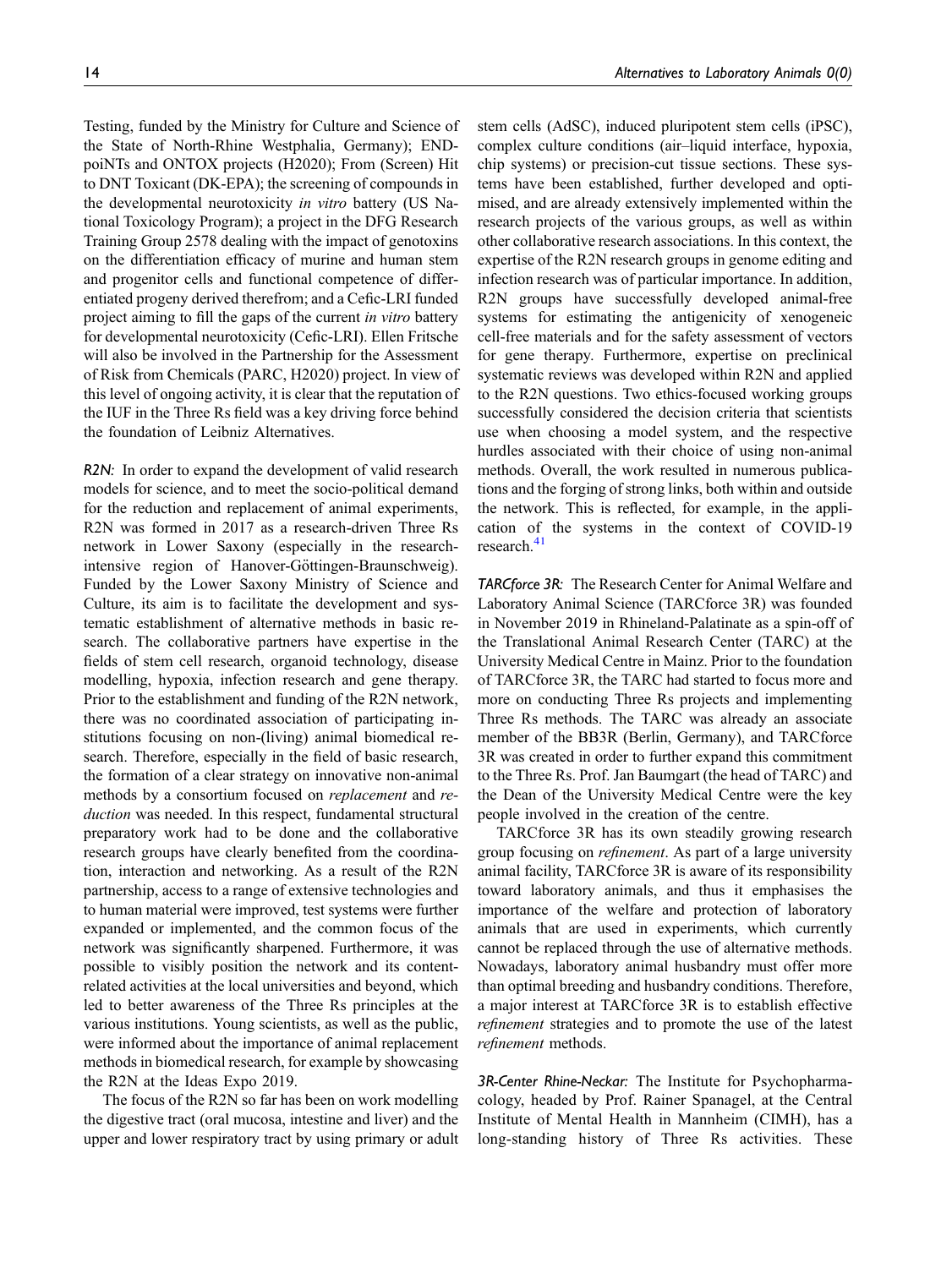activities have been honoured by the European FISEA Award and the Ursula M. Händel Animal Welfare Prize, awarded by the German Research Foundation (DFG). To identify and systematically unlock further Three Rs potential, Prof. Spanagel and Dr Marcus Meinhardt designed a roadmap for future Three Rs activities at the CIMH. Due to its close proximity to basic and preclinical research sites, as well as the highly interdisciplinary nature of the science undertaken in the Rhine-Neckar region around Mannheim, the idea emerged to join forces and establish a common Three Rs centre between the CIMH, and the medical and biosciences faculties of Heidelberg University. The Rhine-Neckar region is located in the state of Baden-Wuerttemberg, which is home to several universities and non-university research institutions, and is one of the top biomedical science locations in Europe. This scientific power, however, also makes Baden-Wuerttemberg the German frontrunner in the use of laboratory animals. In turn, as an important biomedical research location, Baden-Wuerttemberg also bears a special responsibility for laboratory animal welfare. In recognition of this responsibility, the Ministry for Science, Research and Art Baden-Wuerttemberg, started a funding call in 2020 to establish a '3R Network Baden-Wuerttemberg'. In the scope of the ongoing Three Rs activities at the CIMH, it applied for funding to be part of the 3R Network Baden-Wuerttemberg, and to establish a Three Rs centre in the Rhine-Neckar region. In January 2021, the necessary funding was granted to be able to start work on the creation of the '3R-Center Rhine-Neckar'.

VZET: The Virtual Center for Alternative and Complementary Methods to Animal Testing (VZET–Virtuelles Zentrum für Ersatz- und Ergänzungsmethoden zum Tierversuch) was founded in 2009 at the University of Veterinary Medicine Hannover (TiHo). The founding board included Prof. Dr Pablo Steinberg as chairman, Prof. Dr Manfred Kietzmann as deputy chairman, as well as Prof. Dr Gerhard Breves, Prof. Dr Christiane Pfarrer, Prof. Dr Silke Rautenschlein and Prof. Dr Karl-Heinz Waldmann. TiHo scientists develop, optimise and/or validate alternative and complementary methods to animal testing. The VZET facilitates the combination of Three Rs activities at the various institutes in research and teaching, by means of interdisciplinary co-operation. The key focus, besides widely used human or murine models in the One Health context, are also various in vitro animal models that mimic pathological findings, infection and inflammation in companion animals. Since its inception, three scientific symposia (in 2010, 2012 and 2019), with international keynote speakers from the Three Rs field, have been successfully organised on important One Health topics, and these should continue in 2022.

# Ireland

The concept of the Three Rs started to gain momentum in the Republic of Ireland after Directive 2010/63/EU was transposed into the SI 543 of 2012, and adopted in January 2013. There is still a long way for the Three Rs to be fully embraced by the Irish scientific community, as there are still misunderstandings on what they are in relation to animal research. In order to address this and engage the Irish scientific, educational and regulatory communities into the active uptake of the concept, a group of experts from Trinity College Dublin are now actively working towards the aim of establishing the first Irish Three Rs centre.

Trinity College Dublin (TCD): Currently, a Three Rs centre does not exist in the Republic of Ireland. Nevertheless, an expert group comprised of Viola Galligioni, Daniel Ruiz-Pérez, Dania Movia, Adriele Prina-Mello and José M. Sánchez-Morgado have been actively working over the last decade, toward the aim of filling this gap. In August 2016, José M. Sánchez-Morgado started an initiative to establish the first Three Rs centre in the Republic of Ireland, after discussions with Syrcle [\(https://www.syrcle.network](https://www.syrcle.network)) about the reproducibility issues in animal research, in preparation for the 2017 LAVA-ESLAV-ECLAM Conference on the Reproducibility of Animal Studies. After the meeting, at the round-up session on improving uptake of the ARRIVE Guidelines, $42$  further discussions followed as to how to establish a Syrcle Centre in Ireland. During 2018, these conversations resulted in what would be the first Trinity College Winter School on Systematic Reviews, held in January 2019. Furthermore, in 2019, Viola Galligioni joined the Education and Training Platform for Laboratory Animal Science (ETPLAS, [https://etplas.eu/\)](https://etplas.eu/) Working Group 1 (Development of guidance on the principles and quality standards of assessment criteria for learning outcomes) and Working Group 2 (Development of assessment criteria for Core modules and Function A specific modules (ethics)). During 2019 and 2020, the working groups produced a Guidance Document to enable a harmonised assessment of competence for carrying out procedures on animals (Function A persons),  $^{43}$  $^{43}$  $^{43}$  according to Article 23 of Directive 2010/63/EU.

Also, in 2019 TCD joined the Culture of Care (CoC) Network. The CoC Network represents an opportunity to disseminate results, ideas and knowledge in a fast and efficient manner, and also to provide a forum for exchanging ideas and receiving and providing help. In 2020, the CoC network decided to create subgroups, to manage more efficiently the discussion of various topics. TCD is involved in the subgroup 'Anaesthesia, care, welfare, severity, humane endpoint'. The subgroup is currently working on best practices that could be shared with the scientific community. During 2020, Daniel Ruiz-Pérez started an educational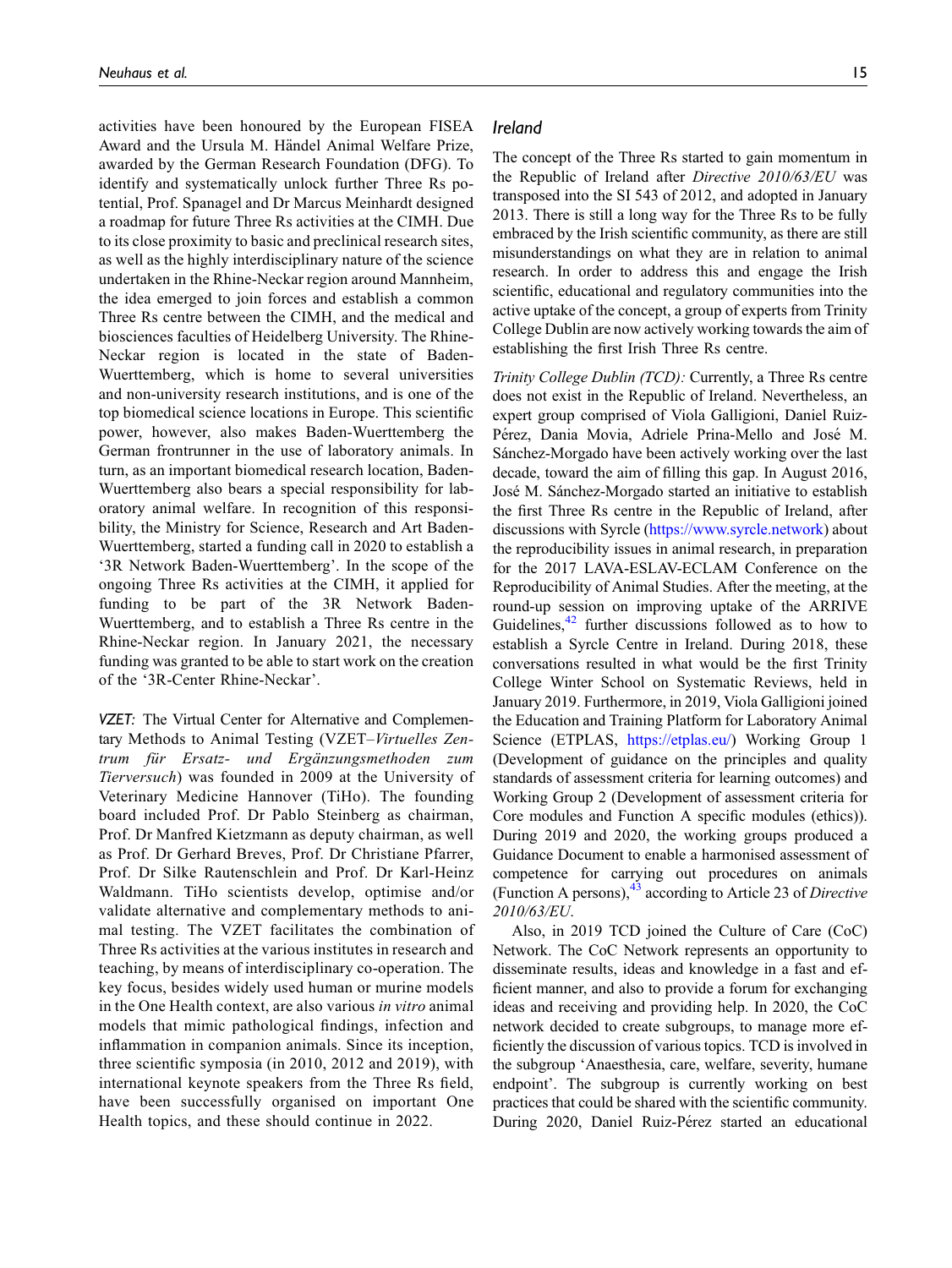programme on the Three Rs for all the scientists working with animals at TCD. This initiative is now going to a national Irish level through Trinity's virtual learning environment. During these years, Dania Movia and Adriele Prina-Mello at the TCD Laboratory for Biological Characterisation of Advanced Materials (LBCAM) have extensively liaised with the EU Reference Laboratory for Alternatives to Animal Testing (EURL ECVAM), an integral part of the European Commission Joint Research Centre (JRC), whose mandate includes a number of duties to advance the replacement, reduction and refinement of animal procedures in research. In 2019, Dania Movia was appointed member of the Scientific Advisory Panel of Animal-Free Research UK, a renowned medical charity set up 50 years ago and still at the forefront of awarding grants to scientists, with the aim of supporting the replacement of animal use in medical research.

During November 2019, José M. Sánchez-Morgado approached Norecopa, to further discuss how TCD could establish a Three Rs centre in Ireland. In December 2019, the Comparative Medicine Unit at Trinity College Dublin joined the European Consensus Platform for Alternatives (ecopa), as an associate member. In 2020, the communications with Syrcle continued, but due to financial constraints the initiative to establish the Irish arm of Syrcle (iSyrcle) did not progress. In February 2021, Viola Galligioni, Daniel Ruiz-Pérez, Dania Movia, Adriele Prina-Mello and José M. Sánchez-Morgado started an initiative, with the aim of establishing the Irish Consensus Platform for Alternatives (Icopa), by holding talks with the Irish competent authority, the Health Products Regulatory Authority (HPRA), the Irish Society for the Prevention of Cruelty to Animals (ISPCA) and Charles River. Activities for the creation of the iSyrcle are also still ongoing, and the initiative may take full shape in early 2022. It is hoped that these two initiatives together will result in the formation of the first national Three Rs centre in Ireland, based at TCD.

#### Italy

Animal experimentation is hotly debated by the Italian public, and animal rights groups are vociferous and active, as are the equivalent pro-testing groups. Directive 2010/63/ EU was eventually transposed into national law in 2014, with Italy being the last country to transpose and implement the Directive after heated debates in Parliament, as well as in general society, between supporters and opponents of animal testing. It is worth noting that, in some aspects, the Italian Law goes even further than the Directive, dealing with, for instance, xenotransplantation and substances of abuse, even though the Directive makes no mention of these. Moreover, it imposes a ban on the breeding of cats, dogs and non-human primates for basic research. The clauses regarding the ban on the use of animals for experiments on xenotransplantation and substances of abuse have not yet been implemented. The role of Centro 3R is to provide a balanced view, acknowledging the importance of animal research and its refinement and reduction, as well as the importance of scientific and technological progress to improve the efficacy of current methods, bearing in mind the Directive's ultimate goal. In addition, IPAM (Italian Platform for Alternative Methods; <https://www.ipamitalia.org/>) is a private–public platform and its work is dedicated to the Three Rs cause.

Centro 3R: Centro 3R stands for 'Centro Interuniversitario per la promozione dei principi delle 3R nella didattica e nella ricerca 3R' (Interuniversity Centre for the Promotion of 3Rs Principles in Teaching and Research). It was founded in December 2016 by the University of Pisa and University of Genova, to promote the Three Rs at university level. It was started by Prof. Arti Ahluwalia and Prof. Anna Maria Bassi, who had both been involved in an expert team set up by the Italian Ministry of Health to implement legislation on the protection of animals for scientific purposes. In the first year, the Polytechnic of Milan and the Polytechnic of Torino joined Centro 3R. Other universities joined in quick succession, namely: the University of Pavia, the University of Milan-Bicocca, the Campus-Biomedico of Rome, and (most recently) the University Polytechnic of the Marche (ex-University of Ancona). Centro 3R was set-up to support the practical implementation of the legislation and to encourage the adoption of the Three Rs concepts in teaching and basic research at all levels. It embraces all of the Three Rs, and actively promotes the concept as being synonymous with responsible, rigorous and high-quality research. Its specific aims are to:

- promote the establishment of courses focused on the Three Rs within the core curricula of scientific degree programmes;
- create a multidisciplinary open e-infrastructure, to include resources to facilitate the teaching of the Three Rs principles, news and links for researchers to find Three Rs-related resources, an internal platform to promote the sharing of animal tissues, and a system for rehabilitating laboratory animals;
- promote scientific and cultural debates;
- highlight, develop and coordinate interdisciplinary studies in the context of the Three Rs;
- implement, promote and develop new integrated in silico and in vitro methods;
- organise courses, seminars, refresher courses and meetings within various scientific disciplines;
- establish prizes and fellowships for young researchers, to encourage Three Rs studies;
- encourage collaboration with Animal Welfare Bodies to favour the adoption of alternative methods;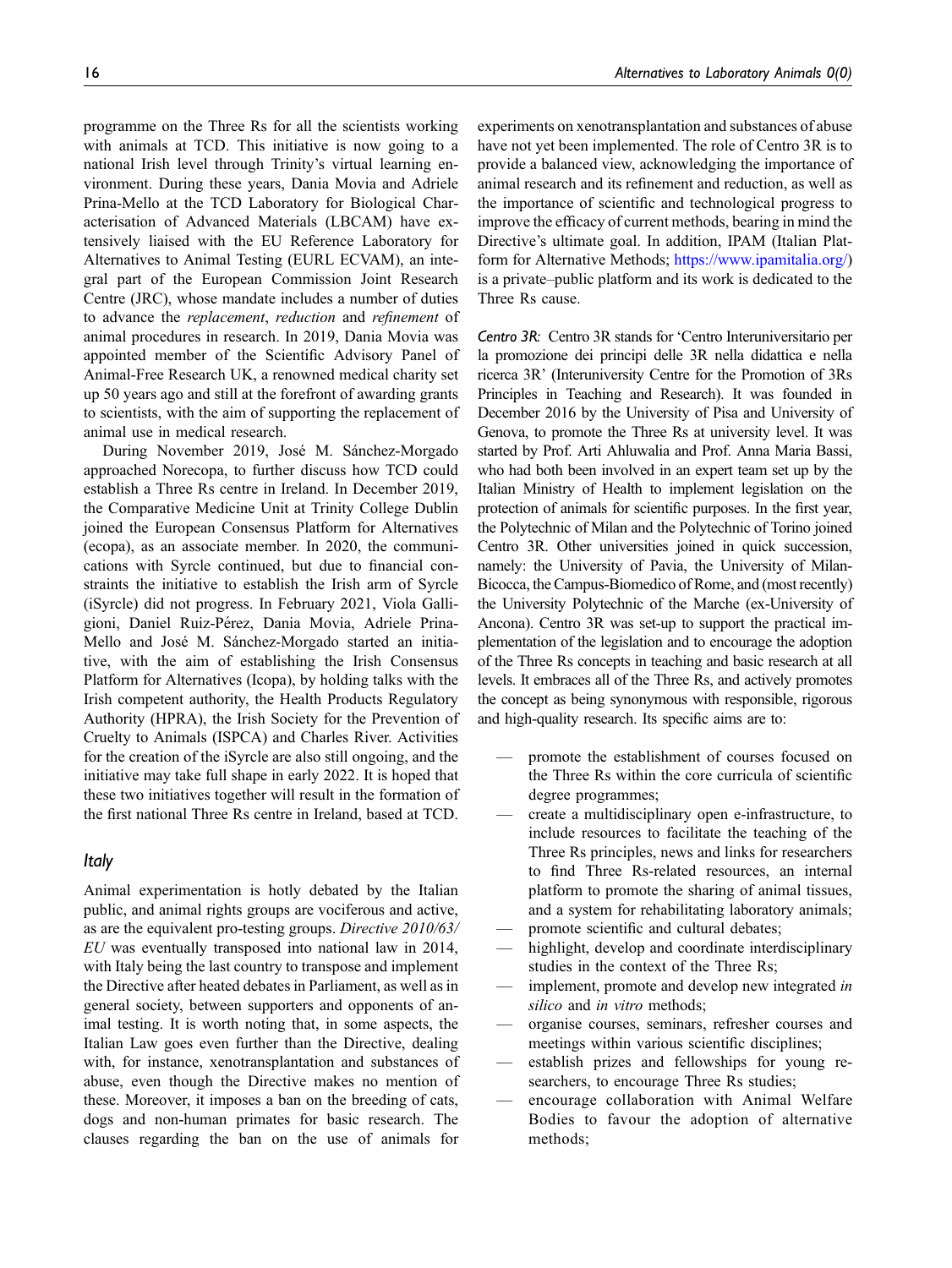- promote technology transfer and translational research; and
- encourage national and international collaborations.

Over time, members of Centro 3R have developed new teaching programmes and specific teaching modules on the Three Rs, which are now offered to students at undergraduate and postgraduate level. Currently, Centro 3R has over 400 members, including eight universities (the Universities of Pisa, Genova, Pavia, Milano-Bicocca, Polytechnics of Torino and of Milan, the Campus-Biomedico in Rome, University-Polytechnic of Le Marche and the National Institute for Meterological Research) and one research institute.

#### Luxembourg

Luxembourg has established procedures for the implementation of the Three Rs principles, as project applicants who intend to carry out animal experiments have to carefully describe these aspects. Luxembourg has a representative in EURL ECVAM's Network for Preliminary Assessment of Regulatory Relevance (PARERE) at the Joint Research Centre (JRC), and institutions from Luxembourg have submitted their first applications for test validation to EURL ECVAM. Due to the small size of the country, there will only be one Three Rs centre in Luxembourg.

Luxembourg 3Rs Platform: Preparatory meetings with national stakeholders (ministries, academia and industry) began in 2021. Thus, the platform is currently in the development and mapping phase. However, a national 'Three Rs Day' did take place in Luxembourg, in 2019.

#### **Netherlands**

The National Centre for Alternatives to Animal Testing (NCA) was launched on 1 February 1994. The centre was financially supported by the 'Platform Alternatieven voor Dierproeven' (Platform Alternatives to Animal Testing; a partnership of government, animal protection organisations and industrial companies that conduct animal experiments). The NCA was housed at the Faculty of Veterinary Medicine and worked closely with the Department of Laboratory Animal Science at Utrecht University. At that time, Utrecht University was already at the forefront of humane animal testing and alternatives. The NCAwas officially inaugurated in Utrecht on 10 June 1994, during a short symposium. In 1999, the Platform ended its support of the NCA. After this, in 2000, the collaboration with ZON (Zorgonderzoek Nederland) began, which lasted until 2008 (two project rounds). At the same time, a chair in alternatives to animal testing was established at Utrecht University, and based at the NCA. In 2009, the situation changed drastically. The support from ZON had ended, and the then-Ministry of Health, Welfare and Sport decided to transfer the Three Rs efforts to the National Institute for Public Health and the Environment (RIVM). Legally, the new NKCA (National Knowledge Centre for Alternatives to Animal Experiments) was a partnership between the RIVM and Utrecht University, and included the diminished workforce of the former NCA.

In addition to the establishment of national centres, such as the Netherlands Centre for Alternatives to Animal Use (NCA), initiatives have also been taken in various European countries at the local level, to develop and implement Three Rs alternatives in a coordinated and structured manner. These 'local centres' are often affiliated with existing research institutions where animal experiments are carried out. In the Netherlands, the RIVM was the first institution to establish a local Three Rs centre, in 1992. The Coordination Point for Alternatives to Animal Testing (CAD), as the centre was called, worked under its own capacity and had a modest budget. Research at the RIVM focused mainly on public health topics, such as vaccinology, pharmacology and toxicology. The CAD had two coordinators and an advisory committee consisting of respected researchers from the institute. Accountability for activities was provided annually to the management of the RIV(M). In the Netherlands, the concept of local centres has subsequently been adopted by various institutions, both academic and industrial. Looking at the local initiatives, it is clear that institute-based centres offer additional opportunities and possibilities that are less readily achieved by national centres, for example:

- a commitment from the management and policy officers that subsequently contributes to the implementation of a culture of care within the institute;
- short lines of communication with researchers and biotechnicians that facilitate a rapid response to current events, the direct involvement of institute staff and a quick start to Three Rs projects;
- a fertile ground for the effective implementation of Three Rs alternatives in ongoing research projects;
- organisation of local meetings with experts from outside the institute, which optimises the transfer of information, ensures topicality and makes it possible to identify cross-references within the research.

Within the RIVM, the CAD has contributed to improving animal welfare (for example, by identifying humane endpoints in research that involves significant distress), implementing reduction and refinement by replacing challenge tests in vaccine control with less burdensome and less animal-intensive serological methods, and implementing replacement strategies (for example, replacing the ascites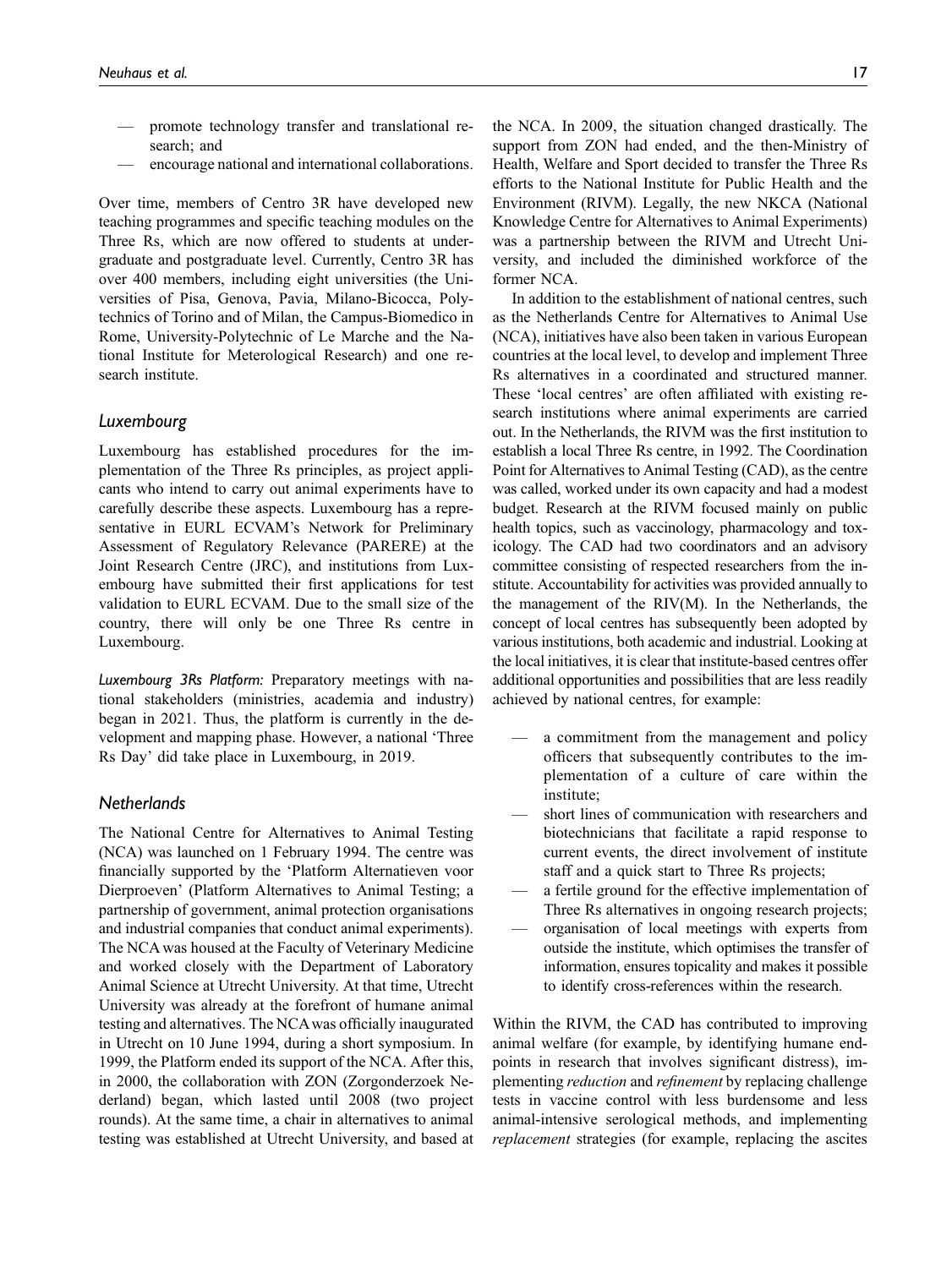method for monoclonal antibody production with in vitro methods).

Since 2018, the Dutch government has been working with several partners on the Transition Programme for Innovation without the use of animals (TPI). TPI's partners are active in government, society, academia and the business community. As long as animal tests are needed in several domains, the Three Rs are important for the welfare of the animals involved. The question that the TPI wants to answer is not: Is this animal-free method good enough to replace my animal experiment? but rather Which method provides the best answer to the research question? New innovative strategies are necessary to find methods that better translate to humans, and that help patients with personalised medicine. The approach of the partners in the TPI programme is to build up animal-free innovations rather than emphasise the reduction of animal tests. The TPI partners are also working together to achieve the ambition of making the Netherlands a frontrunner in the international transition of innovation without the use of animals. The mission is to develop animal-free models and tests that better predict the effectiveness and safety of medicines and substances, thus making animal procedures increasingly redundant. One of these TPI's partners is NCad.

NCad: NCad is the Netherlands National Committee for the protection of animals used for scientific purposes. On 18 December 2014, EU Directive 2010/63/EU on animal experiments in scientific research was implemented in the national legislation of the Netherlands. This resulted in new tasks, competences and relations. One requirement of the European Directive is that each Member State must appoint a national committee for the protection of animals used for scientific purposes. In the Netherlands, NCad has been engaged in improving the welfare of laboratory animals since 18 December 2014. NCad's goal is to achieve noticeable improvements that are specifically related to the Three Rs of animal procedures, and to the associated ethical review in scientific research (including applied scientific research) and teaching. NCad aims to minimise laboratory animal use, both at national and international level, and it is a key player in the area of animal procedure policy, bringing parties together and sharing knowledge with a view to furthering the development of laboratory animal policy and the implementation of Three Rs policy (including ethical review). This is based on the NCad's meticulously substantiated advisory reports (and policy advisory reports). NCad paves the way for a responsible animal procedure policy for all concerned in the Netherlands, and launches initiatives to promote innovation, as a result of which it achieves tangible results, both at national and international level. NCad will achieve its goal, in accordance with its statutory mandate, by submitting solicited and unsolicited advisory reports to the Minister of Agriculture, Nature and Food Quality, the Central Authority for Scientific Procedures on Animals (CCD) and the Animal Welfare Bodies (IvD) regarding:

- the acquisition, breeding, housing, care and use of animals in procedures, as well as about alternatives to animal procedures;
- the dissemination of best practices for the use of animals in experimental procedures;
- the exchange of information with national committees of other Member States about the IvDs' performance, the assessment of project proposals, and the dissemination of best practices within the EU;
- the promotion of the development, validation, acceptance and use of alternatives to animal procedures, both at national and international level;
- the best ways in which to support communication with (and between) professionals in the field of animal procedures and alternatives, as well as how to best provide details about animal procedures and alternatives to the general public.

3Rs-Centre of the Utrecht University and University Medical Centre Utrecht: This organisation started in 2010 as 3Rs-Centre Utrecht Life Sciences, when the Netherlands Centre Alternatives to Animal Use (NCA, 1994–2010) was dissolved. It was a partner in the Netherlands Knowledge Centre on Alternatives to Animal Use (2010–2014). The activities at Utrecht University (UU) focused on the field of Three Rs education, training and communication. In order to allow the Three Rs activities within UU to keep their own identity, the relevant Utrecht department was renamed the '3Rs-Centre'. The collaboration with RIVM ultimately lasted four years. From 2015 to 2018, a number of activities, in particular in the field of communication, education and training, were continued for the Ministry of Agriculture, Nature and Food Quality. In the meantime, since 2015, the expertise of the 3Rs-Centre has been partially seconded to the Animal Welfare Body-Utrecht (AWB-Utrecht).

# Norway

The implementation of the Three Rs in Norway has a long history. Veterinarian Stian Erichsen, who served both as Secretary General and President of the International Council for Laboratory Animal Science (ICLAS), was one of those who developed Laboratory Animal Science as a discipline in Norway from the early 1960s onwards, $44$  following several study visits to the UK during the period when Russell and Burch were launching their Three Rs tenet. He was responsible for building the first animal facility that followed these modern principles, and he was also actively involved in the construction of the European Convention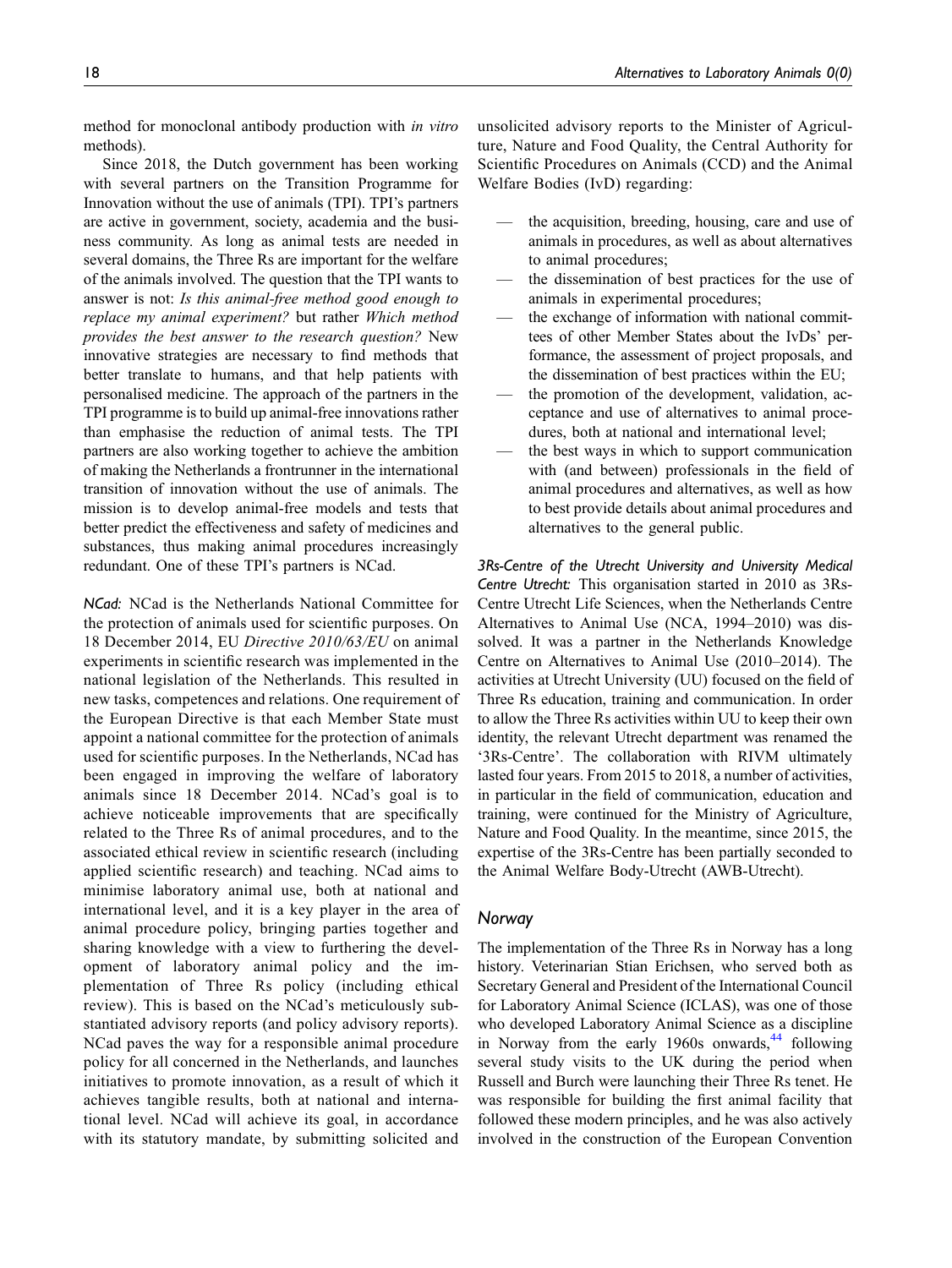ETS 123, leading the committee during the final stages before it was completed in 1986. This work stimulated the recruitment of several other leading veterinarians who helped develop the laboratory animal community in Norway, and who have held many courses in Laboratory Animal Science, with emphasis on the Three Rs, especially from 1985 onwards. In Norway, Norecopa is the only official Three Rs centre, but many research institutions have groups of scientists working actively on Three Rs-related projects.

Norecopa: This platform was founded in 2007. Following the creation of ecopa, the Norwegian Ministry of Agriculture and Food set up a working group in 2000, to investigate the need for a National Platform for Alternatives in Norway. The group concluded in 2001 that such a Platform should be established. Then, a Governmental Action Plan (No. 12 (2002–2003)) on Animal Welfare and Animal Husbandry stated that the animal research community in Norway needed a National Platform that could work to advance alternatives to animal experi-ments.<sup>[45](#page-28-1)</sup> The Report also recommended that a State Fund for research and development of alternatives was set up, but this was never established. A temporary platform was run by the Food Safety Authority in 2005–2006, and then, on 10 October 2007, Norecopa was established, funded jointly by the Ministry of Food and Agriculture, and the Ministry of Trade, Industry and Fisheries. Norecopa's secretariat is, for technical budgetary reasons, affiliated to the Norwegian Veterinary Institute. Norecopa is, however, an independent member organisation, with a Board representing all the four major stakeholders (regulators, industry, research and animal welfare), and the Annual General Meeting representing the highest authority. Since the Board includes representatives of all the stakeholders, Norecopa satisfies the conditions for membership of ecopa, and has been a member since its foundation. Norecopa has its own statutes.<sup>[46](#page-28-2)</sup>

#### Poland

In Poland, several individuals and institutions are currently actively involved in the Three Rs, notably the:

- Ministry of Education and Science (Anna Passini, Chief Specialist, Warsaw);
- Bureau for Chemical Substances (Agnieszka Dudra, President, Lodz);
- Łukasiewicz Research Network–Institute of Industrial Organic Chemistry, Pszczyna Branch;
- National Centre for Alternative Methods to Toxicity Assessment (CMA), at the Nofer Institute of Occupational Medicine (NIOM), in Lodz; and

— Selvita S.A. Cell Biology Laboratory, at Park Life Science in Krakow.

The CMA and Selvita are Polish laboratories that are members of the European Union Network of Laboratories for the Validation of Alternative Methods (EU NETVAL). The history of the Three Rs in Poland is closely linked to the CMA.

CMA: In the years 1992–1994, NIOM carried out the project 'Verification and standardisation of selected in vitro methods used to assess the toxic effect of chemical substances' (as part of the Chemical Safety project financed by the Polish Scientific Research Committee, coordinated by Prof. Konrad Rydzyński). To identify the scope of application of in vitro alternative methods in Poland, a questionnaire was prepared and sent to medical academies, institutes and other research units. In 1997, NIOM was actively involved in the implementation of the long-term Strategic Government Programme 'Human Health and Safety in the Work Environment', supported by the Ministry of Health. As part of this programme, several projects concerning alternative methods were undertaken by NIOM and the Central Institute for Labour Protection. In 1999, the National Centre for Alternative Methods to Toxicity Assessment (CMA) was established at NIOM within the complementary programme financed by the Ministry of Health. The initial goals and tasks of CMA were:

- promoting the idea of using alternative methods for toxicity assessment (the Three Rs concept);
- collecting and distributing data on the concept and application of alternative methods;
- promoting co-operation between research centres employing alternative methods;
- exchanging information on relevant national and international research projects; and
- providing information on grants and the potential application of alternative methods, both in Poland and abroad.

During 1999–2002, the free-of-charge quarterly, official journal of the CMA, Vitryna, was published. The journal described and disseminated information on alternative methods. In 2003, Dr Maciej Stepnik, the head of the CMA at that time, approached Prof. Vera Rogiers, president of ecopa. The CMA was undertaking numerous attempts to create a Polish Platform (Polcopa) with partners from the four stakeholder fields (government, industry, science and animal welfare), which is a prerequisite for ecopa membership. Successful contacts had already been established with several stakeholders (from government: the Bureau for Chemical Substances, National Toxicological Information Centre (Central Register of Cosmetics), Department of Food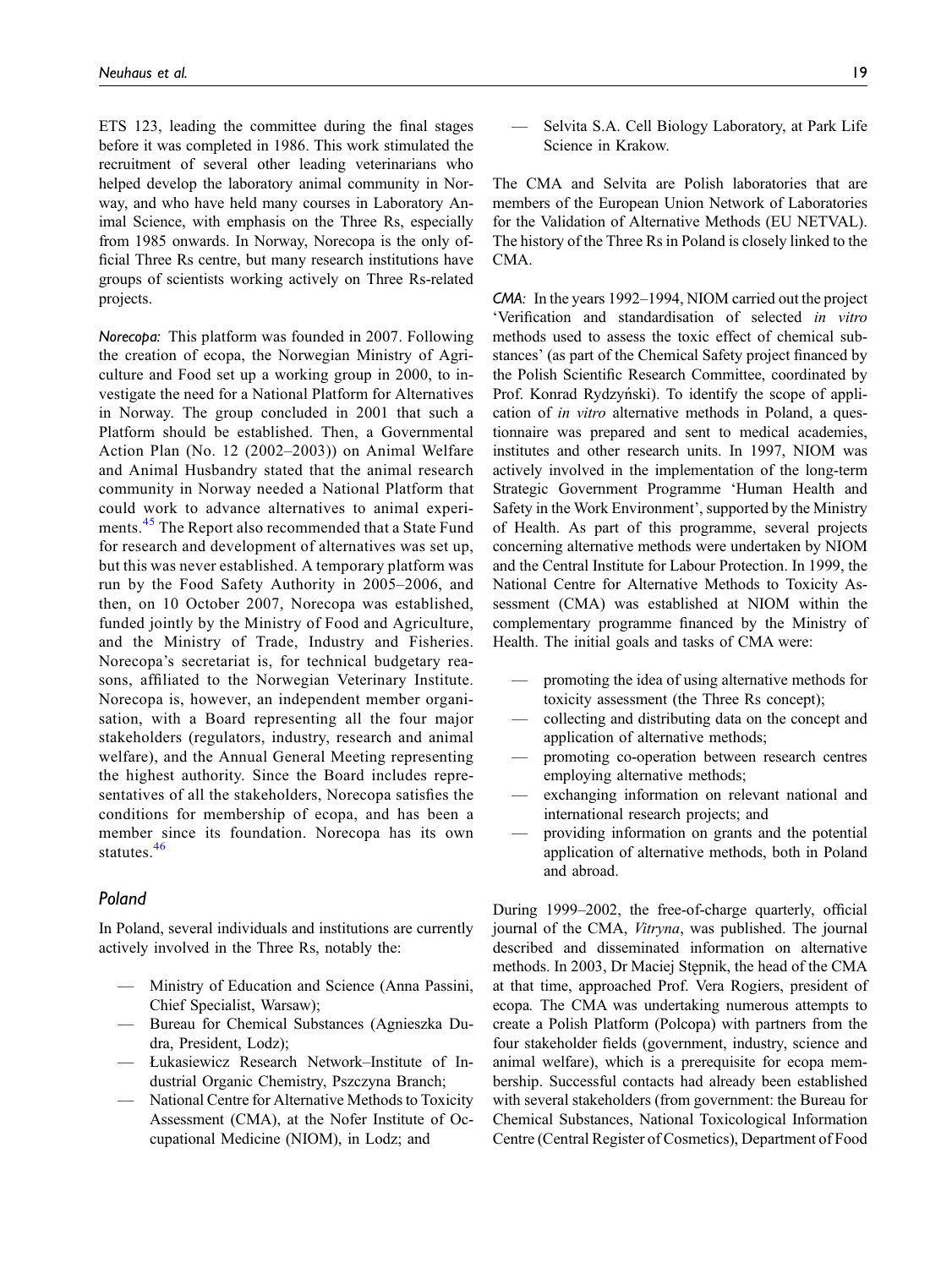Hygiene, Nutrition and Objects of Use, and the Chief Sanitary Inspectorate; from industry: Dr Irena Eris Cosmetic Laboratories and the Institute of Organic Industry in Pszczyna (presently known as the Łukasiewicz Research Network–Institute of Industrial Organic Chemistry, Pszczyna Branch); from science: National Commission at the International Council for Laboratory Animals Science (ICLAS), Clinic of Transplantology and Central Tissue Bank, Medical University of Warsaw, Centre for Medical Biology and Microbiology, and the Polish Academy of Sciences; from animal welfare: Polish Society for the Protection of Animals and ARKA Animal Protection Society). The main aims of Polcopa were also defined, namely:

- to identify national requirements surrounding the use of alternative methods in various fields of research (e.g. by distributing a questionnaire to major laboratories, creating the Polcopa website and the 'e-mail news network', publishing guides and brochures, etc.);
- to develop and implement a national education/ information programme promoting alternative methods (via seminars, courses, lectures, multimedia presentations, etc.);
- to assist concerned laboratories in implementing alternative methods;
- to undertake close scientific co-operation with other platforms, such as ecopa and ECVAM;
- to facilitate the exchange of problem-solving experience through co-operation between groups;
- to communicate with the scientific community and the media, etc.; and
- to co-operate with, and provide substantive support for, the authorities responsible for the legal aspects relating to animal experiments.

The initial meeting of Polcopa's partners took place on 21 September 2004, at the Dr Irena Eris Science and Research Centre, with a dozen representatives mainly from the cosmetics industry and science. Following this, on 16 November 2004, a meeting of over 30 Polish partners of Polcopa with Prof. V. Rogiers was organised by Dr Debowska (representative of Dr Irena Eris Science and Research Centre), Dr Stepnik (Head of CMA) and Dr Sladowski (member of the EURL ECVAM Scientific Advisory Committee (ESAC)), which also took place at the Dr Irena Eris Science and Research Centre. Following on from this meeting, the first Polcopa activities were undertaken in 2007, although many of the platform's aims were not eventually achieved. The initial activities mainly comprised a series of lectures and participation at several conferences, held between March and November 2007. Work on the preparation of Polcopa's statutes was subsequently initiated, but unfortunately, due to the lack of sufficient number of members at that time, Polcopa's activities were not officially enshrined in law. Consequently, after four years of work, the activities of Polcopa were suspended.

In 2008, NIOM obtained a GLP certificate as the first laboratory in Poland employing alternative methods. All *in* vitro studies at NIOM are currently performed at the Department of Translational Research (formerly the Molecular Toxicology Laboratory, ZTM), within the remit of the CMA. In December 2015, the Molecular Toxicology Laboratory NIOM/CMA was invited to join EU NETVAL. As a member of EU NETVAL, it participated in a prevalidation study to implement/establish a new method for the detection of potential thyroid disruptors (the T-screen using the GH3 cell line). In addition, the CMA is also working to implement an in vitro method for the assessment of skin irritation by using a reconstructed human epidermis model (as another study performed in accordance with GLP standards within the remit of the CMA). In the previous years, nanotoxicology studies were undertaken at the Molecular Toxicology Laboratory NIOM/ CMA as new challenges in the Three Rs field. The focus was the evaluation of chemicals in the nano-form, for which established in vitro and in vivo toxicological methods might have to be modified and improved to meet Three Rs criteria. This expertise is reflected in the centre's participation in several projects, such as: NANO-INTERACT (the development of a platform and toolkit for understanding interactions between nanoparticles and the living world (2007–2009)), NANOGENETOX (the safety evaluation of manufactured nanomaterials by characterisation of their potential genotoxic hazard (2010–2013)), and MARINA (managing the risks of nanomaterials  $(2011-2015)$ ).

In 2018–2019, a platform for co-operation on alternatives with the National Ethics Committee on Animal Experimentation and other Polish stakeholders (the National Coordinator on Research Methods, Inspector of Good Laboratory Practice, Bureau for Chemical Substances, Nofer Institute of Occupational Medicine, National Centre for Alternative Methods for Toxicity Assessment, and the Chief Sanitary Inspectorate) was established. The platform will soon be resumed, after some remaining organisational changes are actioned.

# Portugal

Three Rs activity was almost inexistent in Portugal until the foundation of SPCAL–Sociedade Portuguesa de Ciência em Animais de Laboratório (<https://www.spcal.pt/en>) in 2003. During the first decade of the 2000s, the infrastructure supporting animal research in Portugal was subject to intense development, with many animal facilities being set-up or extensively restructured and developed. This was accompanied by an increase in qualified personnel working in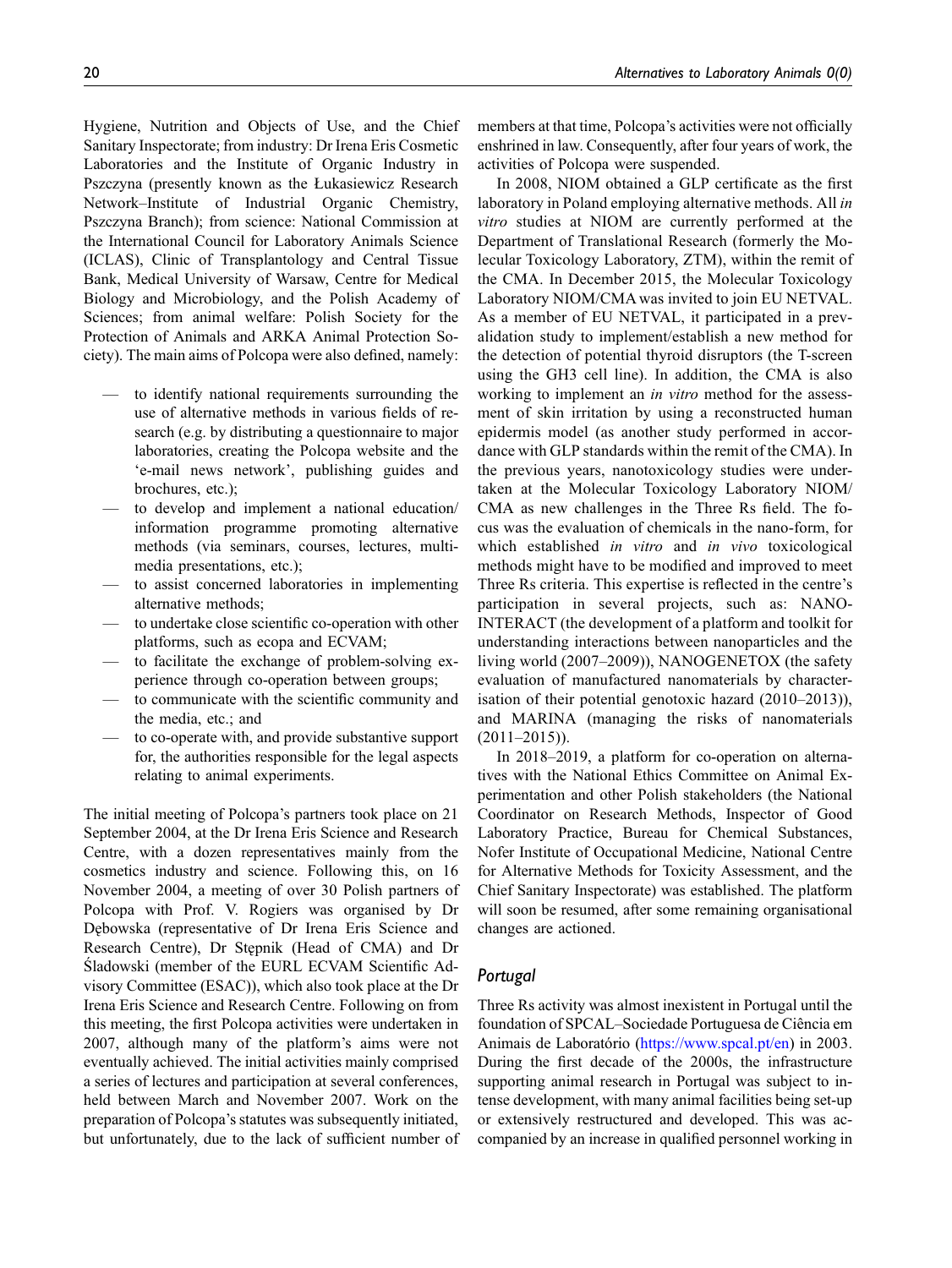refinement. Further key milestones in this history were: the first SPCAL congress in 2009, the establishment of the Network of Portuguese Animal Welfare Bodies 'RedeORBEA' in 2015, and the election of Ana Isabel Santos as the first FELASA president from Portugal. Around 2008– 2010 there was a peak in political and societal discussion concerning animal experimentation, which was sparked by the announcement of a plan to build a large-scale animal research facility to serve all the research institutions in the Lisbon region. In this context, in 2010, the Portuguese Parliament adopted a resolution (Resolução da Assembleia da República  $n$ ° 96/2010, [https://dre.pt/application/](https://dre.pt/application/conteudo/343104) [conteudo/343104\)](https://dre.pt/application/conteudo/343104) recommending several measures to promote the Three Rs. Since then, several of these measures have been at least partly put in place, as a result of the transposition of Directive 2010/63/EU and its implementation within Decreto Lei 113/2013. However, the recommendation to create a structure with the competences of a Three Rs centre has never materialised. Apart from research institutions, the Sociedade Portuguesa para a Educação Humanitária (SPEdH; founded in 2006 as the Portuguese partner of the Jane Goodall Institute programme, Roots & Shoots) organised two sessions of the International Conference on Alternatives to Animal Experimentation, in 2014 and 2015, but visible activity in the Three Rs field has not been maintained since.

Within the research community, three institutions present concerted efforts in the Three Rs field:

- Firstly, the Consortium for Genetically Tractable Organisms (CONGENTO) [\(https://congento.org/\)](https://congento.org/), which has a notable Three Rs component to their work. Based in Lisbon, CONGENTO is a collaboration between four leading research institutions in biomedicine and fundamental biology, providing support infrastructure for research with non-human animal models. The Three Rs are primarily represented by *refinement* initiatives, through the provision of training and expertise to support researchers working with animal models.
- Secondly, in terms of research on replacement, the work of the biomolecular diagnostics group at the Instituto de Tecnologia Química e Biológica António Xavier (ITQB) at the Universidade NOVA de Lisboa [\(https://www.itqb.unl.pt/labs/biomolecular](https://www.itqb.unl.pt/labs/biomolecular-diagnostic/group-members)[diagnostic/group-members\)](https://www.itqb.unl.pt/labs/biomolecular-diagnostic/group-members) is highly significant. Their work has received international recognition through the PETA (People for the Ethical Treatment of Animals) International Science Consortium Ltd early-career scientist award in 2019, which was presented to PhD student Patricia Zoio.
- Thirdly, the i3S, which represents the first fullyfledged Three Rs centre in Portugal. Its recent

founding history and further details of the important work that it has planned for the future are outlined in the next section.

i3S: Founding of the Portuguese Three Rs centre, i3S, was instigated in 2021. The basis of its foundation is the commitment to Three Rs engagement and the strong research tradition in bioengineering, present at i3S and at its founding institutions (the Institute of Molecular and Cell Biology (IBMC) and the Institute of Biomedical Engineering (INEB), in Porto). The initiative has been led by Dr Anna Olsson, with key support from the directors (Alexandre Quintanilha, Claudio Sunkel and Mario Barbosa), and ´ from the named veterinarians (Isabel Carvalho, 2004–2010; and Sofia Lamas 2010–present).

With over 1000 researchers and nearly 300 PhD students, i3S is the biggest biomedical and basic biology research institute in Portugal. The centre was formed in 2008 as a consortium of three existing institutes: IBMC, INEB and the Institute of Pathology and Molecular Immunology at the University of Porto (IPATIMUP). The Three Rs centre is part of the i3S strategic plan for 2021–2025. A few key milestones in the development of the Three Rs history of the institute are: in 2002, the foundation of the first animal ethics committee by Prof. Alexandre Quintanilha; in 2005, the establishment of a training programme (FELASAaccredited in 2008) and a research group in Laboratory Animal Science by Dr Anna Olsson; in 2018, AAALAC-International accreditation of the animal facility, in an effort led by Dr Sofia Lamas; and in 2019 an H2020 grant to set-up competence in organoid and other advanced 3-D models, to Dr Anna Olsson, Dr Margarida Saraiva, Dr Cristina Barrias and Dr Celso Reis.

#### Romania

ROCAM is currently the only Three Rs centre in Romania.

ROCAM: The Romanian Center for Alternative Test Methods (ROCAM) was established in June 2015, with the main goal of supporting and promoting the Three Rs principles (Replacement, Reduction and Refinement) in Romania. ROCAM was coordinated at the beginning by Prof. Carmen Socaciu, with Dr Lucian Farcal playing a very important part in the initiation and promotion of the centre. From the very start, the centre was divided into three working groups (WGs): the replacement WG, coordinated by Prof. Adela Pintea; the reduction and refinement WG, coordinated by Prof. Bogdan Sevastre; and the education and training WG, which is the most active and is supported by Dr Dumitrita Rugina, Dr Orsolya Sarpataky, Dr Zorita Diaconeasa, Dr Andras Nagy and Dr Flaviu Tabaran.

ROCAM is hosted and supported by the University of Agricultural Sciences and Veterinary Medicine in Cluj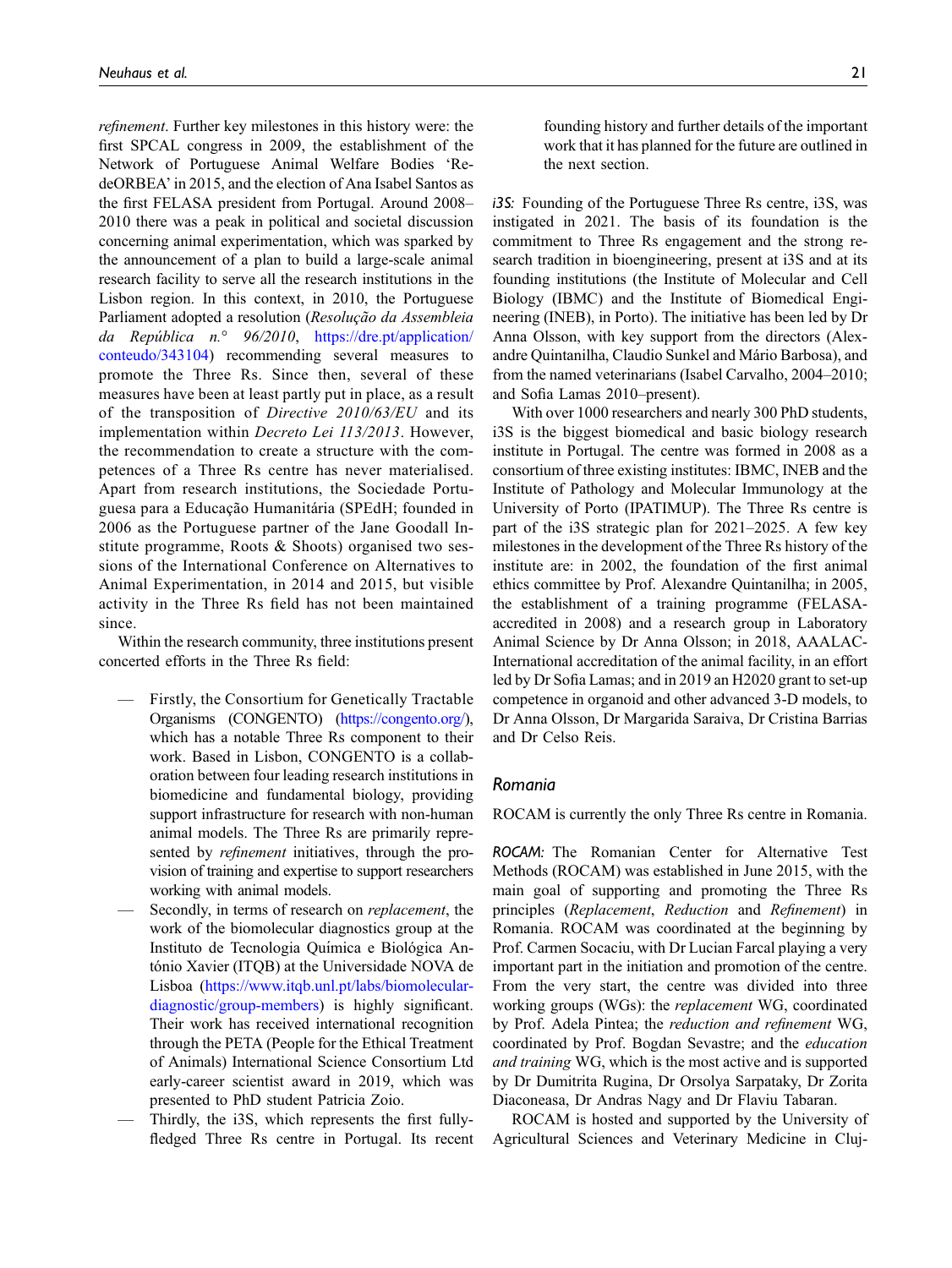Napoca at the Institute of Life Sciences. In March 2017, ROCAM became Associate Member of ecopa. ROCAM promotes the application of alternative methods in industry and their acceptance by Romanian regulators, and also the development of new methods and approaches. ROCAM acts as a bottom-up and top-down hub, in order to disseminate information on Three Rs approaches. ROCAM provides and facilitates training and educational programmes in the area of the Three Rs, as well as supporting research activities for the development, optimisation, validation and application of alternative methods to animal testing (e.g. in vitro and in silico models). Since 2015, ROCAM has hosted many conferences and workshops, such as: in November 2015, a toxicology and Three Rs workshop led by Prof. Francesca Caloni (Universita degli ` Studi di Milano); in May 2016, a lecture on 'Alternative methods to animals testing used in toxicological studies'; also in May 2016, CAAT Academy training on 'In silico modelling and tools under REACH'; in February 2017, a ROCAM-IPAM-CELLTOX workshop 'IN vitro toxicology: from INtestine to braIN'; in September 2017, a workshop on artificial skin models as replacement methods, held during the Conference of the National Society of Pathophysiology; and also in September 2017, a session on 'Advanced in vitro cell culture workshop and training'.

Members of ROCAM are frequently involved in international and national events, such as the First Meeting of European 3Rs Centres, held in April 2015 (Ispra, Italy); the 19th European Congress on Alternatives to Animal Testing (EUSAAT), held in September 2015 (Linz, Austria); the first National Toxicology Congress, held in October 2015 (Bucharest, Romania); the 3Rs Centres meeting, held in May–June 2016 (Ispra, Italy); the JRC Summer School on 'Alternative approaches for risk assessment', held in May 2017 (Ispra, Italy); the ecopa SSCT workshop, held in June 2017 (Helsinki, Finland); the EuroNanoForum, in June 2017 (Valletta, Malta); the second National Congress of Toxicology, held in June 2019 (Bucharest, Romania); the 14th FELASA congress, in 2019 (Prague, Czech Republic); and the ecopa General Assembly, in November 2020 (online). The last two years were significantly influenced by the COVID-19 pandemic, thus slowing down ROCAM's activity. However, ROCAM is determined to resume normal activities as soon as the pandemic-related situation returns to normal. The plan is to continue education and training in the area of replacement, reduction and refinement, and expand the education framework in the area of Laboratory Animal Science, by promoting the responsible and ethical use of laboratory animals according to current legislation.

# Slovak Republic

A number of universities and several institutes of the Slovak Academy of Sciences had already started to use in vitro cell culture techniques during the Czechoslovak era. One of the pioneers, who brought these techniques to Slovakia and significantly contributed to their practical implementation, was Ivan Stanek. His early work was an inspiration to many of his pupils and followers. In vitro cell cultures were also used by the Slovak pharmaceutical industry. For example, by the late 1950s, the IMUNA company, founded in 1953 in Šarišské Michalany, recognised the benefits of in vitro techniques in the production of vaccines and biologicals. The use of cell cultures in research was mainly due to their scientific and practical benefits, rather than ethical considerations. The Three Rs concept was recognised in Slovakia much later, mainly in connection with the legislative changes made during the process of joining the EU. These changes included the ban on testing cosmetic products in animals, the acceptance of validated alternative methods into EU legislation and regulatory toxicology, and the requirements of Directive 86/609/EEC on the protection of animals used for experimental and other scientific purposes. When Slovakia joined the EU, in 2004, the number of animals used for experimental purposes started to decline.

The international symposium on the promotion of the Three Rs concept in Slovakia, Slovenia and the Czech Republic, which took place in Prague in 2001, greatly increased understanding of the importance of alternative tests and the need for their independent validation. Discussions also focused on the implementation of the Three Rs in basic research and education. Slovakia was represented on the scientific programme with four lectures from the Slovak University of Technology, the Slovak Academy of Sciences and the private pharmaceutical sector. The concept of the Three Rs was established in Slovakia mainly due to the implementation of the EU law on Cosmetics, banning the testing of cosmetic ingredients in animals and further enforced by Directive 2010/63/EU on the protection of animals used for scientific purposes. In Slovakia, the most active organisation in relation to toxicology is the Slovak Toxicology Society (SETOX), which was established in 2006. SETOX is a member of the Federation of European Toxicologists and the European Societies of Toxicology (EUROTOX) and is also responsible for the ERT register of Slovak toxicologists. SETOX has four divisions, namely: experimental toxicology, clinical toxicology, industrial toxicology and in vitro toxicology. The In Vitro Division (IVD-SETOX) was established by Helena Kandarova in 2011 and became a platform to promote the use of in vitro methods within the SETOX network. The mission of IVD-SETOX is:

- to promote *in vitro* toxicology and its development;
- to support the practical implementation of *in vitro* methods;
- to stimulate, support and promote the use of in vitro tests in the field of education;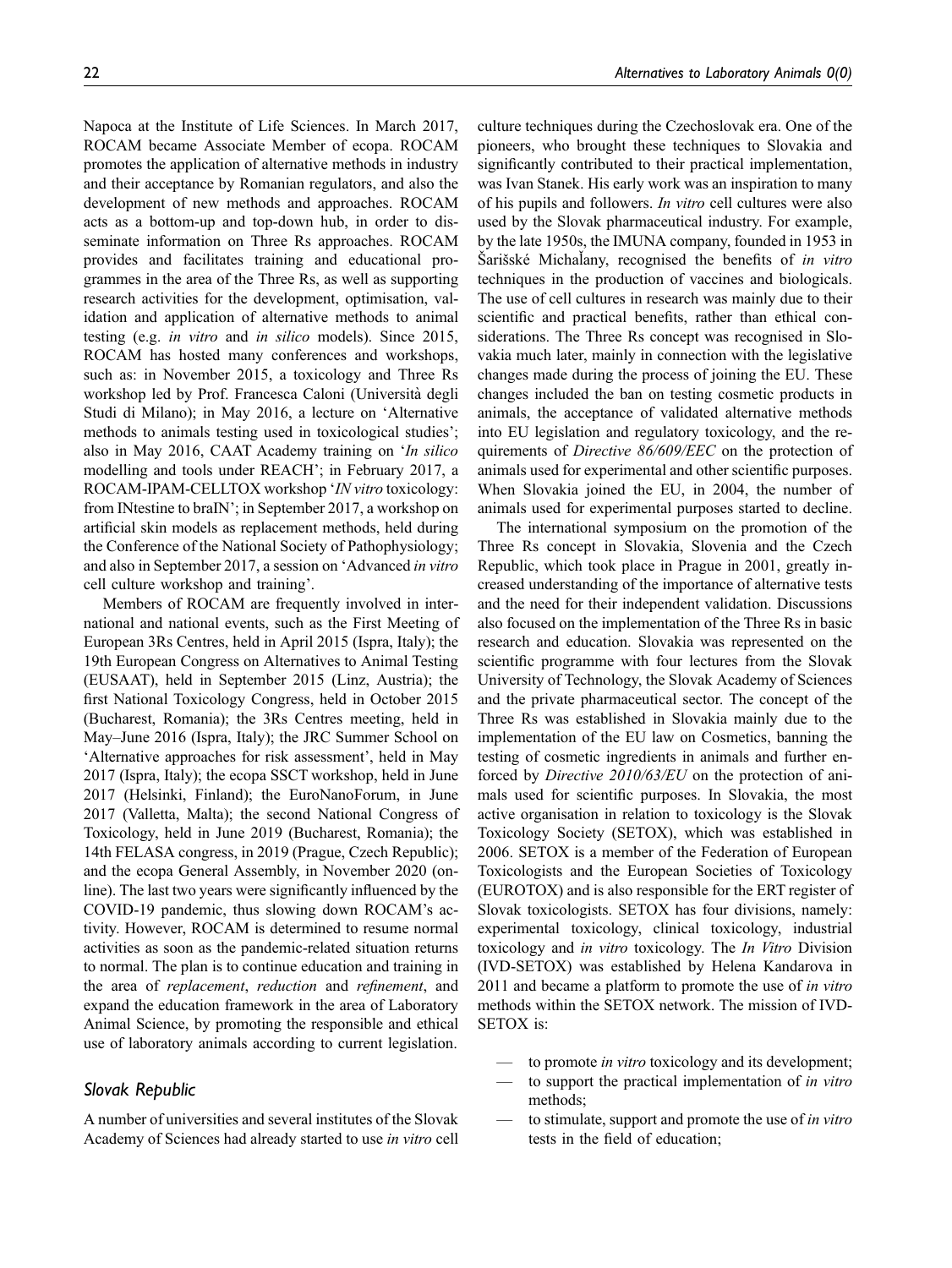- to serve as an information channel between national and international groups interested in toxicology in vitro; and
- to organise scientific seminars on *in vitro* methods.

Every two years, SETOX organises the TOXCON conferences in Slovakia. This conference series has gained an international reputation and has become one of the most renowned, most highly appreciated conferences in central and eastern European countries, with the complimentary attribute of "having a family atmosphere". In addition to its regular participants, many outstanding specialists from Austria, Estonia, Germany, Hungary, India, Iran, Israel, Italy, Poland, Spain, Sweden, Turkey and the USA have participated in TOXCON. It is rather encouraging that the number of participants has been steadily growing. One of the major achievements of SETOX was the organisation of the EUROTOX 2017 congress in Bratislava, Slovakia, which was attended by more than 1200 participants from 53 countries and included many sessions that were focused on in vitro toxicology. SETOX has its registered seat at the Slovak Academy of Sciences, which is a governmentsupported, highly ranked research institution.

SETOX's board is formed mostly of scientists working at the Institute of Experimental Pharmacology and Toxicology (IEPT) at the Centre of Experimental Medicine (CEM) at the Slovak Academy of Sciences. IEPT is a GLP-certified organisation, and specialised laboratories at IEPT are conducting in vivo, as well as in vitro toxicity testing for regulatory and nonregulatory purposes. The IEPT joined the European Union Network of Laboratories for the Validation of Alternative Methods (EU NETVAL) in 2020, and is involved in the JRC project focusing on the validation of alternative methods addressing endocrine disrupting chemicals.

There is one private organisation in Slovakia with significant input in relation to the concept of Three Rs — MatTek In Vitro Life Science Laboratories, s.r.o. The company was established in 2009 in Bratislava, as a wholly owned subsidiary of the MatTek Corporation (Ashland, MA, USA) — a world-leading pioneer in the development and application of reconstituted human tissue models. The facility in Bratislava is very active in European validation studies and research projects leading to the development of new alternative methods. In addition to its production and research activities, it also provides training for scientists in the application of selected OECD test methods, and in general tissue and cell culture practice. MatTek In Vitro Life Science Laboratories is a corporate member and supporter, not only of SETOX, but also of the European Society for Toxicology in Vitro (ESTIV), the European Society for Alternatives to Animal Testing (EUSAAT) and the Italian Association of In Vitro Toxicology (CellTox).

Among academic institutions, several universities in Slovakia are involved in practical training and education in

some specific fields of Three Rs: the Medical University in Bratislava, the University of Agriculture in Nitra, the Technical University in Bratislava and the Veterinary University in Košice.

The Ministry of Agriculture and Rural Development of the Slovak Republic (MARD SR) established a national scientific network on alternative methods (the NOVS Committee) in 2007, to actively support Slovak representation in EURL ECVAM's Network for Preliminary Assessment of Regulatory Relevance (PARERE). The membership of the national network includes representatives of the MARD SR, the State Veterinary and Food Administration (SVFA SR), the Ministry of the Environment, the Public Health Authority and individual members from the Slovak Academy of Sciences, Slovak universities and the private sector. Members of the NOVS Committee are regularly updated about EURL ECVAM activities, and contribute their scientific expertise and feedback on circulated documentation to the PARERE network. Some of the NOVS Committee experts also work on OECD Test Guideline expert panels. The SVFA SR at the MARD SR is the national contact point for the implementation of Directive 2010/63/EU on the protection of animals used for scientific purposes. It is also the Slovakian administrative authority involved with the laws on veterinary care and protection (Act of the Slovak National Council No 39/2007 Coll.), and on food products (Act of the Slovak National Council No 152/1995 Coll.). As the competent authority, it evaluates, regulates and approves proposals for animal experiments. It also approves and regulates animal breeding facilities, conducts inspections and ensures the compliance of breeders and suppliers, as well as the users of the animals, with national and the EU laws. Through its webpage, the SVFA SR provides information about new EU legislation related to animal protection. The SVFA SR is the expert guarantor of educational seminars and training courses in the areas of animal use and animal protection; introduction into the concept of the Three Rs is an element of the training.

SNP3Rs: The need for implementation of Directive 2010/  $63/EU$  on the protection of animals used for scientific purposes in Slovakia led to many discussions on how to cope effectively with the various aspects of this complex EU law. The idea of establishing a national Three Rs centre, that could conduct practical work and be an information resource on alternatives, had been under discussion among Slovak scientists, regulators and industry since 2015. The concept of a centre was presented again in 2016 at toxicology meetings in Slovakia, but it took another two years for the eventual launch of a national platform.

The platform was officially launched at the annual meeting of the Slovak Toxicology Society SETOX on 21 June 2018, at the TOXCON 2018 toxicology conference, under the name 'The Slovak National Platform for 3Rs'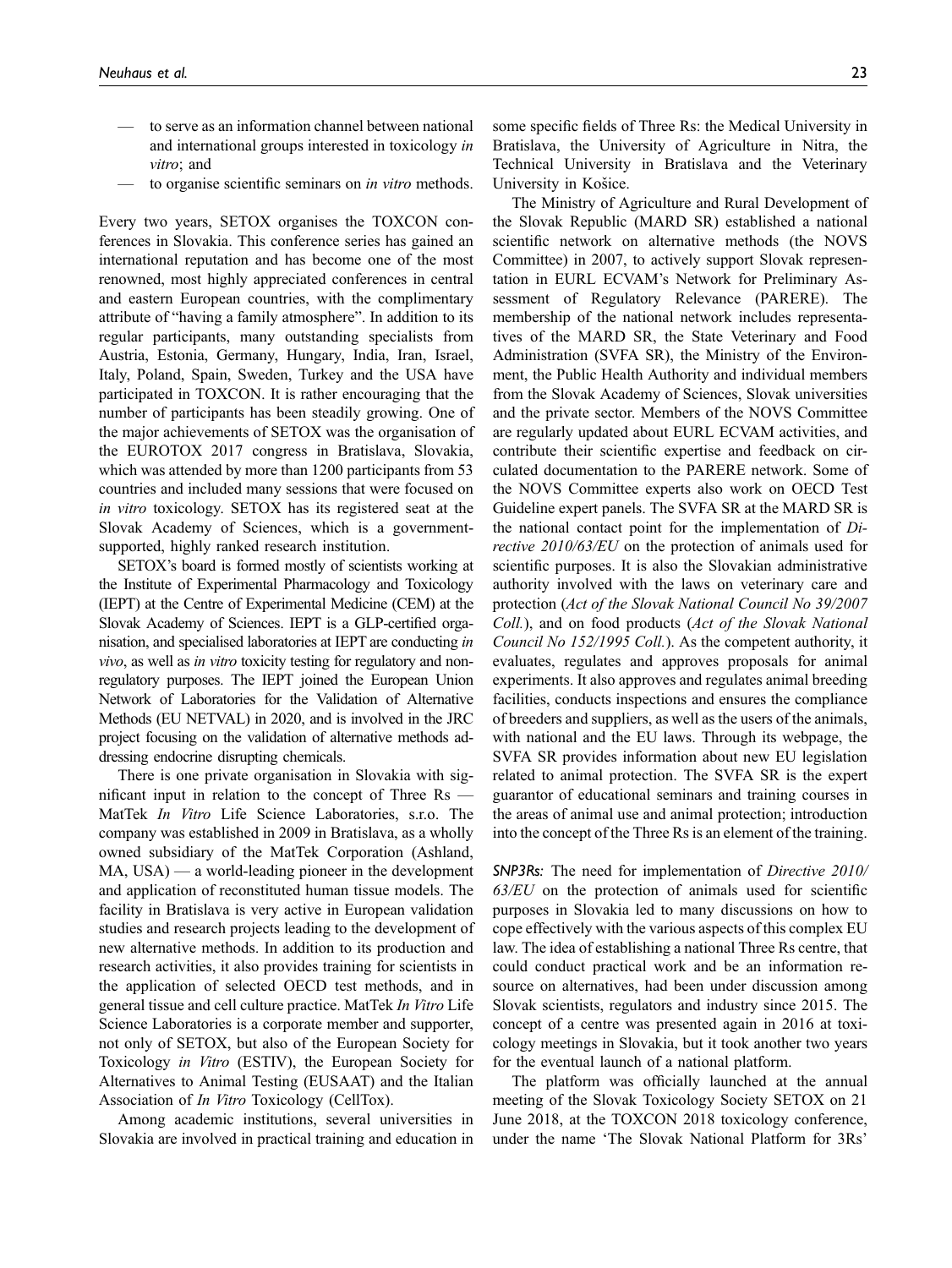(SNP3Rs). SNP3Rs mirrors the activities of IVD-SETOX in the area of the Three Rs and communicates these activities to a broader audience outside the toxicology field. The current function of the SNP3Rs platform is to develop and encourage collaboration between individuals and organisations from various fields, in order to promote implementation of the Three Rs. It is proposed that the platform will further develop into a full Three Rs centre in the future.

At the national level, the activities of SNP3Rs are supported by the MARD SR and SETOX, as well as individual members from academia and governmental organisations involved in the implementation of the EU legislation on animal welfare. At the international level, SNP3Rs collaborates closely with the Czech 3Rs-Centre, located at the National Institute of Public Health (NIPH) in Prague. In 2020, SNP3Rs joined the European network of Three Rs centres, affiliated to the European Society for Alternatives to Animal Testing (EUSAAT).

The platform's representatives are actively involved in education, as well as in the development, validation and implementation of alternative methods into regulatory frameworks. Many of them are members of national and international committees and associations relevant to the Three Rs. SNP3Rs closely collaborates with the national contact point for implementing Directive 2010/63 (i.e. the SVFA SR, which is affiliated with the MARD SR).

Another important partner and supporter of SNP3Rs is the Department of Food Safety and Nutrition, which is the national contact point for activities associated with the PARERE network, as defined in Article 47 of the Directive 2010/63/EU. Several SNP3Rs experts support the MARD SR and help with the processes required for the implementation of the regulations. Slovakia also has a national laboratory with expertise in validation studies, which is located at the Centre of Experimental Medicine of the Slovak Academy of Sciences and affiliated with the EU NETVAL network (at EURL ECVAM). Since its establishment, representatives from SNP3Rs participated in the scientific committee of the 2019 TOXCON congress and supported the organisation of a session focused on the implementation of the Three Rs in Slovakia. In 2021, SNP3Rs participated in the preparation of an OECD- and EFSA-supported virtual symposium, 'RegToxInVitro — Dissemination and implementation of the OECD in vitro and *in silico* methods applicable to the safety and risk assessment of the chemicals, food, and feed'.

# Spain

There is presently great social, scientific, economical and industrial pressure to develop and implement methods capable of offering alternatives to animal experimentation, as well as supporting the *reduction* and *refinement* of animal use in preclinical research. In 1997, the Spanish network for the development of Alternative Methods (REMA; [www.](http://www.buscaalternativas.com/) [buscaalternativas.com](http://www.buscaalternativas.com/)) was created to inform and promote alternative methods. Ethical committees at Spanish research institutions typically promote the Three Rs, but CMCiB is the only centre that has the promotion of the Three Rs concept as one of its goals.

CMCiB: The Comparative Medicine and Bioimage Centre of Catalonia (CMCiB) ([www.cmcib.cat\)](http://www.cmcib.cat/) is a research centre within the Germans Trias i Pujol Research Institute (IGTP; [www.igtp.cat\)](http://www.igtp.cat), which is dedicated to increasing scientific knowledge and promoting its transfer in order to improve the treatment, care and lives of patients. The IGTP is attached to one of the largest teaching hospitals in the Barcelona area, the Germans Trias i Pujol University Hospital, from the Autonomous University of Barcelona. The CMCiB, inaugurated in 2019, is a unique 4500  $m<sup>2</sup>$  new multidisciplinary research and training facility, designed to meet the needs of comparative medical research. It is devoted to applying the Three Rs principles to promote the use of alternative methods in preclinical research. Studies being carried out at the centre include an extensive range of research projects, from preclinical studies using organoids, flies, fish, small and large animal models combined with bioimaging techniques, in silico and mathematical modelling, through to clinical research.

The CMCiB employs experts in the areas of animal welfare and husbandry, study design, bio-contention, surgery, diagnostic imaging and bioimaging, as well as computational analysis methods and mathematical modelling. The CMCiB works in collaboration with leading players in the private sector, to improve and refine research methods and drive forward technological innovation for the benefit of society. More information is available at  $\overline{\text{cmcib}(a)}$ [igtp.cat](mailto:cmcib@igtp.cat). CMCiB's Three Rs programme is funded by Fundació La Caixa [\(www.fundacionlacaixa.org\)](http://www.fundacionlacaixa.org/). The zebrafish platform hosted at CMCiB is from ZeClinics [\(www.](http://www.zeclinics.com/) [ZeClinics.com\)](http://www.zeclinics.com/). Imaging equipment (MRI) is provided by Canon Medical Systems. Mathematical modelling is performed in collaboration with the Universitat Politècnica de Catalunya (UPC), in Barcelona ([www.biocomsc.upc.edu\)](http://www.biocomsc.upc.edu/).

#### Sweden

The Swedish definition of animal experiments is — and also has historically been — more extensive compared to that in the EU legislation. The Swedish definition is based on the purpose of the activities, and no animal suffering or risk of suffering is needed to define an animal experiment. This means that, in Sweden, animals used in, for example, behavioural studies or studies of housing conditions, animals euthanised to provide tissues or organs, as well as fish used in assessment studies, are all part of the national statistics on animals used in research.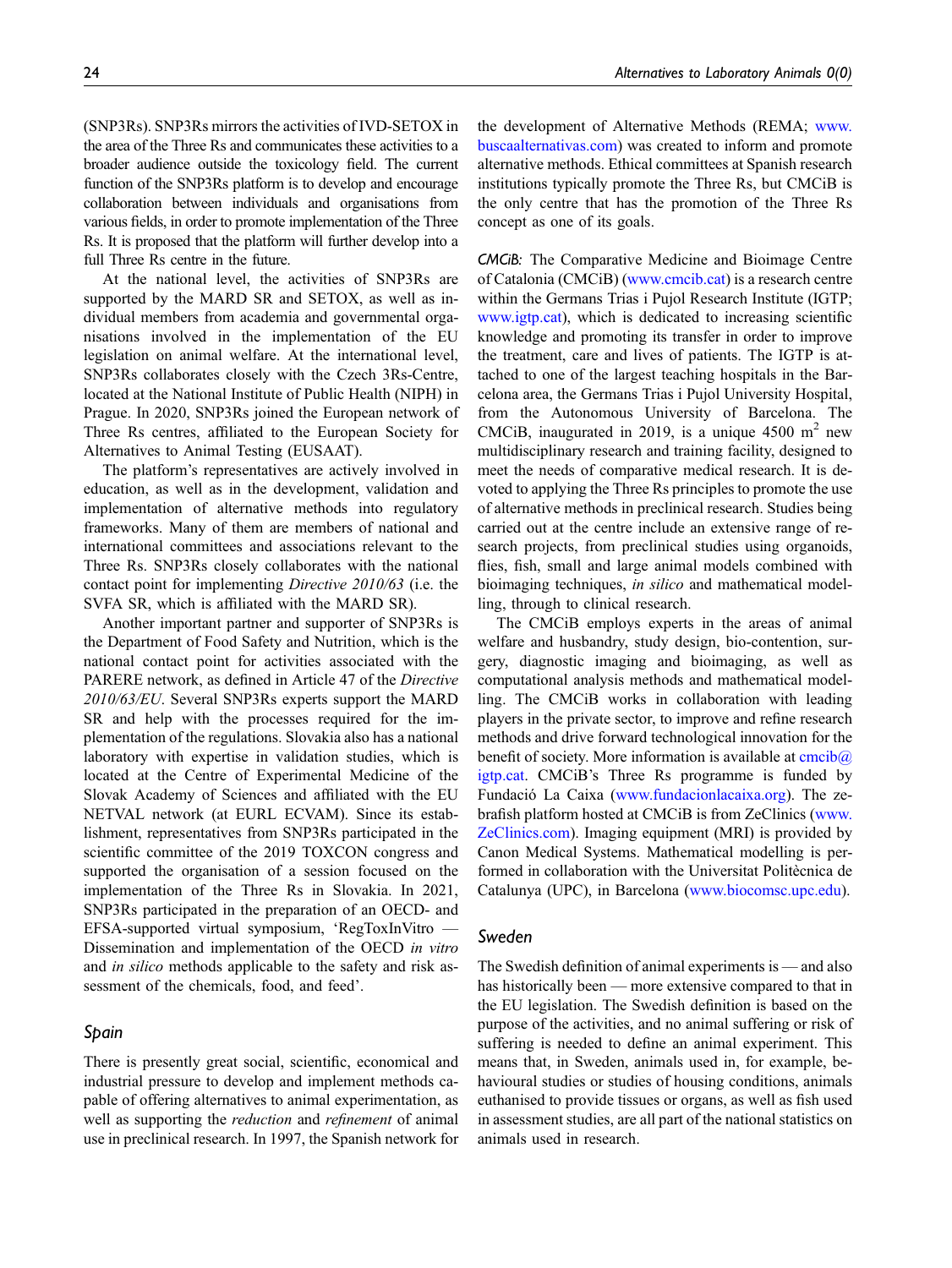During the 1970s, a general opinion against animal experiments emerged in Sweden. The Swedish Parliament raised the question of possibilities for increasing the control of research activities involving the use of animals, requesting an ethical review of projects before they were carried out, and highlighting the importance of considering alternative methods. These issues were investigated at length during the latter half of the 1970s. In 1978, Parliament decided that regional animal ethics committees should be instated, and ruled that animal experiments should only be permitted when alternative methods, that could provide equivalent data, did not exist. The regional animal ethics committees were instated in 1979, as was a central competent authority, The National Board for Laboratory Animals. At this point, the role of the committees was only advisory. It was proposed that the Chair and Vice-chair of each Swedish regional animal ethics committee should have legal training and experience as judges. Of the remaining members, half should be researchers, laboratory animal technicians or staff; the other half should be laypeople, with some representing animal welfare organisations.

In 1988, the ethical review of animal experiments was extended to cover, in principle, all uses of animals in research and not just the more invasive experiments. In 1998, the decisions of the regional animal ethics committees became legally binding, and an appeal function was installed. Since the beginning of the 1980s, the Swedish government has allocated an annual research grant to projects aimed at promoting the development of alternatives methods according to the Three Rs principles. In addition to the Swedish 3Rs Center, the Swedish Centre for Animal Welfare (SCAW) and the 3Rs Academy are important institutions working in the field.

Swedish 3Rs Center: In 2011, the Swedish government commissioned the Swedish Board of Agriculture, the Swedish Centre for Animal Welfare and the Swedish Research Council to investigate how work on alternative methods to research using animals should be conducted in Sweden. The investigation concluded that a competence centre for Three Rs issues should be established, to enable different stakeholders to meet and pursue work with the Three Rs. In 2014, the Swedish Parliament decided to establish a national competence centre for the Three Rs. Later the same year, the government commissioned the Swedish Board of Agriculture to initiate the formation of the 'Swedish 3Rs Center', which was inaugurated in November 2017.

#### Switzerland

Prior to the Swiss 3Rs Competence Centre (3RCC), the 3R-Foundation was created in 1987 through the joint efforts of the Parliamentary Group for Animal Experimentation Questions (a public body), Interpharma (the association of Switzerland's research-based pharmaceutical industry) and the Foundation for Animalfree Research (an animal protection organisation). These efforts were overseen by the Federal Department of Home Affairs. The aim of the 3R-Foundation was to promote alternative research methods to animal experimentation through grants for research projects, as well as to implement and promote the Three Rs principles. To meet communication needs in the field, the 3Rs Network was set up in parallel to the 3Rs-Foundation, and from 2013 to 2019 it focused on promoting the exchange of Three Rs-relevant information among researchers in Switzerland.

Although this set-up proved successful in advancing Three Rs research, there was a wish to better align research funding with education and services meeting the needs of researchers, higher education institutions (HEI) and civil society. This led to the creation of the 3RCC in March 2018, as a national coordinated effort to address the multiple facets of the Three Rs. The 3RCC is a non-profit association financed by the State Secretariat for Education, Research and Innovation (SERI), the Federal Food Safety and Veterinary Office (FSVO) and Interpharma. Its members constitute all higher educational institutions in Switzerland that conduct research involving animals, alongside with Switzerland's largest animal welfare organisation, partners from industry and policymakers.

The 3RCC is a scientific centre of national importance that promotes the Three Rs concept in Switzerland and facilitates its implementation in the life sciences through funding of high-quality research, education, monitoring and communication. Since its inauguration, the 3RCC has funded 15 research projects covering all aspects of the Three Rs, has organised educational events, and contributed to increasing the visibility and understanding of the Three Rs principles in Switzerland.

#### United Kingdom

The UK has always been at the forefront of the Three Rs since the publication of The Principles of Humane Ex-perimental Technique by Russell and Burch, in [1](#page-26-0)959. However, for many years, the initiative lay with animal welfare and anti-vivisection organisations and, as a result, the Three Rs were not highly regarded among the research community, despite the pioneering work of respected bodies such as the Royal Society for the Prevention of Cruelty to Animals (RSPCA; <https://www.rspca.org.uk>) and the Fund for the Replacement of Animals in Medical Experiments (FRAME; [https://frame.org.uk\)](https://frame.org.uk/). Indeed, the violent activities of certain anti-vivisection organisations during the 1980s and 1990s led to an increasingly polarised divide, marked by defensiveness and lack of transparency from both sides. Despite these developments, the RSPCA and FRAME have continued to be very active in the Three Rs field to date. To improve this situation further, the National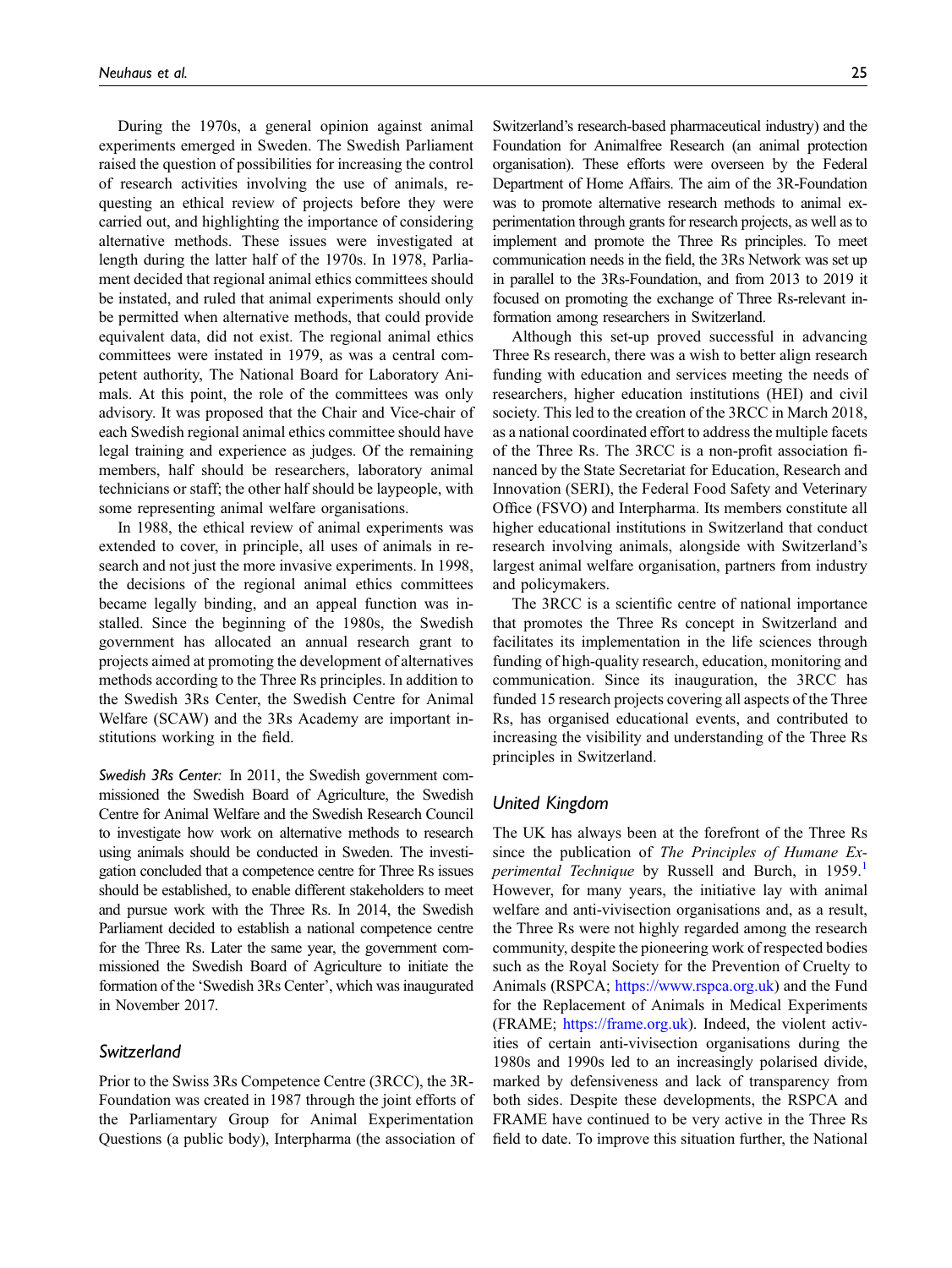Centre for the 3Rs (NC3Rs) was created, to encourage understanding in the research community of the scientific benefits of the application of the Three Rs.

NC3Rs: The National Centre for the 3Rs (NC3Rs; [https://](https://www.nc3rs.org.uk) [www.nc3rs.org.uk](https://www.nc3rs.org.uk)) was launched in 2004 in response to a UK Government recommendation to establish a national centre to increase the focus on the Three Rs. The NC3Rs Mission $47$  is pioneering better science to:

- support the discovery and adoption of predictive, reproducible and cost-effective alternatives to the use of animals.
- improve standards where animal use is necessary, optimising model selection and study design and minimising suffering as far as possible.
- promote the importance of the Three Rs across the scientific community, nationally and internationally, by providing training and embedding the Three Rs in policy, practice and regulations.

It collaborates with scientists and organisations from across the life sciences sector, nationally and internationally, including universities, industry, other research funders and regulatory authorities. These partnerships are essential for both the development of new Three Rs approaches and their implementation in practice. In the 17 years since the NC3Rs was launched, it has led a systematic and comprehensive transformation in the level of engagement, activity, acceptance and use of Three Rs approaches, which in turn has delivered scientific, ethical and economic benefits.

Starting from a low baseline, it has developed into one of the largest Three Rs bodies in the world, with 33 full-time staff and an annual budget of over £10 million. The success of the NC3Rs has been dependent on its science-focused strategy, which has concentrated on:

- raising awareness of the importance of the Three Rs and demonstrating their scientific validity and benefits (i.e. making the Three Rs and the NC3Rs credible);
- building a national and international reputation as a trusted partner to engage a wide range of scientific stakeholders;
- expanding work beyond research funding to influencing national and international policy, practice and regulations;
- introducing innovative programmes such as CRACK IT;
- maximising the impact of the NC3Rs by analysing and addressing the barriers to the spread of Three Rs thinking and approaches in the scientific community; and
- making the Three Rs standard practice globally and in all sectors.

The highlights of the NC3Rs include: research and inno-vation funding (e.g. the CRACK IT programme<sup>[48](#page-28-4)</sup> and other research grants); training (e.g. PhD studentships and training fellowships); changing policy, practice and regulations (via specific programmes on experimental design and reporting, animal welfare, toxicology and safety sciences); and communication and dissemination (through publications and online resources).

# **Ukraine**

Three Rs-related initiatives are very new in the Ukraine.

Ukrainian 3Rs Center: At the beginning of 2020, an initiative by a group of scientists working in the fields of in vitro and in silico toxicology led to the creation of the Ukrainian 3Rs Center (UN3RC). This initial group invited further scientists working in the area of *in vivo* toxicology (with experience in developmental neurotoxicity (DNT), developmental and reproductive toxicity (DART), sub-chronic and chronic toxicity) to become members. The members of the UN3RC strongly believe that only through such collaborative efforts can an effective way be found to use alternative methods such as in vitro and in silico models, which relate to the replacement principle of the Three Rs concept. The UN3RC is aware that, in some studies, animal experiments are still often used, and that *replacement* methods are far from being fully available for implementation (such as in the assessment of DNT, DART, chronic toxicity, etc.). Consequently, methods that support the Three Rs principles of *reduction* and *refinement* have to be promoted and implemented for the time being. In this regard, a major aim of the UN3RC is to educate people currently undertaking animal experiments about the availability of Three Rs alternative methods, to bridge the gap between in vivo and in vitro/in silico fields and generally raise awareness on the importance of the Three Rs concept.

# Summary

This first article of the series describes the rise of European Three Rs centres and platforms. Milestones in the history of the development of the Three Rs centres and platforms were highlighted chronologically, showing the influence and importance of pan-European, but also of national, legislation and support. The institutions that contributed to this article summarised the developments of the Three Rs field in their own countries, as well as their individual stories. This narrative impressively underlines, on the one hand, the national and regional differences, and on the other, the common challenges associated with implementing the Three Rs principles in daily scientific work.

The histories of the development of the various Three Rs institutes are very diverse, with the founding and development work taking place under a range of very different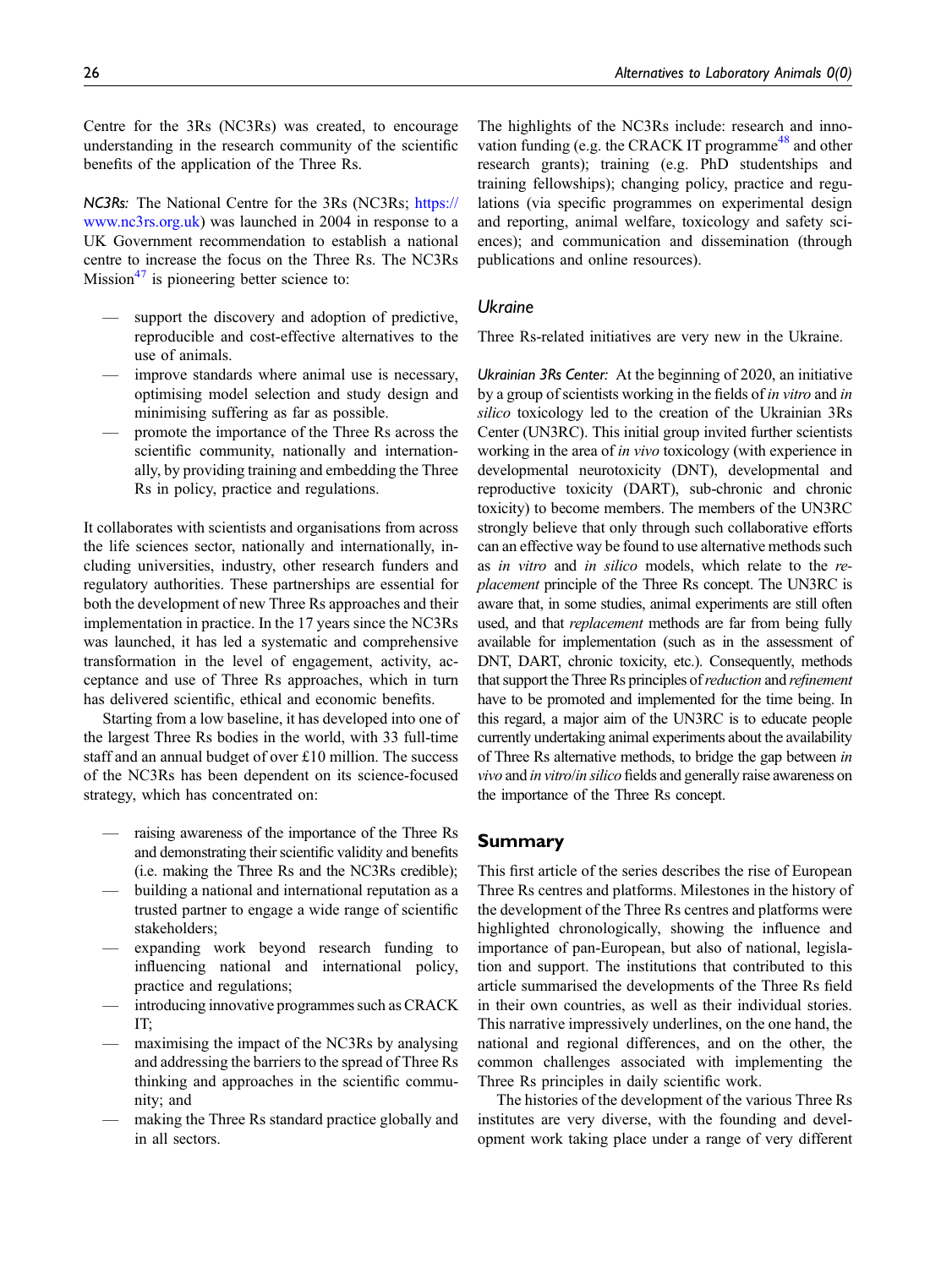conditions. This shows that many paths are possible for the successful creation and running of Three Rs institutions, and this tenet can serve as an inspiration to other countries as they undertake their Three Rs journey.

The next articles in this series will focus on the current status of the Three Rs centres and platforms, their financial and organisational structures, their focus on specific Three Rs topics and projects, tools to advance the field, and future projects and plans. These contributions from the Three Rs centres and platforms emphasise their immensely important role and their potential to inspire scientists and enhance biomedical research with their Three Rs-based approaches. In addition, they also reveal the anchor points to intensify networking, learn from each other, and facilitate the contact of interested readers with the Three Rs centres and platforms. These articles will also highlight the future needs and opportunities for improvement of the Three Rs institutions, so that they are able to optimally fulfil their goals and the expectations placed upon them.

#### Acknowledgements

This work was supported by: the project CERST (Center for Alternatives to Animal Testing) of the Ministry for Culture and Science of the State of North-Rhine Westphalia, Germany (file number 233-1.08.03.03-121972/131–1.08.03.03–121972) to Ellen Fritsche; the ERDF/ESF project 'International competitiveness of NIPH in research, development and education in alternative toxicological methods' (No. CZ.02.1.01/0.0/0.0/16\_019/0000860) to Dagmar Jírová and Kristina Kejlová; and the MWK-funded 3R Center Rhine-Neckar (FKZ: 33-7533.-6-1522/9/4) to Marcus W. Meinhardt, Rainer Spanagel, Sabine Chourbaji and Bettina Kränzlin. The IC-3Rs at the Vrije Universiteit Brussel (VUB) is supported by the Chair Mireille Aerens for the development of alternative methods and by the Dept. 'Leefmilieu' of the Brussels Region under Minister Bernard Clerfayt (SUB/2021/VUB/ Bruxelles IC-3Rs). In addition, this project was partially supported by the BW-3Rs Center, project NAM-ACCEPT to Marcel Leist from the Center for Alternatives to Animal Testing (CAAT) Europe.

#### ORCID iDs

Lisbeth E. Knudsen **b** <https://orcid.org/0000-0002-9576-1202> Bettina Kränzlin i <https://orcid.org/0000-0003-1533-4057> Bettina Seeger **ID** <https://orcid.org/0000-0002-4653-2841> Dania Movia **b** <https://orcid.org/0000-0001-6412-8132> Adriele Prina-Mello <https://orcid.org/0000-0002-4371-2214> I. Anna S. Olsson **b** <https://orcid.org/0000-0002-4369-8723> Bogdan Sevastre <https://orcid.org/0000-0002-6168-3429> Sara Capdevila **I** <https://orcid.org/0000-0002-9068-851X>

#### **References**

<span id="page-26-0"></span>1. Russell WMS and Burch RL. The principles of humane experimental technique. London: Methuen, 1959, 238 pp.

- <span id="page-26-1"></span>2. World Medical Association. WMA Declaration of Helsinki, [www.wma.net/policies-post/wma-declaration-of-helsinki](http://www.wma.net/policies-post/wma-declaration-of-helsinki-ethical-principles-for-medical-research-involving-human-subjects/)[ethical-principles-for-medical-research-involving-human](http://www.wma.net/policies-post/wma-declaration-of-helsinki-ethical-principles-for-medical-research-involving-human-subjects/)[subjects/](http://www.wma.net/policies-post/wma-declaration-of-helsinki-ethical-principles-for-medical-research-involving-human-subjects/) (1964 with several updates, accessed 13 January 2022).
- <span id="page-26-2"></span>3. Theisen A, Tandi C and Wagenblast A. The principles of humane experimental technique von Russell and Birch und das 3R Konzept — gestern — heute — morgen [Lecture], [https://rp-giessen.hessen.de/sites/rp-giessen.hessen.de/](https://rp-giessen.hessen.de/sites/rp-giessen.hessen.de/files/content-downloads/Principles%203R%20gestern%20heute%20morgen.pdf)files/ [content-downloads/Principles%203R%20gestern%20heute%](https://rp-giessen.hessen.de/sites/rp-giessen.hessen.de/files/content-downloads/Principles%203R%20gestern%20heute%20morgen.pdf) [20morgen.pdf](https://rp-giessen.hessen.de/sites/rp-giessen.hessen.de/files/content-downloads/Principles%203R%20gestern%20heute%20morgen.pdf) (2013, accessed 13 February 2022).
- <span id="page-26-3"></span>4. Universities Federation for Animal Welfare. The use of animals in toxicological studies, UFAW symposium 1969, Cornell University. Wheathampstead: Universities Federation for Animal Welfare, 1969, 41 pp. ISBN 0900767014, 9780900767012.
- <span id="page-26-4"></span>5. Smyth DH. Alternatives to animal experiments, London: Scolar Press in association with the Research Defence Society, 1978, 218 pp.
- <span id="page-26-5"></span>6. European Union. Directive 2003/15/EC of the European Parliament and of the Council of 27 February 2003 amending Council Directive 76/768/EEC on the approximation of the laws of the Member States relating to cosmetic products (Text with EEA relevance). Off J Eur Union 2003; L66, 11.3.2003: 26–35.
- <span id="page-26-6"></span>7. European Union. Regulation (EC) No 1223/2009 of the European Parliament and of the Council of 30 November 2009 on cosmetic products (Text with EEA relevance). Off  $J$ Eur Union 2009; L342, 22.12.2009: 59–209.
- <span id="page-26-7"></span>8. European Union. Regulation (EC) No 1907/2006 of the European Parliament and of the Council of 18 December 2006 concerning the Registration, Evaluation, Authorisation and Restriction of Chemicals (REACH), establishing a European Chemicals Agency, amending Directive 1999/45/EC and repealing Council Regulation (EEC) No 793/93 and Commission Regulation (EC) No 1488/94 as well as Council Directive 76/769/EEC and Commission Directives 91/155/ EEC, 93/67/EEC, 93/105/EC and 2000/21/EC. Off J Eur Union 2006; L396, 30.12.2006: 1–849.
- <span id="page-26-8"></span>9. European Union. Directive 2010/63/EU of the European Parliament and of the Council of 22 September 2010 on the protection of animals used for scientific purposes. Off J Eur Union 2010; L276, 20.10.2010: 33–80.
- <span id="page-26-9"></span>10. European Commission. Communication from the Commission to the European Parliament and the Council on the animal testing and marketing ban and on the state of play in relation to alternative methods in the field of cosmetics, [https://eur-lex.europa.eu/legal-content/EN/TXT/PDF/?uri=](https://eur-lex.europa.eu/legal-content/EN/TXT/PDF/?uri=CELEX:52013DC0135&from=en) [CELEX:52013DC0135&from=en](https://eur-lex.europa.eu/legal-content/EN/TXT/PDF/?uri=CELEX:52013DC0135&from=en) (2013, accessed on 3 December 2021).
- <span id="page-26-10"></span>11. European Commission. Impact assessment on the animal testing provisions in Regulation (EC) 1223/2009 on cosmetics, [https://eur-lex.europa.eu/legal-content/EN/TXT/?](https://eur-lex.europa.eu/legal-content/EN/TXT/?uri=CELEX:52013SC0066&locale=en) [uri=CELEX:52013SC0066&locale=en](https://eur-lex.europa.eu/legal-content/EN/TXT/?uri=CELEX:52013SC0066&locale=en) (2013, accessed 13 February 2022).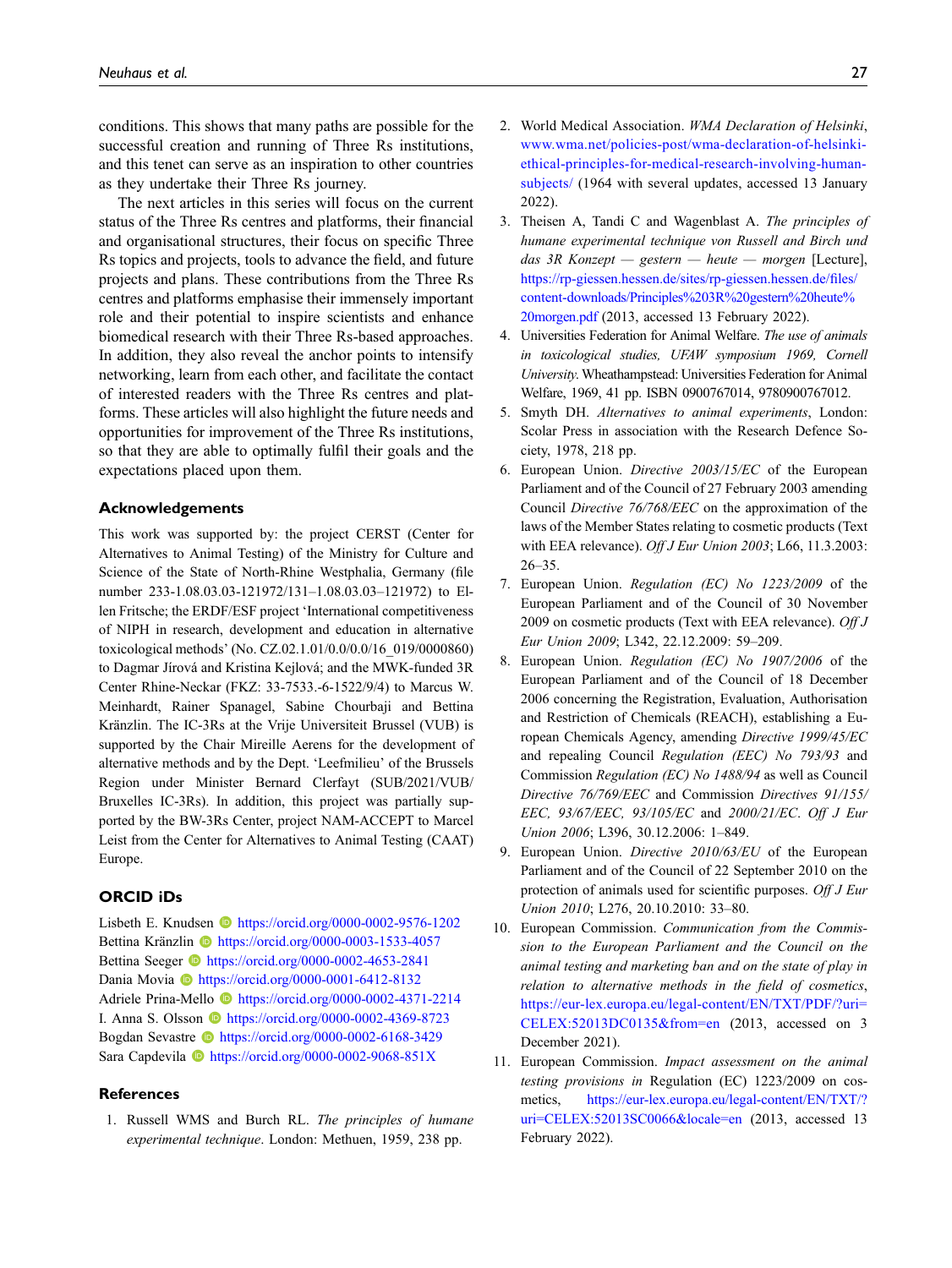- <span id="page-27-0"></span>12. Hartung T. Comparative analysis of the revised Directive 2010/63/EU for the protection of laboratory animals with its predecessor  $86/609/EEC$  — a t4 report. ALTEX 2010; 27: 285–303.
- <span id="page-27-1"></span>13. Rovida C and Hartung T. Re-evaluation of animal numbers and costs for in vivo tests to accomplish REACH legislation requirements. ALTEX 2009; 26: 187–208.
- <span id="page-27-2"></span>14. Knight J, Rovida C, Kreiling R, et al. Continuing animal tests on cosmetic ingredients for REACH in the EU. ALTEX 2021; 38: 653–668.
- <span id="page-27-3"></span>15. Norecopa. 3Rs in Europe, <https://norecopa.no/3REurope> (2021, accessed 3 December 2021).
- <span id="page-27-4"></span>16. Neuhaus W. Consensus statement from the European Network of 3R Centres (EU3Rnet). ALTEX 2021; 38: 138–139.
- <span id="page-27-5"></span>17. Norecopa. Overview of global 3Rs, [https://norecopa.no/](https://norecopa.no/global3r) [global3r](https://norecopa.no/global3r) (accessed 14 February 2022).
- <span id="page-27-6"></span>18. Norecopa. Overview of European 3Rs centres, [https://norecopa.](https://norecopa.no/3REuropeOverview) [no/3REuropeOverview](https://norecopa.no/3REuropeOverview) (2021, accessed 14 February 2022).
- <span id="page-27-7"></span>19. Balls M, Combes M and Worth A (eds). The history of alternative test methods in toxicology, London: Elsevier, Academic Press, 2018, 352 pp.
- <span id="page-27-8"></span>20. Appl H, Schöffl H and Tritthart HA. zet — Zentrum für Ersatz- und Ergänzungsmethoden zu Tierversuchen — Die Entwicklung einer Organisation in Österreich. In: Schöffl H, Spielmann H, Tritthart HA, et al. (eds) Forschung ohne Tierversuche 1996. Vienna: Springer, 1996, XVIII, 453 pp.
- <span id="page-27-9"></span>21. Behrensdorf-Nicol H and Krämer B. Reduktion von Tierversuchen in der experimentellen Arzneimittelprüfung. Bundesgesundheitsblatt — Gesundheitsforschung — Gesundheitsschutz 2014; 57: 1173–1180.
- <span id="page-27-10"></span>22. Gärtner K. Qualitätskriterien der Versuchstierforschung, Ergebnisse aus dem Sonderforschungsbereich "Versuchstierforschung" der Medizinischen und der Tierärztlichen Hochschule Hannover. In: DFG Deutsche Forschungsgemeinschaft, Weinheim: Wiley-VCH Verlag GmbH & Co. KgaA, 1991, 424 pp.
- <span id="page-27-11"></span>23. Daneshian M, Leist M and Hartung T. Center for alternatives to animal testing–Europe (CAAT-EU): A transatlantic bridge for the paradigm shift in toxicology. ALTEX 2010; 27: 63–69.
- <span id="page-27-12"></span>24. Diamantara K, Retter I and Biederlack J. One year Charité 3R — Results and perspectives. ALTEX 2020; 37: 307–308.
- <span id="page-27-13"></span>25. Hohlbaum K, Kral V, Hiebl B, et al. Webinars on 3R strategies in research and education — high demand emphasizing need for open online educational resources. [Letter] ALTEX 2020; 37: S.300–303.
- <span id="page-27-14"></span>26. Goldberg A, Leist M and Hartung T. The Center for Alternatives to Animal Testing (CAAT) in the USA and Europe. In: Balls M, Combes M and Worth A (eds) The history of alternative test methods in toxicology. London: Elsevier, Academic Press, 2019, pp. 109–118.
- <span id="page-27-15"></span>27. Daneshian M, Akbarsha MA, Blaauboer B, et al. A framework program for the teaching of alternative methods (replacement, reduction, refinement) to animal experimentation. ALTEX 2011; 28: 341–352.
- 28. Leist M, Hasiwa N, Rovida C, et al. Consensus report on the future of animal-free systemic toxicity testing. ALTEX 2014; 31: 341–356.
- 29. Pamies D, Bal-Price A, Simeonov A, et al. Good Cell Culture Practice for stem cells and stem-cell-derived models. ALTEX 2017; 34: 95–132.
- 30. van Vliet E, Daneshian M, Beilmann M, et al. Current approaches and future role of high content imaging in safety sciences and drug discovery. ALTEX 2014; 31: 479–493.
- 31. Aschner M, Ceccatelli S, Daneshian M, et al. Reference compounds for alternative test methods to indicate developmental neurotoxicity (DNT) potential of chemicals: Example lists and criteria for their selection and use. ALTEX 2017; 34: 49–74.
- 32. Leist M and Hartung T. Inflammatory findings on species extrapolations: Humans are definitely no 70-kg mice. Arch Toxicol 2013; 87: 563–567.
- 33. Hartung T, De Vries R, Hoffmann S, et al. Toward good in vitro reporting standards. ALTEX 2019; 36: 3–17.
- 34. Busquet F, Kleensang A, Rovida C, et al. New European Union statistics on laboratory animal use — what really counts! ALTEX 2020; 37: 167–186.
- 35. Rovida C, Barton-Maclaren T, Benfenati E, et al. Internationalization of read-across as a validated new approach method (NAM) for regulatory toxicology. ALTEX 2020; 37: 579–606.
- 36. Pamies D, Leist M, Coecke S, et al. Good Cell and Tissue Culture Practice 2.0 (GCCP 2.0) — Draft for stakeholder discussion and call for action. ALTEX 2020; 37: 490–492.
- 37. Krebs A, Waldmann T, Wilks MF, et al. Template for the description of cell-based toxicological test methods to allow evaluation and regulatory use of the data. ALTEX 2019; 36: 682–699. Erratum in: ALTEX 2020; 37: 164.
- 38. Hartung T, Blaauboer B and Leist M. Food for thought… On education in alternative methods in toxicology. ALTEX 2009; 26: 255–263.
- <span id="page-27-16"></span>39. Hartung T and Leist M. Food for thought… On the evolution of toxicology and the phasing out of animal testing. ALTEX 2008; 25: 91–102.
- <span id="page-27-17"></span>40. Masjosthusmann S, Blum J, Bartmann K, et al. Establishment of an a priori protocol for the implementation and interpretation of an in-vitro testing battery for the assessment of developmental neurotoxicity. EFSA J 2020; 17: 1938e.
- <span id="page-27-18"></span>41. Boyle EC and Bleich A. R2N and the use of alternative methods in COVID-19 research. ALTEX 2020; 37: 683–684.
- <span id="page-27-19"></span>42. Osborne NJ, Ritskes-Hoitinga M, Ahluwahlia A, et al. Letter to the editor — round table unites to tackle culture change in an effort to improve animal research reporting. BMC Vet Res 2017; 13: 314.
- <span id="page-27-20"></span>43. Dontas IA, Applebee K, Vlissingen MF van, et al. Assessable learning outcomes for the EU Education and Training Framework core and Function A specific modules: Report of an ETPLAS working group. Lab Anim 2021; 55: 215–232.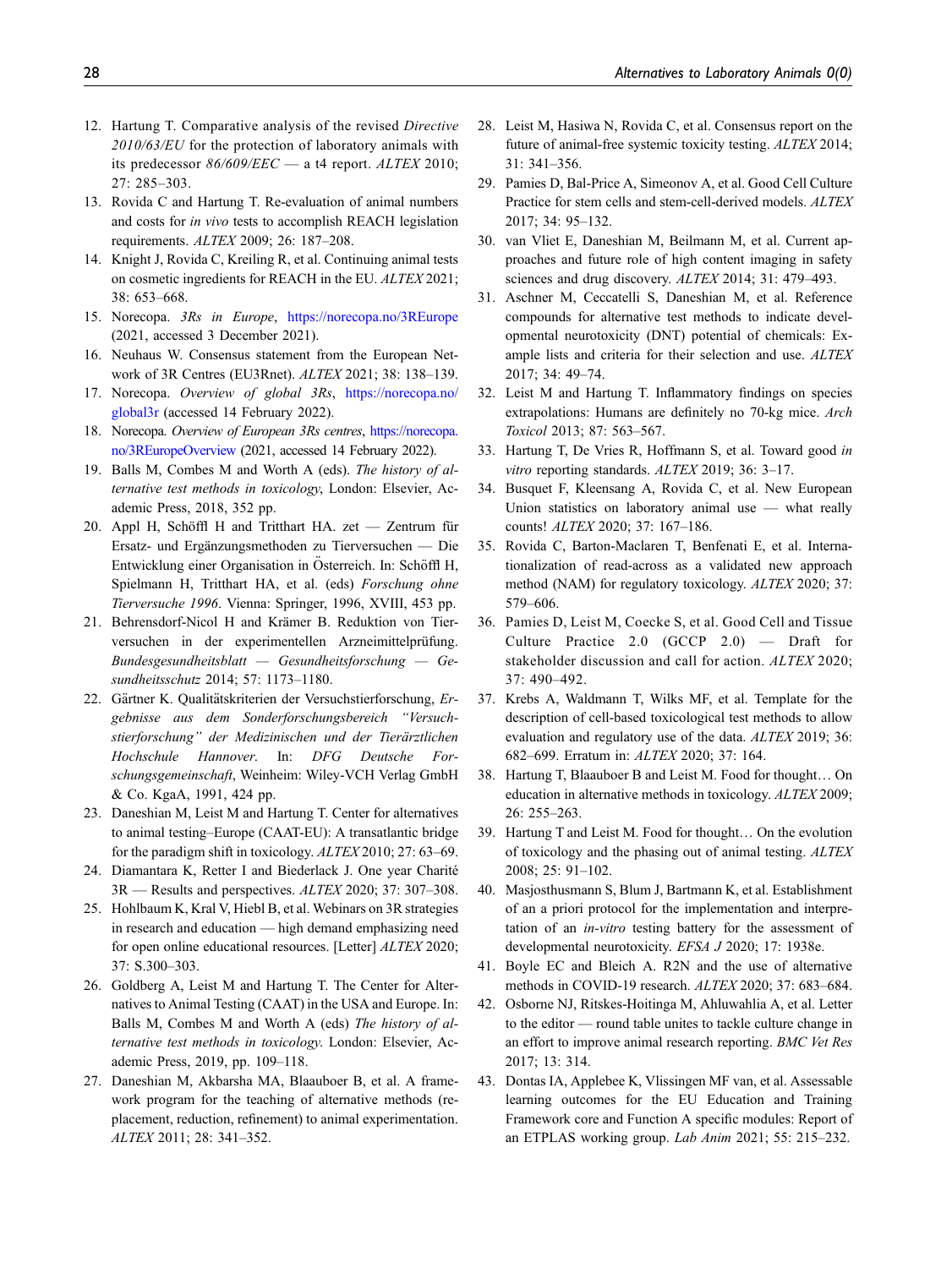- <span id="page-28-0"></span>44. Esteras PV, Smith A and Pekow C. Dr Stian Erichsen. Lab Anim 2018; 52: 207.
- <span id="page-28-1"></span>45. Ministry of Agriculture and Food. Norwegian action plan on animal welfare, [www.regjeringen.no/en/dokumenter/norwegian](http://www.regjeringen.no/en/dokumenter/norwegian-action-plan-on-animal-welfare/id456113)[action-plan-on-animal-welfare/id456113](http://www.regjeringen.no/en/dokumenter/norwegian-action-plan-on-animal-welfare/id456113) (2006, accessed 14 February 2022).
- <span id="page-28-2"></span>46. Norecopa. Statutes of Norecopa, [https://norecopa.no/about](https://norecopa.no/about-norecopa/statutes)[norecopa/statutes](https://norecopa.no/about-norecopa/statutes) (2018, accessed 14 February 2022).
- <span id="page-28-3"></span>47. NC3Rs. Our Mission, [https://www.nc3rs.org.uk/who-we-are/](https://www.nc3rs.org.uk/who-we-are/our-mission) [our-mission](https://www.nc3rs.org.uk/who-we-are/our-mission) (accessed 14 February 2022).
- <span id="page-28-4"></span>48. NC3Rs. CRACK IT challenges, [https://nc3rs.org.uk/crackit/](https://nc3rs.org.uk/crackit/crack-it-challenges) [crack-it-challenges](https://nc3rs.org.uk/crackit/crack-it-challenges) (2018, accessed 14 February 2022).

#### Appendix. The acronyms and abbreviations mentioned in the article.

| Acronym/abbreviation    | Explanation                                                                                                                                  |  |
|-------------------------|----------------------------------------------------------------------------------------------------------------------------------------------|--|
| 3RCC                    | Swiss 3Rs Competence Centre                                                                                                                  |  |
| <b>AFTF</b>             | Arbeitskreis für die Förderung von tierversuchsfreier Forschung (Working Group for the Promotion of Animal-<br>Free Research; Austria)       |  |
| <b>AOP</b>              | Adverse Outcome Pathway                                                                                                                      |  |
| <b>BB3R</b>             | Berlin-Brandenburg Research Platform                                                                                                         |  |
| Bf3R                    | German Centre for the Protection of Laboratory Animals                                                                                       |  |
| <b>BfR</b>              | German Federal Institute for Risk Assessment                                                                                                 |  |
| BGA                     | Federal Health Office (Germany)                                                                                                              |  |
| <b>BgVV</b>             | Federal Institute for Health Protection of Consumers and Veterinary Medicine (Germany)                                                       |  |
| <b>BMBF</b>             | Federal Ministry of Education and Research (Germany)                                                                                         |  |
| <b>BPAM</b>             | Belgian Platform for Alternative Methods                                                                                                     |  |
| CAAT                    | Center for Alternatives to Animal Testing (USA)                                                                                              |  |
| CAD                     | Coordination Point for Alternatives to Animal Testing (Netherlands)                                                                          |  |
| <b>CERST-NRW</b>        | Centre for Alternatives to Animal Testing funded by the Ministry for Culture and Science of the State of<br>North-Rhine Westphalia (Germany) |  |
| Charité 3 <sup>R</sup>  | Faculty-overarching structure to foster the implementation of the Three Rs at Charité-<br>Universitätsmedizin Berlin                         |  |
| <b>CIMH</b>             | Central Institute of Mental Health (Mannheim, Germany)                                                                                       |  |
| <b>CLASA</b>            | Czech Laboratory Animal Science Association                                                                                                  |  |
| <b>CMA</b>              | National Centre for Alternative Methods to Toxicity Assessment (Poland)                                                                      |  |
| <b>CMC<sub>i</sub>B</b> | Comparative Medicine and Bioimage Centre of Catalonia (Spain)                                                                                |  |
| CoC Network             | Culture of care network                                                                                                                      |  |
| <b>CONGENTO</b>         | Consortium for Genetically Tractable Organisms                                                                                               |  |
| <b>CTFA</b>             | US Cosmetic, Toiletries, and Fragrance Association                                                                                           |  |
| Czecopa                 | Three Rs Czech Consensus Platform for Alternatives                                                                                           |  |
| <b>DACOPA</b>           | Danish Consensus Platform for Alternatives to Animal Experiments                                                                             |  |
| DFG                     | German Research Foundation                                                                                                                   |  |
| DK-EPA                  | Danish Environmental Protection Agency                                                                                                       |  |
| <b>ECHA</b>             | European Chemicals Agency                                                                                                                    |  |
| ecopa                   | European Consensus-Platform for Alternatives                                                                                                 |  |
| EFSA                    | European Food and Safety Authority                                                                                                           |  |
| <b>ERGATT</b>           | European Research Group for Alternatives in Toxicity Testing                                                                                 |  |
| <b>ESAC</b>             | <b>EURL ECVAM Scientific Advisory Committee</b>                                                                                              |  |
| <b>ESTIV</b>            | European Society for Toxicology In Vitro                                                                                                     |  |
| <b>ETPLAS</b>           | Education and Training Platform for Laboratory Animal Science                                                                                |  |
| EU3Rnet                 | European Network of 3R Centres                                                                                                               |  |
| EURL ECVAM              | European Reference Laboratory for Alternatives to Animal Testing                                                                             |  |
| <b>EUROTOX</b>          | European Societies of Toxicology                                                                                                             |  |
| <b>EUSAAT</b>           | European Society for Alternatives to Animal Testing                                                                                          |  |
| <b>FELASA</b>           | Federation of European Laboratory Animal Science Associations                                                                                |  |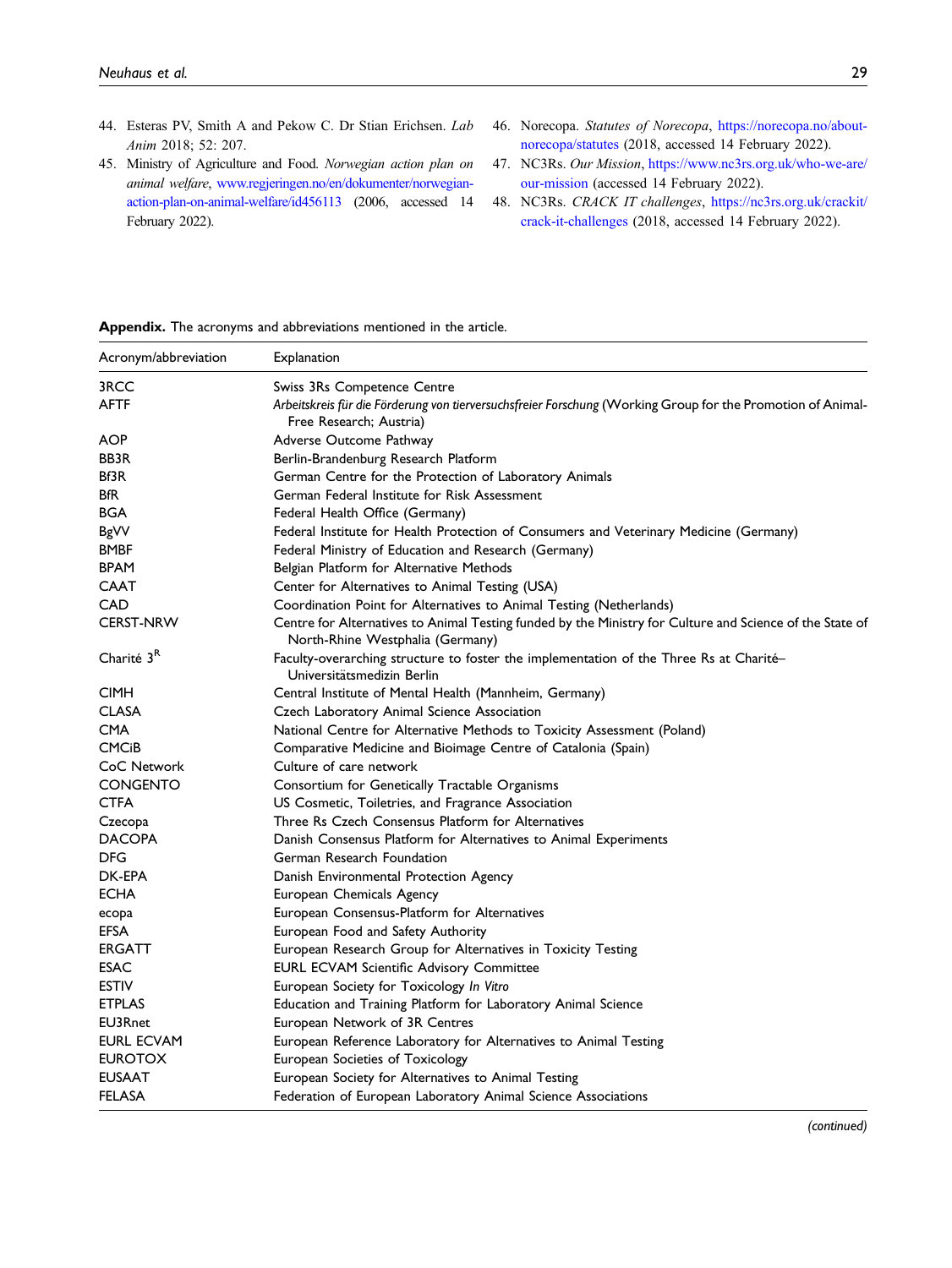(continued)

| Acronym/abbreviation               | Explanation                                                                                                                                                                      |
|------------------------------------|----------------------------------------------------------------------------------------------------------------------------------------------------------------------------------|
| <b>FFvFF</b>                       | Fonds für versuchstierfreie Forschung (Animal-free Research Fund)                                                                                                                |
| <b>FRAME</b>                       | Fund for the Replacement of Animals in Medical Experiments (UK)                                                                                                                  |
| <b>FSVO</b>                        | Swiss federal food safety and veterinary office                                                                                                                                  |
| <b>FU Berlin</b>                   | Freie Universität Berlin (Germany)                                                                                                                                               |
| <b>HPRA</b>                        | Irish health products regulatory authority                                                                                                                                       |
| IC-3Rs                             | Innovation Centre 3Rs (Vrije Universiteit Brussel, Belgium)                                                                                                                      |
| <b>ICAR3R</b>                      | Interdisciplinary centre for 3Rs in animal research at the Justus Liebig University (JLU), in Giessen<br>(Germany)                                                               |
| <b>ICCVAM</b>                      | Interagency Coordinating Committee on the Validation of Alternative Methods (USA)                                                                                                |
| <b>ICLAS</b>                       | International Council for Laboratory Animals Science (Poland)                                                                                                                    |
| Icopa                              | Irish consensus platform for alternatives                                                                                                                                        |
| <b>IEPT</b>                        | Institute of Experimental Pharmacology and Toxicology (Slovak Republic)                                                                                                          |
| <b>ISPCA</b>                       | Irish Society for the Prevention of Cruelty to Animals                                                                                                                           |
| IUF                                | Leibniz Institut für umweltmedizinische Forschung (Leibniz Research Institute for Environmental Medicine), in<br>Düsseldorf (Germany)                                            |
| <b>IVTD</b>                        | In Vitro Toxicology and Dermato-Cosmetology (at Brussels Health Campus, Belgium)                                                                                                 |
| <b>IRC</b>                         | European Commission Joint Research Centre                                                                                                                                        |
| <b>MARD SR</b>                     | Ministry of Agriculture and Rural Development (Slovak Republic)                                                                                                                  |
| MEGAT                              | Mitteleuropäische Gesellschaft für Alternativmethoden zu Tierversuche (Middle European Society for<br>Alternatives to Animal Experiments)                                        |
| MUI animalFree Research<br>Cluster | Medizinische Universität Innsbruck animalFree Research Cluster                                                                                                                   |
| <b>NAM</b>                         | New approach methodology                                                                                                                                                         |
| NC3Rs                              | The National Centre for the 3Rs (UK)                                                                                                                                             |
| <b>NCA</b>                         | National Centre for Alternatives to Animal Testing (Netherlands)                                                                                                                 |
| NCad                               | Netherlands National Committee for the protection of animals used for scientific purposes                                                                                        |
| <b>NETVAL</b>                      | European Union Network of Laboratories for the Validation of Alternative Methods                                                                                                 |
| <b>NIOM</b>                        | Nofer Institute of Occupational Medicine in Lodz (Poland)                                                                                                                        |
| Norecopa                           | Norwegian Consensus-Platform for Alternatives                                                                                                                                    |
| <b>NOVS Committee</b>              | National scientific network on alternative methods (Slovak Republic)                                                                                                             |
| OECD                               | Organisation for Economic Co-operation and Development                                                                                                                           |
| <b>PARC</b>                        | Partnership for the Assessment of Risk from Chemicals (H2020 project)                                                                                                            |
| <b>PARERE</b>                      | EURL ECVAM's Network for Preliminary Assessment of Regulatory Relevance                                                                                                          |
| <b>PETA</b>                        | People for the Ethical Treatment of Animals                                                                                                                                      |
| Polcopa                            | Polish Consensus-Platform for Alternatives                                                                                                                                       |
| R2N                                | Initiative 'Replace and Reduce from Lower Saxony' (Germany)                                                                                                                      |
| <b>REACH</b>                       | Registration, Evaluation, Authorisation and Restriction of Chemicals                                                                                                             |
| REMA                               | Spanish network for the development of Alternative Methods                                                                                                                       |
| <b>RepRefRed Society</b>           | Gesellschaft zur Förderung von Alternativen Biomodellen (co-operation of the medical universities of Graz,<br>Innsbruck and Vienna, which aims to promote the Three Rs; Austria) |
| <b>RIVM</b>                        | National Institute for Public Health and the Environment (Netherlands)                                                                                                           |
| <b>ROCAM</b>                       | Romanian Centre for Alternative Test Methods                                                                                                                                     |
| <b>RSPCA</b>                       | Royal Society for the Prevention of Cruelty to Animals (UK)                                                                                                                      |
| SAS                                | Slovak Academy of Sciences                                                                                                                                                       |
| <b>SCAW</b>                        | Swedish Centre for Animal Welfare                                                                                                                                                |
| <b>SCCT</b>                        | Scandinavian Society for Cell Toxicology                                                                                                                                         |
| <b>SETOX</b>                       | Slovak Toxicology Society                                                                                                                                                        |
| SNP3Rs                             | Slovak National Platform for 3Rs                                                                                                                                                 |
| <b>SPCAL</b>                       | Sociedade Portuguesa de Ciência em Animais de Laboratório (Portuguese Society of Laboratory Animal<br>Science)                                                                   |
| SPEdH                              | Sociedade Portuguesa para a Educação Humanitária (Portuguese Society for Humane Education)                                                                                       |

(continued)